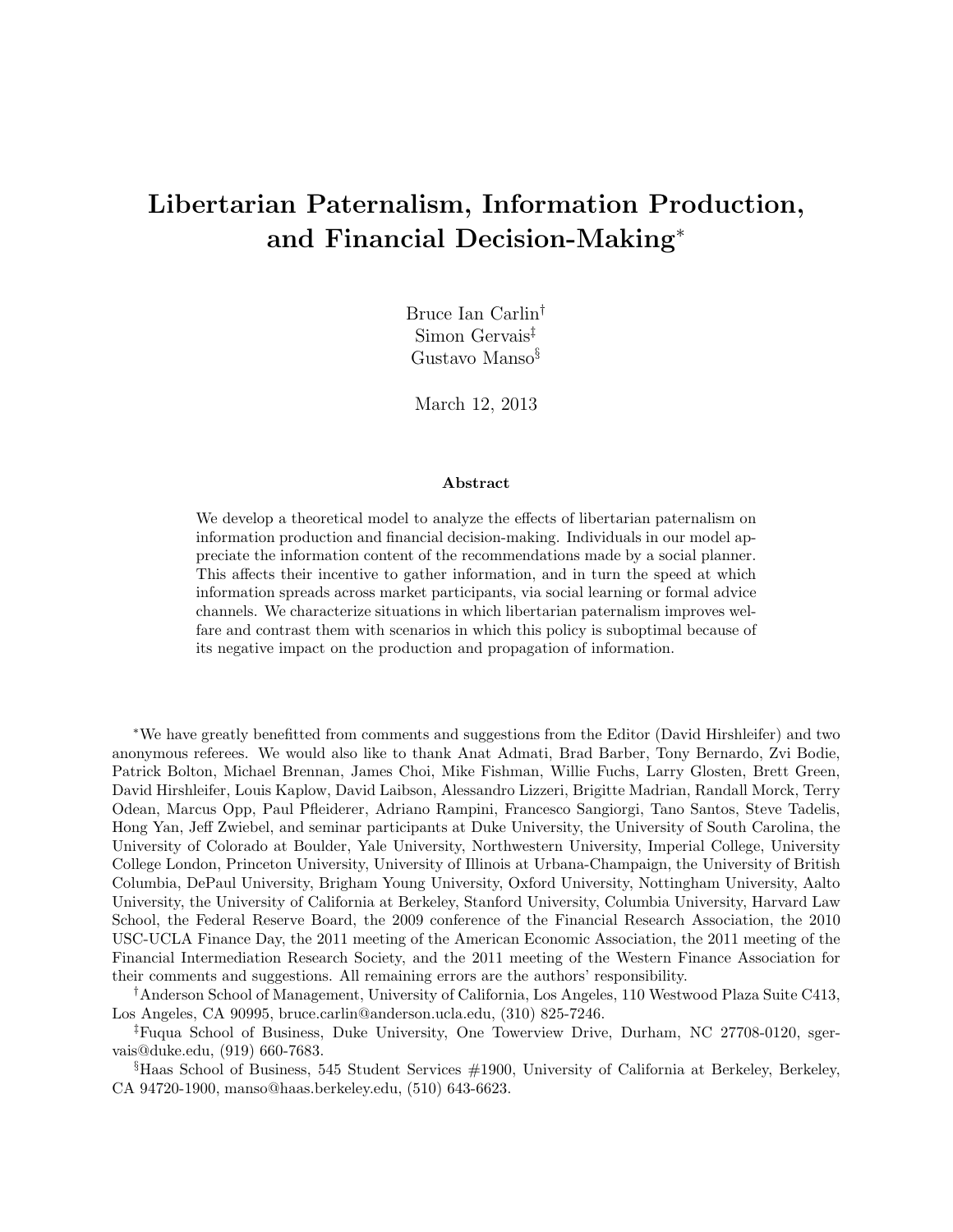# Libertarian Paternalism, Information Production, and Financial Decision-Making

### Abstract

We develop a theoretical model to analyze the effects of libertarian paternalism on information production and financial decision-making. Individuals in our model appreciate the information content of the recommendations made by a social planner. This affects their incentive to gather information, and in turn the speed at which information spreads across market participants, via social learning or formal advice channels. We characterize situations in which libertarian paternalism improves welfare and contrast them with scenarios in which this policy is suboptimal because of its negative impact on the production and propagation of information.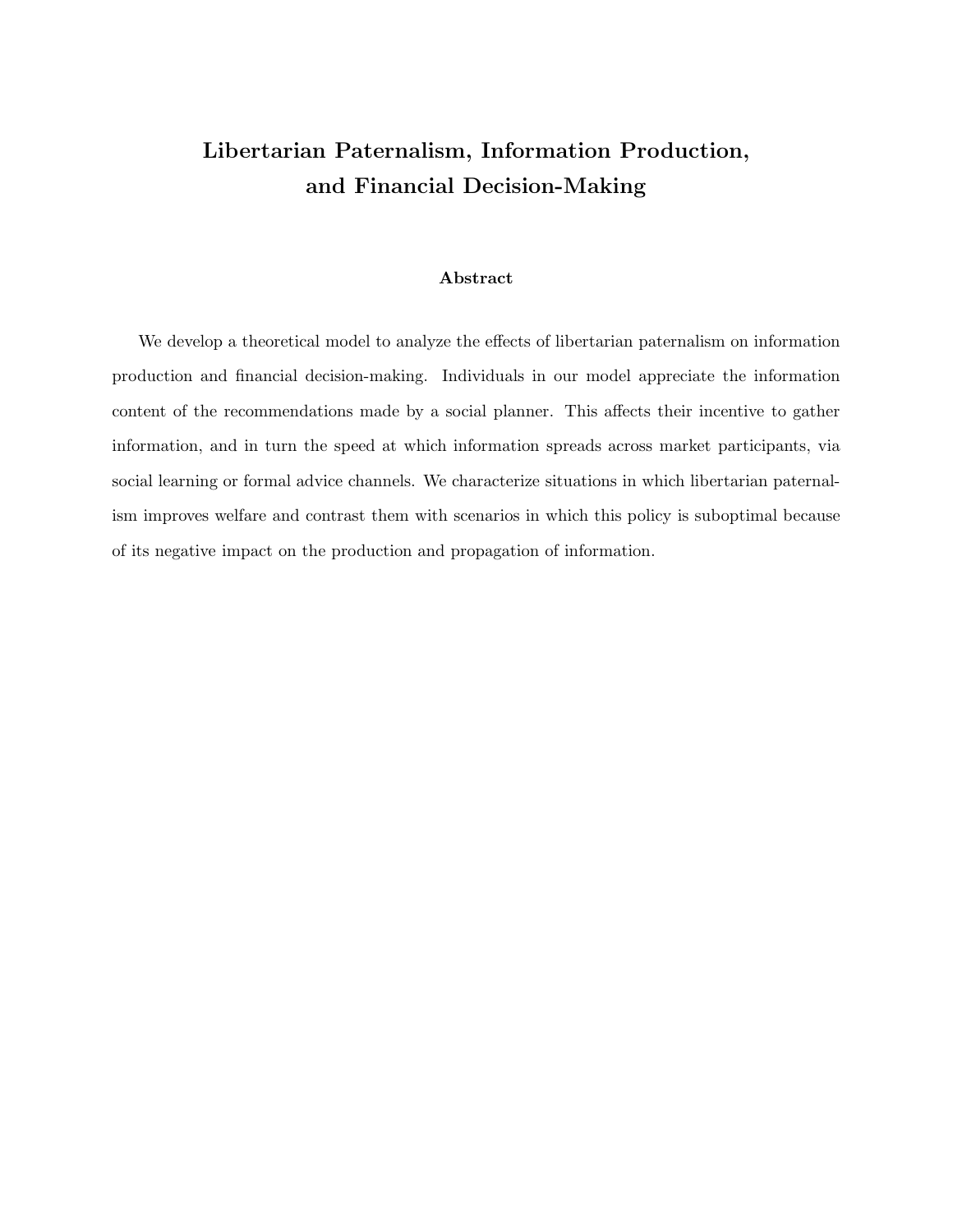# 1 Introduction

Financial sophistication has lagged behind the growing complexity of retail markets (e.g., NASD Literacy Survey,  $2003$ ).<sup>1</sup> What to do about this disparity remains hotly debated. Whereas some investigators are proponents of increasing awareness through education (e.g., Lusardi and Mitchell, 2007), others favor improving peoples' choices through default options that automatically implement a well thought-out course of action. Indeed, libertarian paternalism, as posed by Thaler and Sunstein (2003, 2008), makes sense in many venues and has been shown to improve some of the financial decisions that people make (Thaler and Benartzi, 2004).

Libertarian paternalism is provocative because it is a compromise between government intervention and free markets, whereby centralized and decentralized uses of information can coexist to maximize welfare. A social planner directs individuals through default options that they are free to use or ignore, so that everyone may enjoy the best of both worlds: guidance without the tax of obtrusion. However, just as market socialism neglects the negative impact of government intervention on the production of knowledge (Hirshleifer, 1973; Stiglitz, 1994), libertarian paternalism may also adversely affect the production and exchange of information that is relevant for financial decision-making. That is, if the amount of information were given exogenously, then libertarian paternalism should reach an optimal balance between centralized and free-market uses of that information. However, if libertarian paternalism reduces information acquisition incentives and in turn the pace of social learning, then it may in fact decrease welfare.

In this paper, we develop a theoretical model to analyze this tradeoff and the net effect of default options on total welfare. Our analysis is grounded in the idea that default options provide information to market participants, and that this information reduces individuals' willingness to educate themselves about the choices available to them. Ultimately, this changes the financial decisions that individuals make. A good example of this can be found in the empirical work of Madrian and Shea (2001). They find that employees hired prior to the addition of default options in their company's 401(k) plan tend to adopt these defaults when they join the plan even though

<sup>&</sup>lt;sup>1</sup>See Carlin (2009) and Carlin and Manso (2011) for further discussion.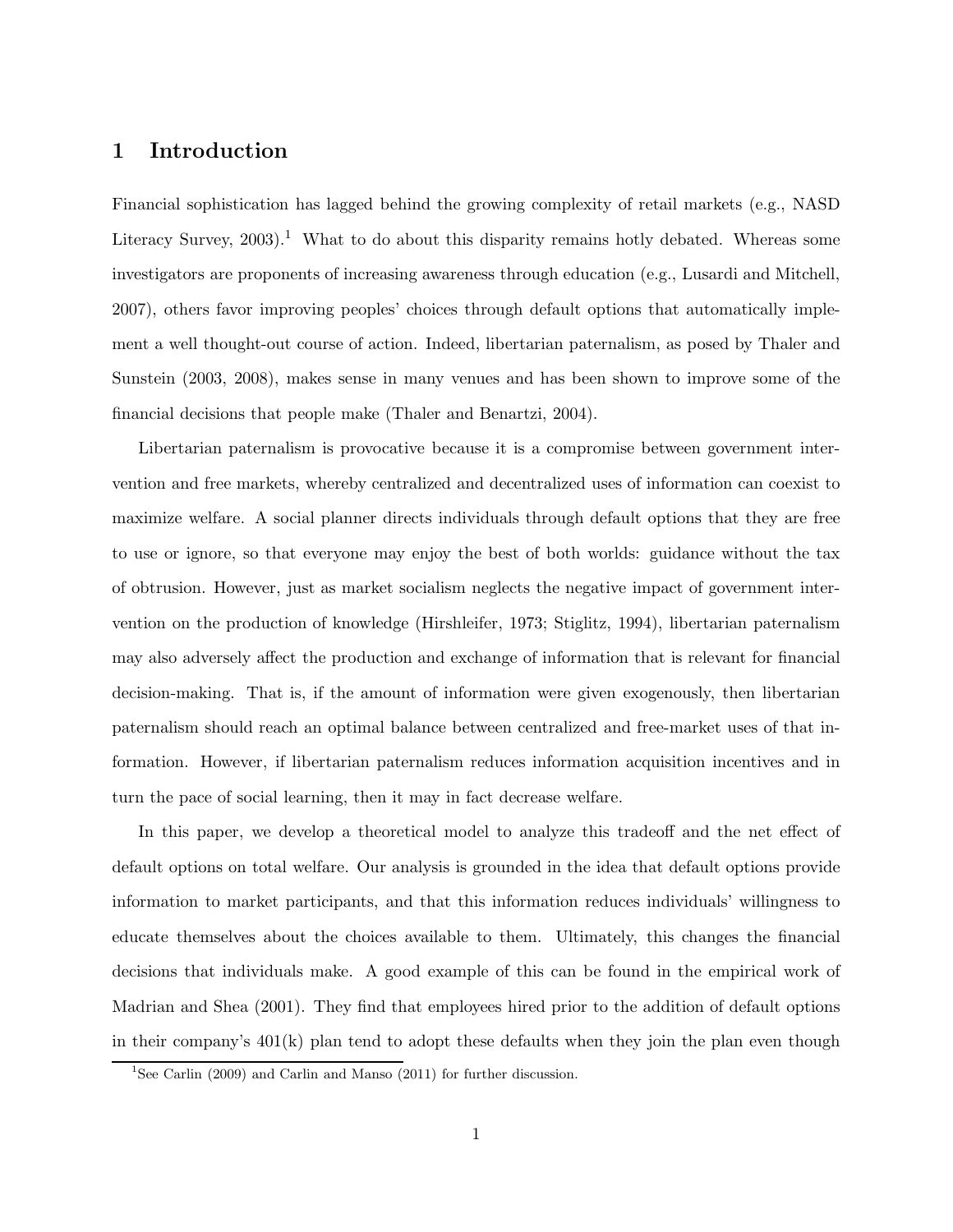they are not subject to them. In fact, individuals seldom question the suitability of default options and frequently interpret them as the recommended course of action (Brown and Krishna, 2004; McKenzie et al., 2006).

Decreasing the incentives to produce information is particularly costly because individuals frequently share the information they gather with their peers. For example, Duflo and Saez (2003) show that individuals' decision to participate in a tax-advantageous retirement plan is highly correlated with that of colleagues who have independently been advised to do so. Similarly, Duflo and Saez (2002), Sorensen (2006), and Beshears et al. (2012) document that individuals learn about their economic decisions through their interactions with each other.<sup>2</sup> It is this combination of social learning and reduced information-gathering incentives induced by defaults that is the focus of our paper.

Our analysis considers both a setting in which information spreads according to a social learning technology (e.g., Ellison and Fudenberg, 1993 and 1995; Manski, 2004; Duffie and Manso, 2007), and a setting in which uninformed individuals can purchase information from informed ones (i.e., an advice market).<sup>3</sup> In both settings, each individual must make a financial decision whose payoff depends on his unknown type. The social planner has access to a noisy signal about the average type of individuals in the economy. She must decide between two policies: (i) institute a default option that implicitly reveals useful information to individuals; (ii) let individuals make their own choices without guidance from an informative default. Individuals can exert costly effort to find out more about their own type, and people may also become informed through social interactions or by contacting skilled agents.

We derive conditions under which default options are optimal and describe when they destroy social surplus. The tradeoff pertains to the fact that the information contained in the default option provided by the social planner reduces individuals' incentive to gather and share any additional

<sup>&</sup>lt;sup>2</sup>Indeed, social interactions have been shown to affect a variety of financial decisions: choices to participate in markets (Hong et al., 2004; Brown et al., 2008; Kaustia and Knüpfer, 2012), to enroll in retirement plans (Madrian and Shea, 2001; Beshears et al., 2012), and to buy stocks (Shiller and Pound, 1989). For a more general survey of the literature on social interactions, see Manski (2000).

<sup>&</sup>lt;sup>3</sup>In the advice market, individuals learn to make better decisions by interacting with their skilled peers. As such, our approach is similar in spirit to work by Glaeser (1999) and Glaeser and Maré (2001) in which agents become more productive when working with others who are skilled.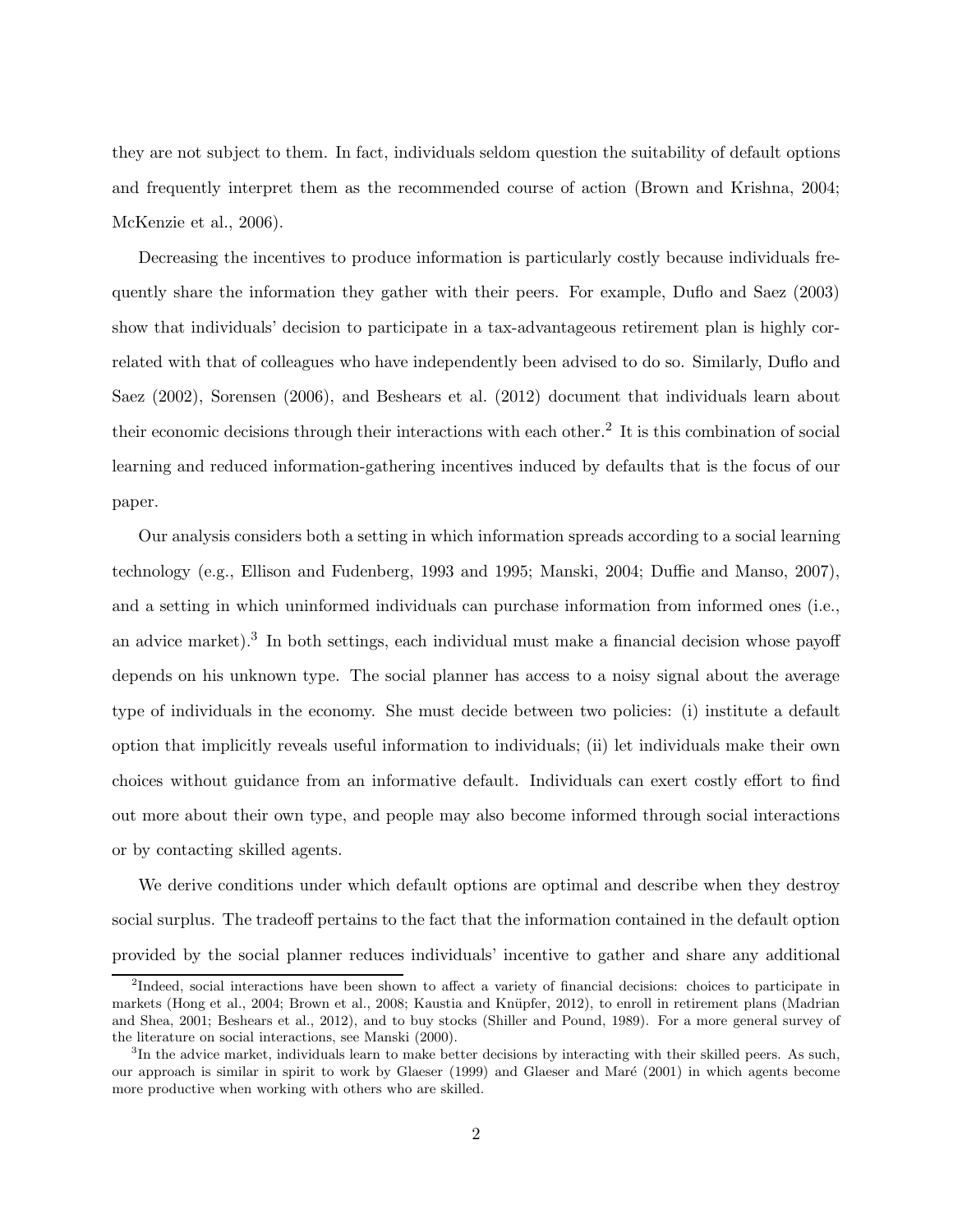information.

Thus, although the information in the default is useful to any one individual, it reduces the positive externalities associated with social learning. When the information-sharing technology is sufficiently effective, the cost of information acquisition is low, the individual-specific information is more valuable, and/or the planner's information is imprecise, providing a default option reduces welfare. Under these conditions, a social planner maximizes welfare by letting market participants fend for themselves and allowing social learning to thrive.

These results shed light on when libertarian paternalism is likely to add value. For example, default options are likely to be welfare-improving when individuals are sufficiently homogeneous. Consider the default option of a low-fee life cycle fund that automatically reallocates wealth to fixed income assets as investors age. It is unlikely that there is much variation in preferences for such age-dependent reallocations. Yet, people's ability to access this information for themselves is limited. Therefore, in this case, providing a default option is likely to add value. However, default options are unlikely to increase social welfare when people's needs are more heterogeneous or when the information acquired by individuals is relatively valuable compared to the information contained in the default option. An example of this might be a decision about the purchase of a life annuity. People's needs for these retirement vehicles are quite variable (e.g., simple life versus joint survivorship) and given the degree of adverse selection associated with such choices, these decisions are difficult to reverse ex post. Getting the choice right on the first attempt is valuable: if providing defaults for this decision decreases some people's incentives to become savvy, this may lead to a drop in welfare.

# 2 Context and Related Literature

As mentioned in the introduction, our model combines two economic forces that have been empirically documented in various contexts: (i) individuals learn more efficiently about the important economic decisions that they face when they can interact with each other; (ii) default options reduce the need for individuals to analyze the choices that are available to them. This choice of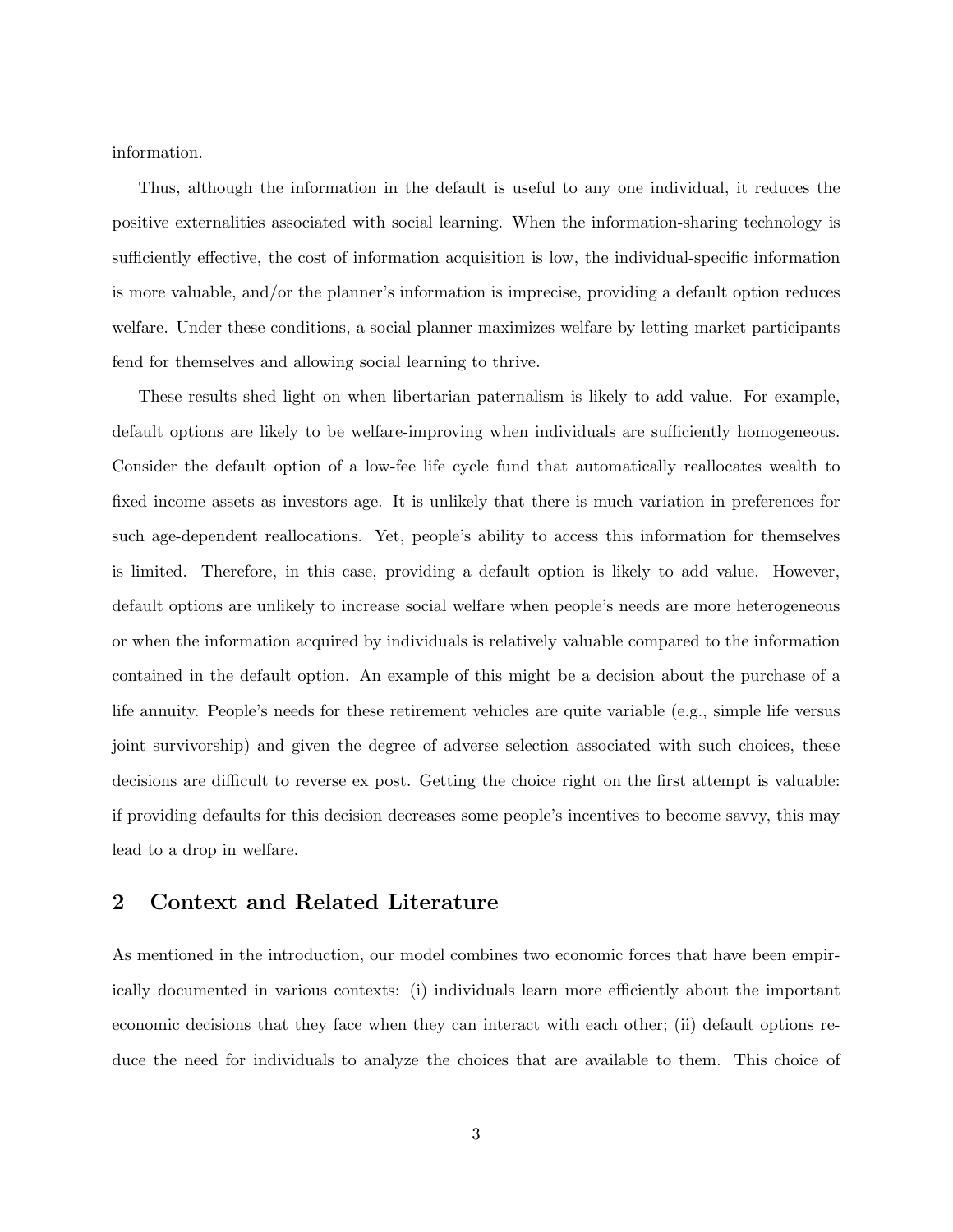forces serves to highlight the informational tradeoff that is inherently part of default options. In this section, we discuss how our study of this tradeoff adds to the recent debates about libertarian paternalism, to existing models of default options, and to a long-standing strand of economic literature about the social value of information.

#### 2.1 The Pros and Cons of Libertarian Paternalism

In a seminal article, Jolls et al. (1998) propose that law and economics adopt an approach that is better grounded in human behavior. In essence, their approach prompts lawmakers to internalize the biases that are known to systematically affect individuals' decisions. Adopting this behavioral approach, Camerer et al. (2003), and Thaler and Sunstein (2003) suggest soft versions of paternalism for policymaking. In the former, the authors advocate the use of paternalism in contexts where it is greatly beneficial to those who make mistakes but has little effect on others. The latter introduces libertarian paternalism, in which agents are provided with options that can guide them but that they are free to ignore, an approach expanded upon by Thaler and Sunstein (2008).<sup>4</sup>

Since then, soft paternalism has penetrated the realms of policymaking in several different contexts, from credit cards (Barr et al., 2008b) to mortgage lending (Barr et al., 2008a, 2008b), from private retirement plans (Choi et al., 2004) to social security (Cronqvist and Thaler, 2004), and from organ donation (Johnson and Goldstein, 2003) to healthy living (Loewenstein et al., 2007). Some proponents of such policies argue that they protect consumers not only from their own mistakes but also from the exploitation of their behavioral biases by businesses (e.g., Bar-Gill and Warren, 2008; Barr et al., 2008b).

These policies are not without their detractors. For example, Glaeser (2006) suggests that in some contexts libertarian paternalism may be hard to publicly monitor and may lead to hard paternalism.<sup>5</sup> He also warns about the possibility that social planners are not immune from making errors or having biases, which may affect the value of default options. Mitchell (2005) questions the redistributive consequences of libertarian paternalism. Korobkin (2009) argues that, because

<sup>4</sup>Thaler and Sunstein (2008), and Thaler et al. (2010) add choice architecture as a tool of libertarian paternalism to non-forcefully guide people away from the bad choices induced by their behavioral tendencies.

 $5$ See also Rostbøll (2005), and Whitman and Rizzo (2007) for similar arguments.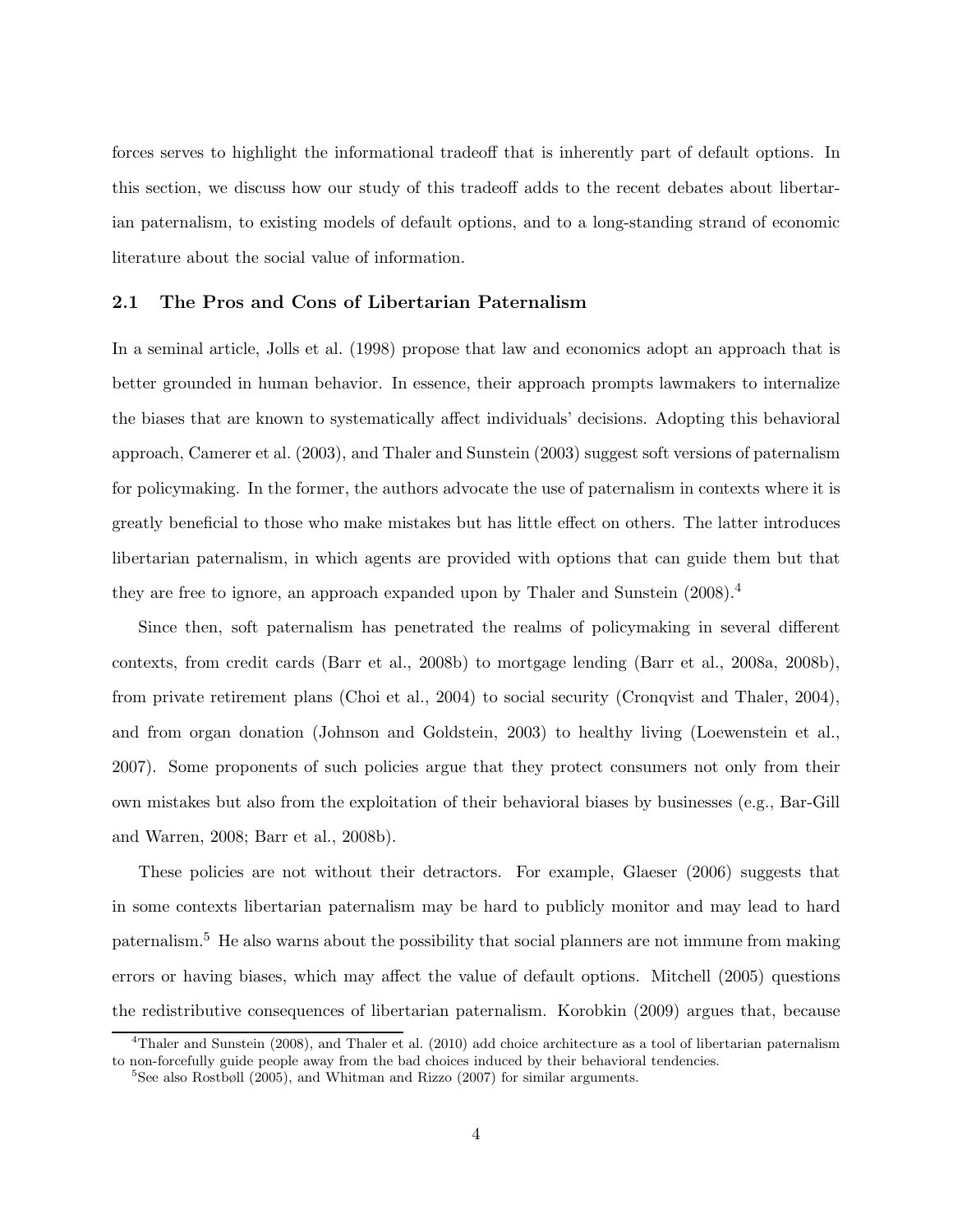libertarian paternalism ignores the externalities that individuals create for each other, its policies may not maximize collective welfare even though they induce individuals to make optimal decisions for themselves. Baker and Lytton (2010) question the logic of leaving the decision to opt out of defaults in the hands of the same biased individuals whom defaults are meant to protect. More generally, Wright and Ginsburg (2012) argue that policies based on libertarian paternalism may have been prematurely implemented as the welfare tradeoffs have yet to be properly identified and measured.

Our theory highlights one such cost, namely the negative effect that defaults have on the production of information that improves individual decisions. Specifically, our paper adds agent heterogeneity and (social) learning to the list of factors that potentially reduce the benefits of libertarian paternalism. Rachlinski (2006) argues against any form of paternalism when the heterogeneity across agents is large. Likewise, Rizzo and Whitman (2009) argue that, to be effective, paternalistic policymakers must account for the heterogeneity in the population that they seek to protect. Our work shows that indeed libertarian paternalism is least useful, and even potentially harmful, when individuals differ greatly from each other. The same authors argue that new paternalists must overcome significant knowledge-based obstacles to make libertarian paternalism successful. For example, they write (page 967): "Even knowing that the average or typical person is in need of paternalistic assistance is not sufficient because... the average or typical person might respond in counterproductive ways, such as reducing self-corrective efforts." The effort that individuals must exert in our model in order to learn about the decisions they face is consistent with this view. Our model further shows that reductions in self-corrective efforts are especially damageable when information can be shared.

Our work ultimately leads to the conclusion that libertarian paternalism should be used judiciously rather than as a blanket policy. Indeed, it is important to weigh the social multiplier effects of learning (e.g., Glaeser et al., 2003) when considering the design of default options or more generally the adoption of policies based on libertarian paternalism.<sup>6</sup>

 ${}^{6}$ Similarly, Ahdieh (2011) stresses the importance for any public intervention aimed at individuals to internalize the social dynamics that it may affect.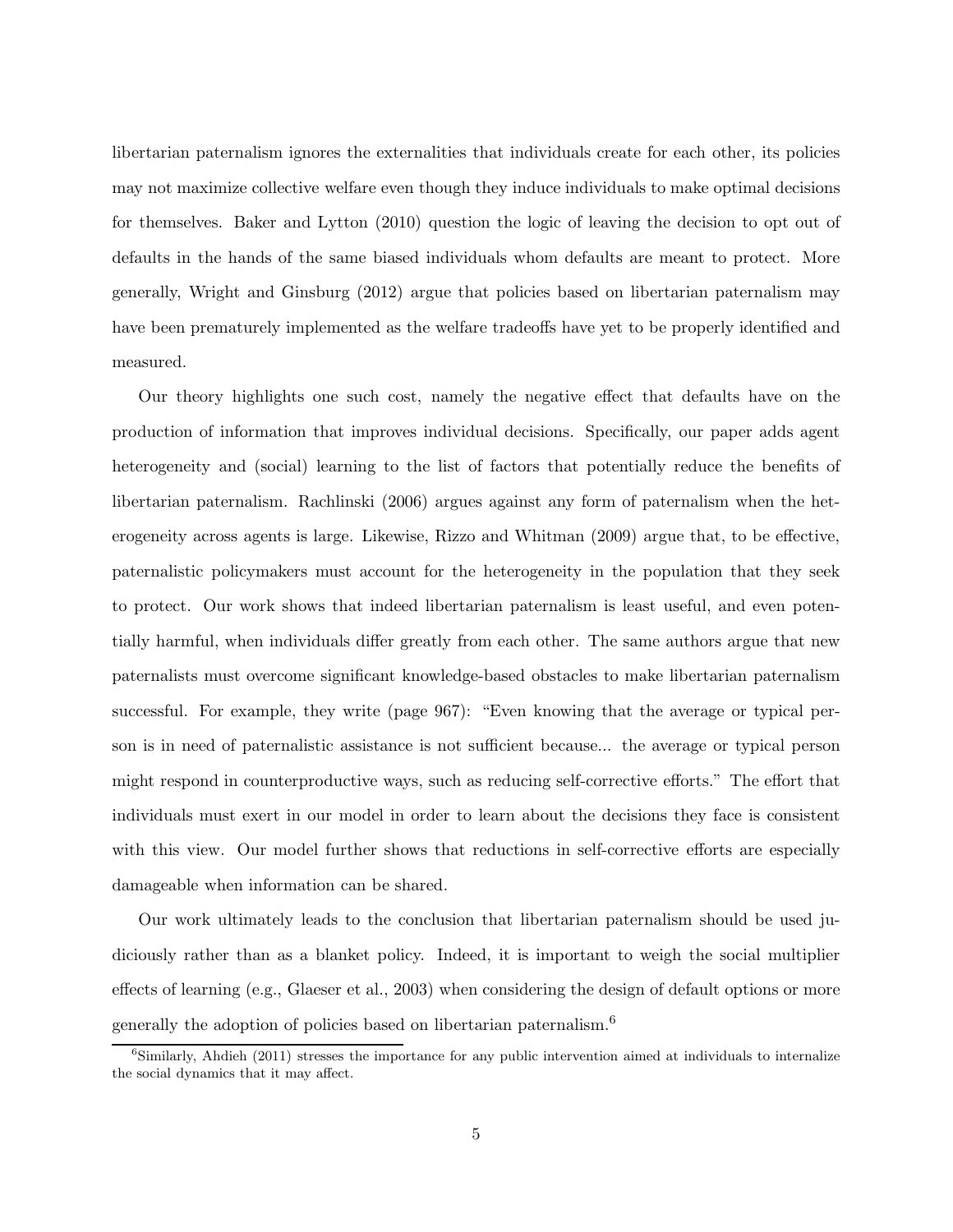## 2.2 Models of Defaults

To our knowledge, the effects of information sharing on the welfare of default options have not been formally analyzed before. However, some models have been proposed to deal with other aspects of defaults options. Choi et al. (2003) develop a model that analyzes the optimal implementation of default options when individuals have a tendency to procrastinate in the face of important economic decisions. A sensible default then serves to mitigate the downfall of procrastinating individuals. In an extension to this model, Carroll et al. (2009) add the possibility for the social planner to force agents into a decision, as opposed to letting them navigate through defaults. Although such "active decisions" (as they term them) increase the overall effort costs of agents, their merit is to prompt agents into action which, as the authors show, is valuable when the degree of procrastination is extreme.

Our model differs from these other models in several respects. First, although our model could accommodate the procrastination bias that they assume, we restrict our analysis to fully rational agents.<sup>7</sup> Second, whereas these other models involve only one agent and one planner, ours highlights the fact that defaults are set for a group of agents whose preferences and optimal decisions are in general heterogeneous. Third, our model emphasizes the informational aspect of default options, which is not considered in these papers. Finally, the social planner in these models motivates agents to make active decisions by selecting defaults that are biased and that end up hurting those who stick with them. In contrast, our social planner always picks an unbiased default when she announces one, protecting those who ultimately end up in that default.

The informational aspect of default options is also considered in two recent papers. An experiment by Phatak (2012) shows that, when the data to set defaults must come from actual decisions, the fact that these decisions are themselves affected by the defaults makes subsequent planner intervention less valuable. Indeed, by reducing information-gathering incentives, current defaults render future defaults less useful since they incorporate no new information. Closer to our paper is

<sup>&</sup>lt;sup>7</sup>A previous version of this paper, available from the authors upon request, included a procrastination component in which agents mistakenly overestimate the effort cost required at the outset in order to improve their decisions and future outcomes. Because this additional feature of the model did not affect the informational aspect of the results, the main purpose of our analysis, we elected to remove it.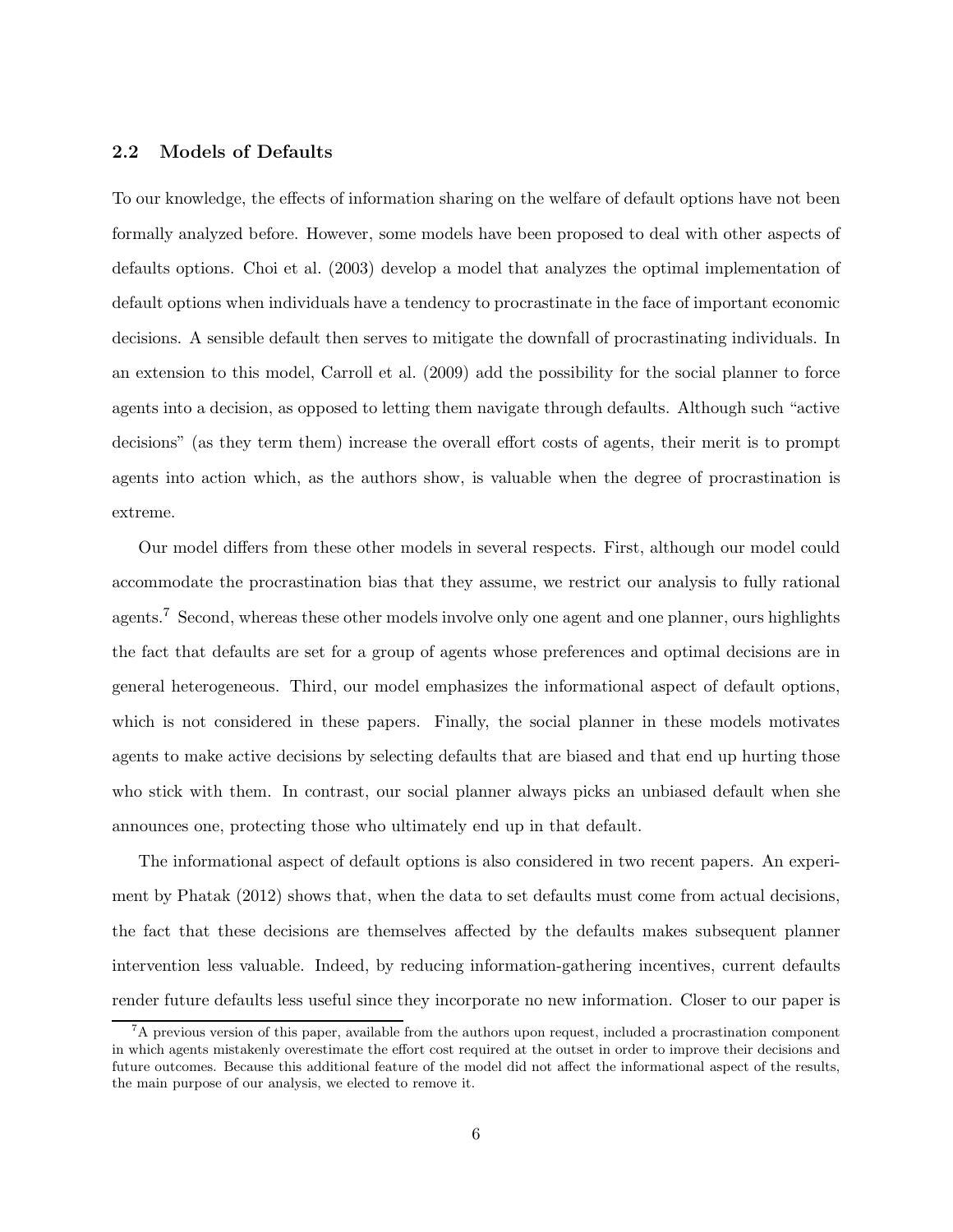the work by Caplin and Martin (2012) who show, both theoretically and experimentally, how informative defaults reduce the investment in attention made by agents who face an economic decision, a phenomenon they call the "drop out effect."

As in these papers, our model shows that the presence of a default reduces the investment in effort that agents are willing to make in order to improve the quality of their decisions. In contrast to the former, our model focuses on the production and exchange of information by market participants and shows how defaults affect them. In contrast to the latter, we do not assume that agents misinterpret the usefulness of the defaults that are chosen by the planner, and so our welfare results derive from better coordination, not from debiasing.

Existing theories of defaults also differ in their treatment of the status quo, or what happens in the absence of a default. In fact, Choi et al. (2003) completely avoid the issue by requiring the social planner to always create a default. Carroll et al. (2009) add the possibility for the social planner to effectively force individuals into action by setting a default that is extremely costly to them. Whereas Caplin and Martin (2012) assume that inattentive agents end up with a randomly drawn decision when the social planner does not set a default, we assume that the status quo decision of agents is pre-set at a given (constant) value. In both cases, however, the absence of a default is correctly interpreted by agents as a commitment from the government not to assist agents in their choices; that is, the absence of a default is assumed to be fully non-paternalistic. Although this commitment is not formalized in either paper, one could imagine that agents update about the social planner's intentions based upon the public expense that she incurs to gather the information needed to produce a useful default.

These modeling decisions are not completely innocuous as, in some settings, the status quo could be deliberately allowed to prevail by the social planner and thus implicitly represents some form of default in and of itself. For example, consider a savings decision in which people have to decide what fraction of their income to invest for retirement. Without a default, the status quo is zero savings, which people may view as the recommended option. That is, individuals may come to view decisions that are not disallowed as good ones.<sup>8</sup> In contrast, for many financial decisions, there is no

<sup>8</sup>Note that, if agents do not know the intention of the social planner for every economic decision they face, the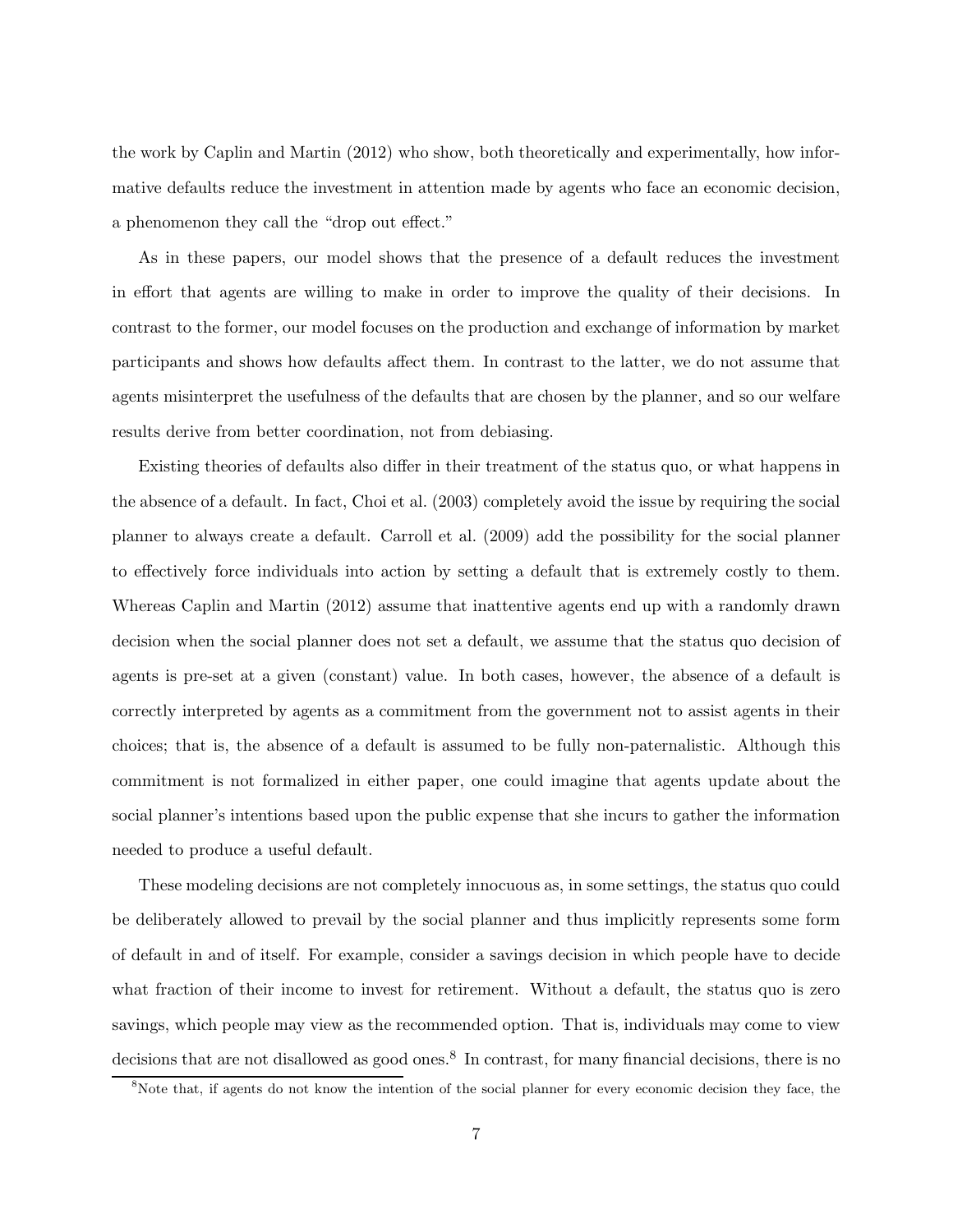information to be learned from the absence of a default option proactively set by the social planner. For example, consider the proposal to make the 30-year fixed rate mortgage the default option in the real estate market (Barr et al., 2008a). Offering such a default conveys a recommendation to home buyers. When the default is not imposed, home buyers must choose among a menu of options, none of which is preferred by a social planner. In such case, no information is communicated to market participants. The same case may be made regarding proposals for a default "clean" credit card (Warren, 2007; Barr et al., 2008b), a default portfolio allocation, or a default life annuity.

In our model, because agents are rational and because they can make economic decisions for free, these considerations do not have any bite. Indeed, the uninformative defaults that we assume are isomorphic to random defaults, the absence of a default, and active decisions. In all cases, agents internalize all of the information that is available to them and make the optimal choice based on this information.

### 2.3 The Social Value of Public Information

Although our model is designed specifically to match the context of default options, the effects of public information on welfare that it yields are not specific to it. Indeed, starting with Hirshleifer (1971), a long line of papers questions the welfare benefits of making information publicly available in various contexts. For example, Bikhchandani et al. (1992) show that public disclosures can engender inefficient informational cascades when they lead agents to ignore the value of their private information. Teoh (1997) studies the provision of public goods and shows that public disclosures may exacerbate the underinvestment and free-riding problems associated with team production. Burguet and Vives (2000) model a series of short-lived agents who may exert costly effort to learn about a common random variable. Since agents fail to account for the information their actions reveal to later generations, the release of public information may decrease welfare since agents invest less in acquiring private information. Morris and Shin (2002) study a beauty contest game and show that the release of public information may induce agents to ignore their private

status quo leads them to revise downward their beliefs that she actually learned new, useful information. Thus, real-life situations may be somewhere in between this example and our model.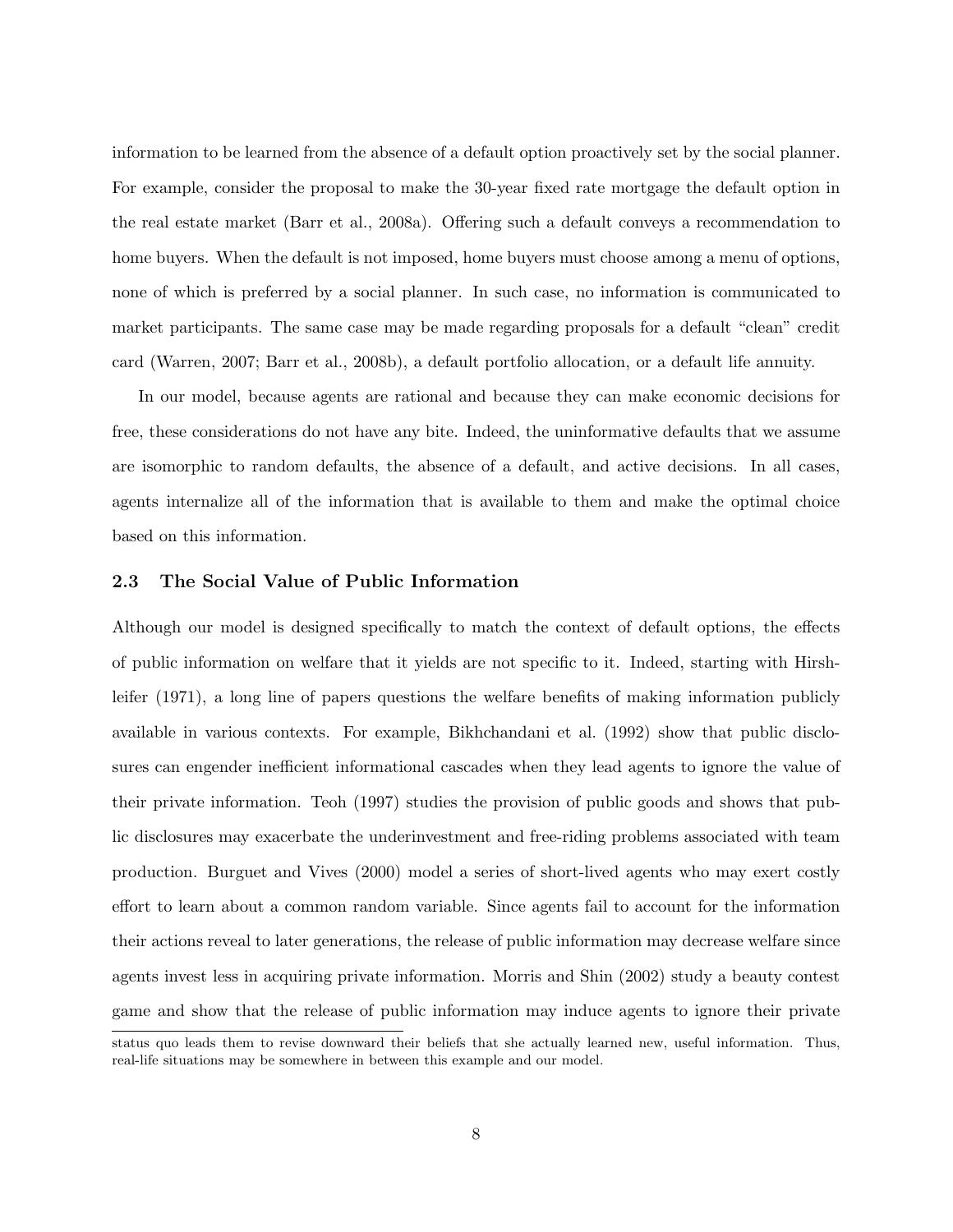signals and inefficiently herd. Angeletos and Pavan (2007) generalize Morris and Shin's (2002) analysis and characterize the conditions under which public disclosure destroys economic surplus, given that agent actions may be substitutes or complements. Finally, Amador and Weill (2012) consider a continuous-time model to explore how public disclosures inefficiently slow learning.

In addition to linking libertarian paternalism to this line of research, our paper contributes to the literature on public disclosure in several respects. First, in contrast to previous studies, agents in our setting are heterogeneous. As we show, this heterogeneity in people's needs or attributes can have an important impact on the value of public disclosure. Specifically, a default that induces all agents to converge to a similar decision can be detrimental when their needs are disperse. For example, it may be suboptimal for a default to lead the majority of participants in a  $401(k)$  plan to adopt a savings rate of 10% if the optimal savings rate for many of them is close to zero or 20%. Indeed, this is the very problem that Tergesen (2011) exposes in a Wall Street Journal study on the use of default options in retirement plans.<sup>9</sup> Further, since agent heterogeneity increases with the magnitude of the financial decision they take, it is also the case that the social planner should refrain from issuing a default when stakes are larger. This provides another novel intuition that is not present in the extant literature.

Second, although the aforementioned papers all rely on some economic externality for their results, the externality that is key to our model of defaults comes from the joint information acquisition process of agents. Specifically, the externality originates from the fact that an agent's learning is a complement to that of other agents. In particular, our model does not rely on beauty contests (Morris and Shin, 2002), generational concerns (Burguet and Vives, 2000), or a public goods problem (Teoh, 1997). Finally, our model differs from existing models in that the externality is endogenized through an advice channel that allows for information sales. How public disclosures affect this advice channel is new to the literature.

<sup>&</sup>lt;sup>9</sup>The article quotes Brigitte Madrian as saying: "Automatic enrollment is a double-edged sword. On the one hand, there's more participation. On the other hand, lots of employees are stuck at whatever default the employer selects."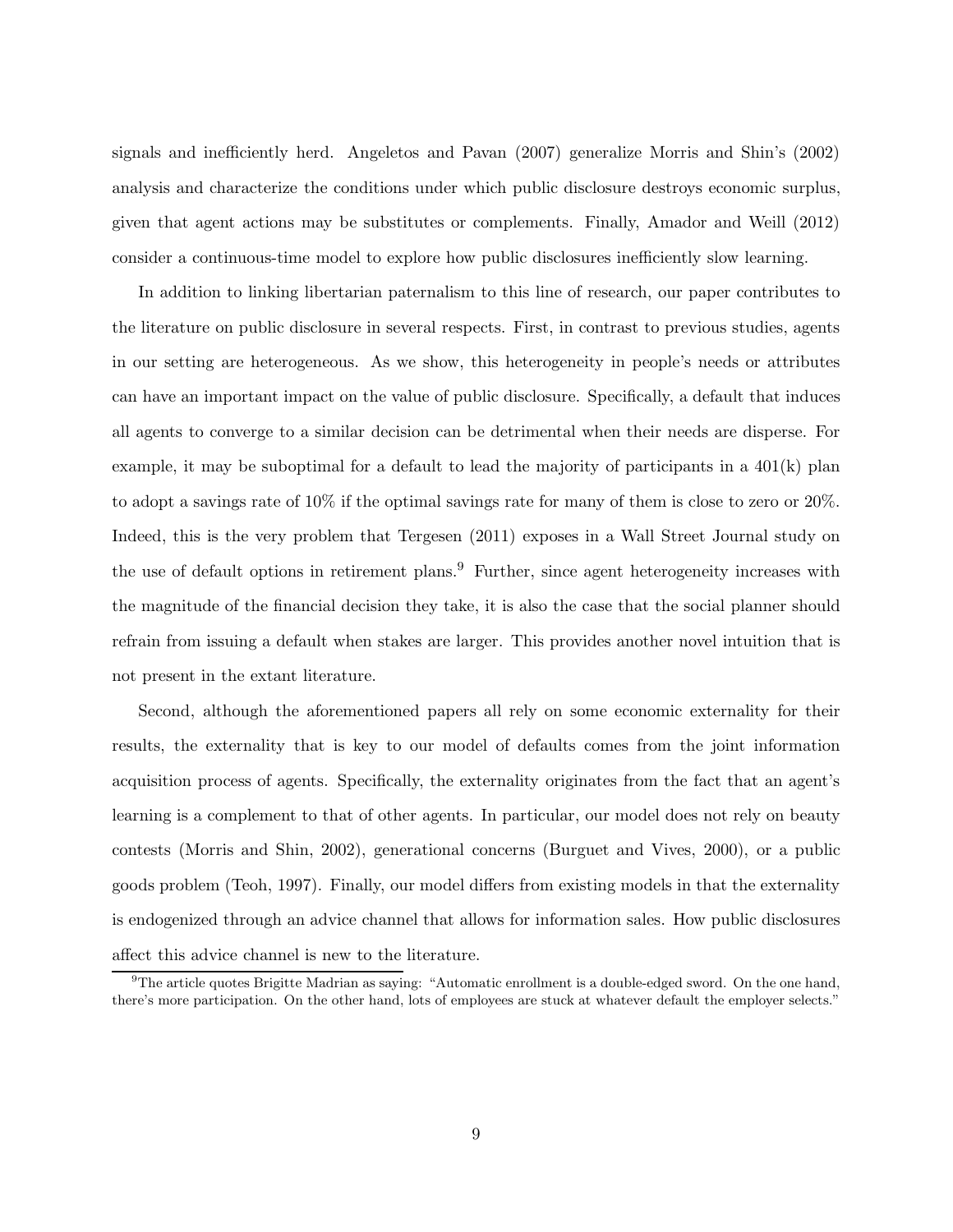# 3 Libertarian Paternalism with Social Learning

### 3.1 The Model's Setup

Consider an economy that is composed of a social planner and a continuum (a non-atomic finite measure space  $(I, \mathcal{I}, \gamma)$  of heterogeneous individuals who all face a significant financial decision. Examples of such a decision might be an investment-consumption choice, a capital allocation decision, or a choice of insurance. For simplicity, but without loss of generality, we set the total measure  $\gamma(I)$  of individuals to 1 (i.e., a unit mass).

The ex post utility from the decision of an individual  $i \in I$  is given by

$$
\tilde{U}_i(x_i) = -(\tilde{\tau}_i - x_i)^2,\tag{1}
$$

where  $x_i \in \mathbb{R}$  is a choice variable and  $\tilde{\tau}_i$  is the individual's true (but unknown) type. The best possible decision that individual i can make is  $x_i = \tilde{\tau}_i$ , but only individuals who learn their own type can make such a decision. Otherwise, as (1) is a quadratic loss function, the goal of each individual is to choose  $x_i$  to be as close to  $\tilde{\tau}_i$  as possible in order to minimize his expected loss.

Individuals share a common mean type of  $\tilde{\mu}$  that is normally distributed with mean zero and variance  $\Sigma_{\mu}$ . For example,  $\tilde{\mu}$  could represent the average optimal savings rate of a given population. Conditional on  $\tilde{\mu}$ , the type  $\tilde{\tau}_i$  of an individual i is normally distributed with mean  $\tilde{\mu}$  and variance  $\Sigma$ . To capture the possibility that the optimal decision of an individual is related to that of other individuals in the population, we also assume that  $Cov(\tilde{\tau}_i, \tilde{\tau}_j | \tilde{\mu}) = \rho \Sigma$ , with  $\rho \in [0, 1)$ , for any  $\{i, j\} \in I^2$  with  $i \neq j$ .

Each individual i can exert some effort to learn about his own type, before choosing  $x_i$ . An individual's effort of  $e_i \in [0, 1]$  comes with a personal utility cost of

$$
C(e_i) = \frac{ce_i^2}{2},\tag{2}
$$

where c is a positive constant. Going forward, we assume that  $c > 2(\Sigma + \Sigma_{\mu})$ , which guarantees an interior solution to the effort problem but does not affect the economics of the analysis.<sup>10</sup>

<sup>&</sup>lt;sup>10</sup>Note that a more general cost function  $C(e)$  that is increasing and convex, and that satisfies  $C(0) = 0$ ,  $C'(0) = 0$ , and  $\lim_{e\to\frac{1}{2}} C'(e) = \infty$ , would lead to the same results, but would greatly hinder tractability.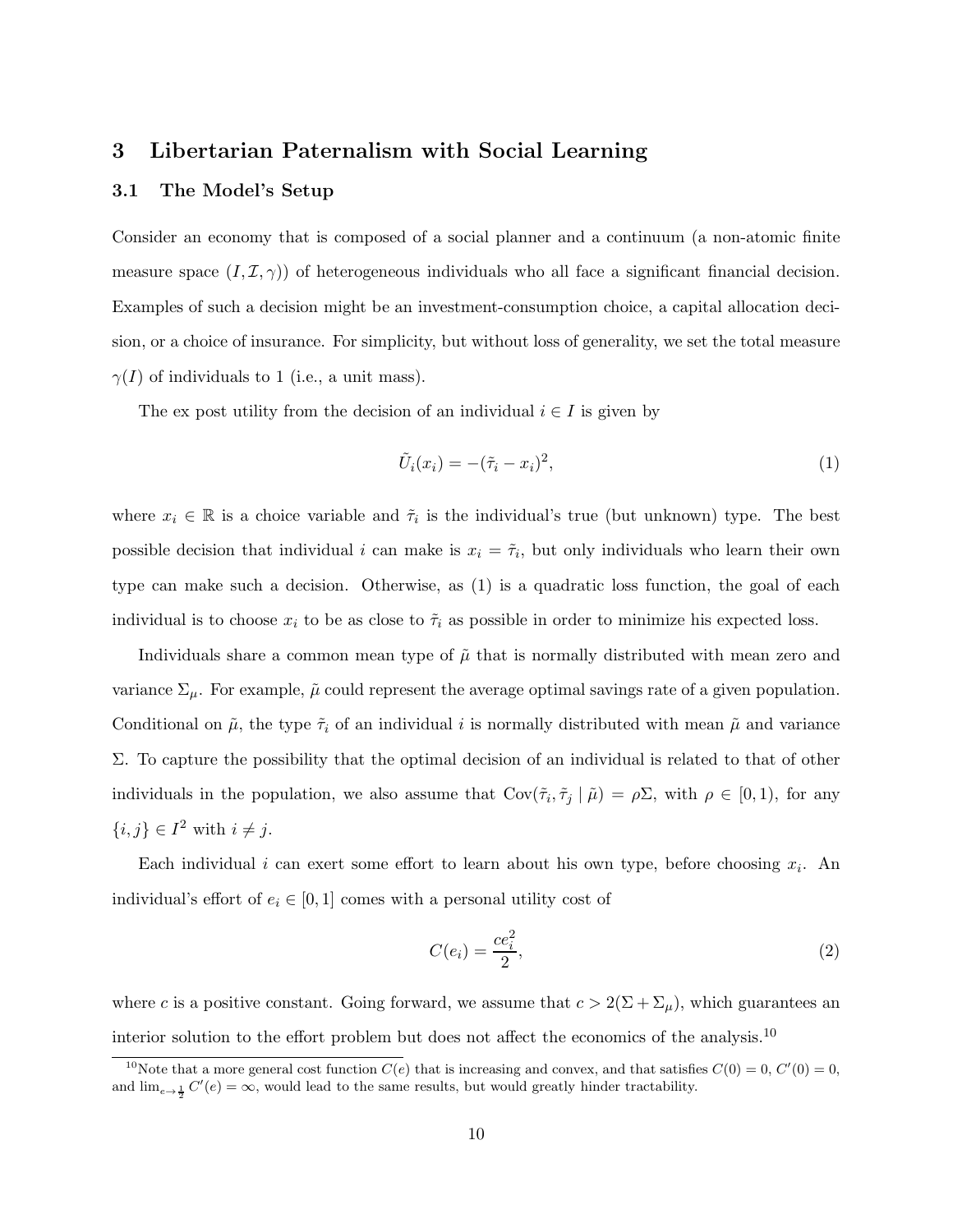An individual who selects an effort level  $e_i$  observes his true type  $\tilde{\tau}_i$  with probability

$$
e_i + \alpha \bar{e}, \tag{3}
$$

where  $\bar{e} \equiv \int_I e_i d\gamma$  and  $\alpha \in [0, 1)$ , and observes nothing otherwise. Individuals know when they did not receive an informative signal. Given that  $\bar{e}$  represents the average effort exerted by individuals in the population, the signal specification in (3) implies that an individual is more likely to learn his own type when many individuals seek to learn theirs. This positive externality of effort captures the idea that, as more people exert effort and more of the population becomes informed, their interactions lead to more spillovers in the learning process. This ultimately makes it easier for agents to learn about the decision that they have to make. As such, the parameter  $\alpha$  measures the degree of this information externality.

While we use this reduced-form model for parsimony, it accommodates simple micro-foundations. For example, assume individuals exert effort to find a source of information that allows all individuals to learn their type, like an insightful article, a useful website, or a trustworthy financial advisor. Moreover, after choosing an effort level  $e_i$ , each individual i has a probability  $\alpha$  of meeting some other individual randomly drawn from the population. When two individuals meet, they can avoid the duplication of their effort, and thus can find a source of information that is helpful to both with probability  $e_i + e_j$ . On the other hand, an individual i who does not meet anyone else finds such an information source with probability  $e_i$  only. Ex ante, then, each individual observes his type with the probability in  $(3).<sup>11</sup>$ 

This information structure is well-suited for many empirical settings in which libertarian paternalism is applied. For example, consider a firm's employees who face a 401(k) allocation problem. Even though they may have different needs because of underlying demographic factors, the effort that one employee exerts can spill over to the success that others have in determining their optimal asset allocation, as employees share their findings with each other. This last consideration is in fact explored by Duflo and Saez (2003), who analyze a randomized experiment in which a subset

<sup>&</sup>lt;sup>11</sup>With this micro-foundation, individuals choose their effort level before knowing whether they will meet another individual. The analysis would be unchanged if individuals made this decision after a potential meeting, since it is easy to show that optimal effort level would not depend on whether or not a meeting takes place.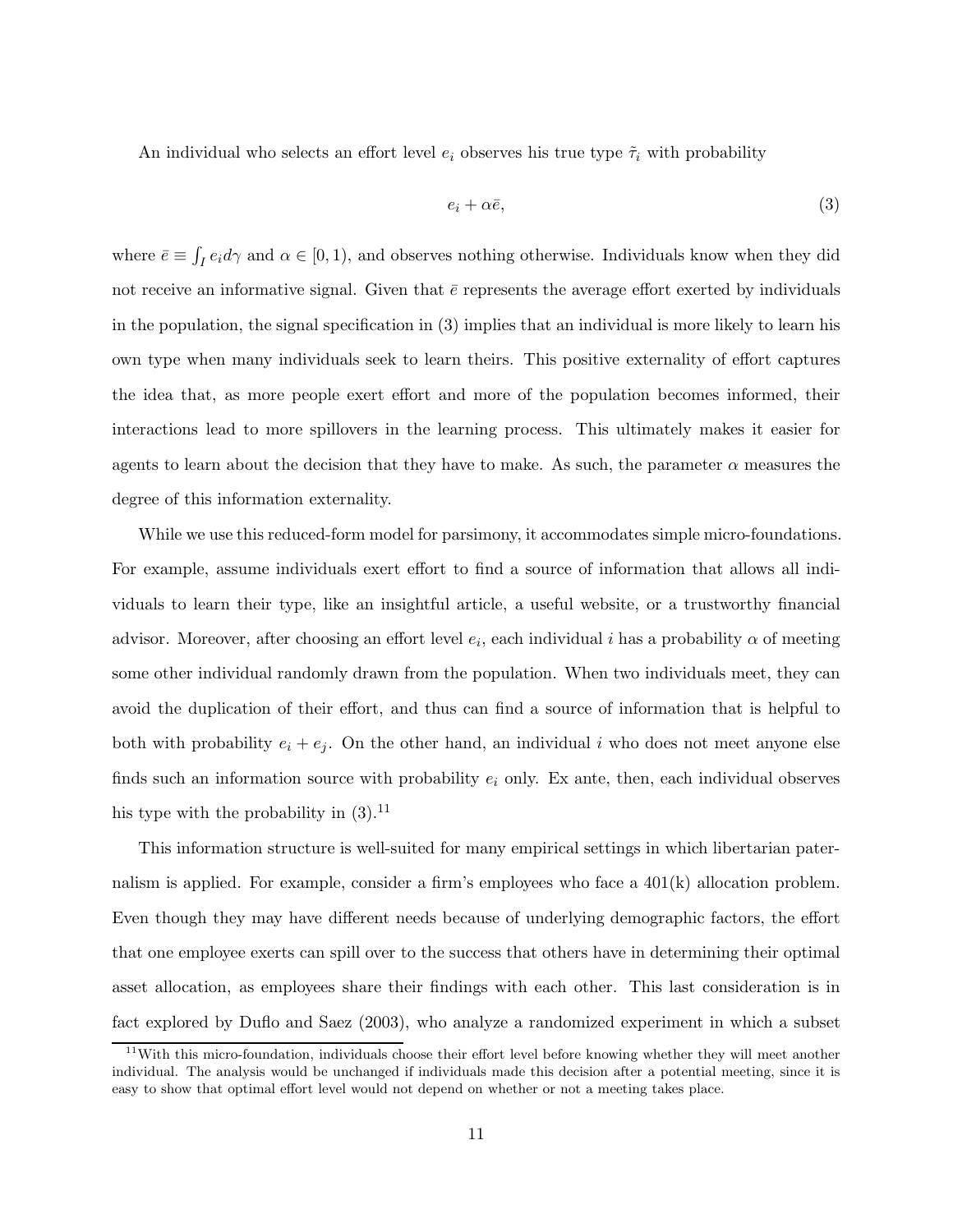of a university's employees were encouraged to attend an educational event about enrolling in a Tax Deferred Account (TDA) retirement plan. Individuals who received that encouragement participated at a significantly higher rate in the TDA's, compared to the control group. Surprisingly, however, in departments that were treated, participation was almost as high for employees who were not specifically encouraged, a clear product of social interactions and information spillovers.

The social planner can affect the decisions and outcomes of individuals by instituting a default decision  $\hat{x}_D$  that they are free to modify. That is, when a default option is provided, an individual i ends up with  $x_i = \hat{x}_{\text{D}}$  unless he proactively chooses a different  $x_i$ . As in the work of Thaler and Sunstein (2003, 2008), such "nudges" serve to reduce the incidence and importance of the mistakes that individuals make.

For this default option to be useful, however, it must incorporate some pertinent information about the optimal decision that individuals should make. For this purpose, we assume that the social planner costlessly observes a noisy signal  $\tilde{s} = \tilde{\mu} + \tilde{\epsilon}$ , where  $\tilde{\epsilon}$  is normally distributed with mean zero and variance  $\Sigma_{\epsilon}$ , and is independent from  $\tilde{\mu}$  and  $\tilde{\tau}_i$  for all  $i \in I$ . For example, this could correspond to the planner having an informed opinion about the optimal average savings rate for a group of individuals.

The planner is not obligated to help. Instead, she chooses whether to set a default option that effectively reveals  $\tilde{s}$  or to leave individuals to their own devices. The planner's goal in this choice is to maximize total welfare. An important aspect of this decision is the information that the default option conveys to individuals, as empirically documented by Madrian and Shea (2001). Since agents are fully rational, they are able to glean information about  $\tilde{s}$  from a default option if it is offered. This in turn affects their choice of effort in gathering further information. As we show next, this can have important welfare repercussions.

#### 3.2 Equilibrium and Welfare Analysis

We start our analysis by solving for the social planner's optimal choice of a default  $\hat{x}_D$  when she elects to make one available. Her choice takes her information into account, and so reveals  $\tilde{s}$  to individuals who are then free to change their own  $x_i$ . As such, the benevolent planner's choice of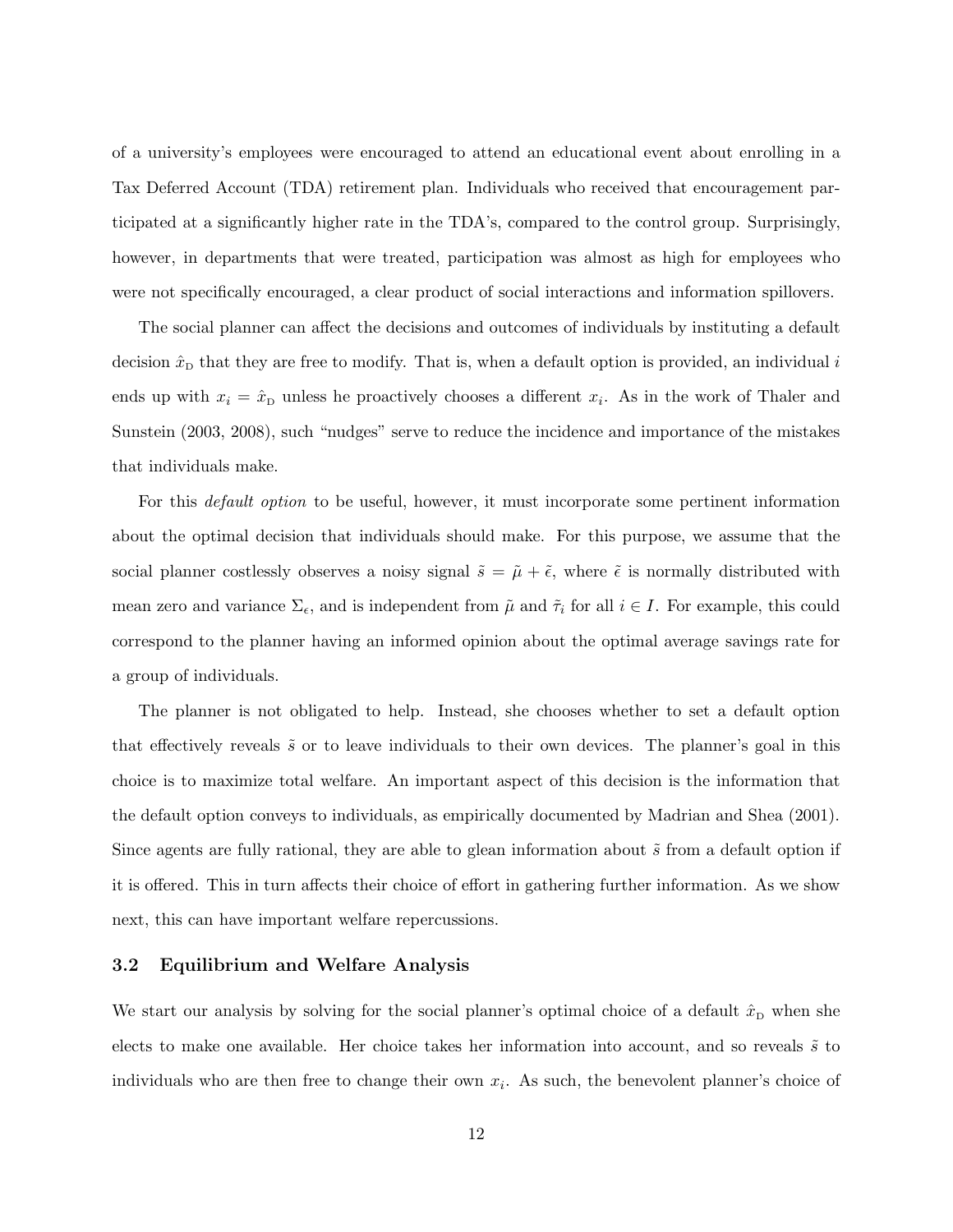a default simply requires her to maximize the welfare of people who will stick to this default.

**Lemma 1.** When offering a default, the central planner chooses  $\hat{x}_{\text{D}} = \delta \tilde{s}$ , where  $\delta \equiv \frac{\Sigma_{\mu}}{\Sigma_{\mu} + \Sigma_{\mu}}$  $\frac{\omega_\mu}{\Sigma_\mu + \Sigma_\epsilon}$ .

Let  $\mathcal{S}_i^x$  denote the information set of individual i at the time he must make his decision  $x_i$ . This set is equal to  $\{\tilde{\tau}_i\}$  if the individual observes his true type, whether or not the social planner sets a default option.<sup>12</sup> When there is a default option and the individual does not observe his type,  $\mathcal{S}_i^x = \{\tilde{s}\}.$  Finally, when there is no default option and the individual does not observe his type,  $S_i^x = \emptyset$ . The following lemma defines the optimal choice of  $x_i$ , given the information set  $S_i^x$ .

**Lemma 2.** The optimal choice of  $x_i$  for individual i is  $E[\tilde{\tau}_i | S_i^x]$ .

Before choosing  $x_i$  but after the social planner's decision to announce a default option, each individual i chooses the effort level  $e_i$  that maximizes his expected utility. This choice takes into account the fact that he will subsequently choose  $x_i$  according to Lemma 2. It also depends on individual *i*'s information set  $\mathcal{S}_i^e$  at that time, which is then  $\{\tilde{s}\}$  if the planner makes a default option available and is empty otherwise. The following lemma summarizes and simplifies this maximization problem.

**Lemma 3.** If no default is offered, individual i chooses his effort level  $e_i$  to maximize

$$
\mathcal{E}\left[\tilde{U}_i(x_i) - C(e_i)\right] = -(1 - e_i - \alpha \bar{e})\left[\Sigma_\mu + \Sigma\right] - \frac{ce_i^2}{2}.
$$
\n(4)

If a default is offered, individual i chooses his effort level  $e_i$  to maximize

$$
\mathcal{E}\left[\tilde{U}_i(x_i) - C(e_i) \mid \tilde{s}\right] = -(1 - e_i - \alpha \bar{e})\left[(1 - \delta)\Sigma_\mu + \Sigma\right] - \frac{ce_i^2}{2}.\tag{5}
$$

This result highlights the tradeoff faced by each individual. Effort is costly (second term in (4) and  $(5)$ ) but it reduces the variance that the individual is subject to (first term in  $(4)$  and  $(5)$ ). At the same time, the concerted effort of every individual (as measured by  $\bar{e}$  which, as we show below, will be different in the two scenarios) creates a public good that takes the form of a further

<sup>&</sup>lt;sup>12</sup>Technically speaking, the information set is  $\{\tilde{s}, \tilde{\tau}_i\}$  when the social planner announces a default option and individual i observes his own type, but the additional information provided by  $\tilde{s}$  (i.e., knowing  $\tilde{s}$  and  $\tilde{\tau}_i$  separately) is not useful for any of the decisions that this individual must make.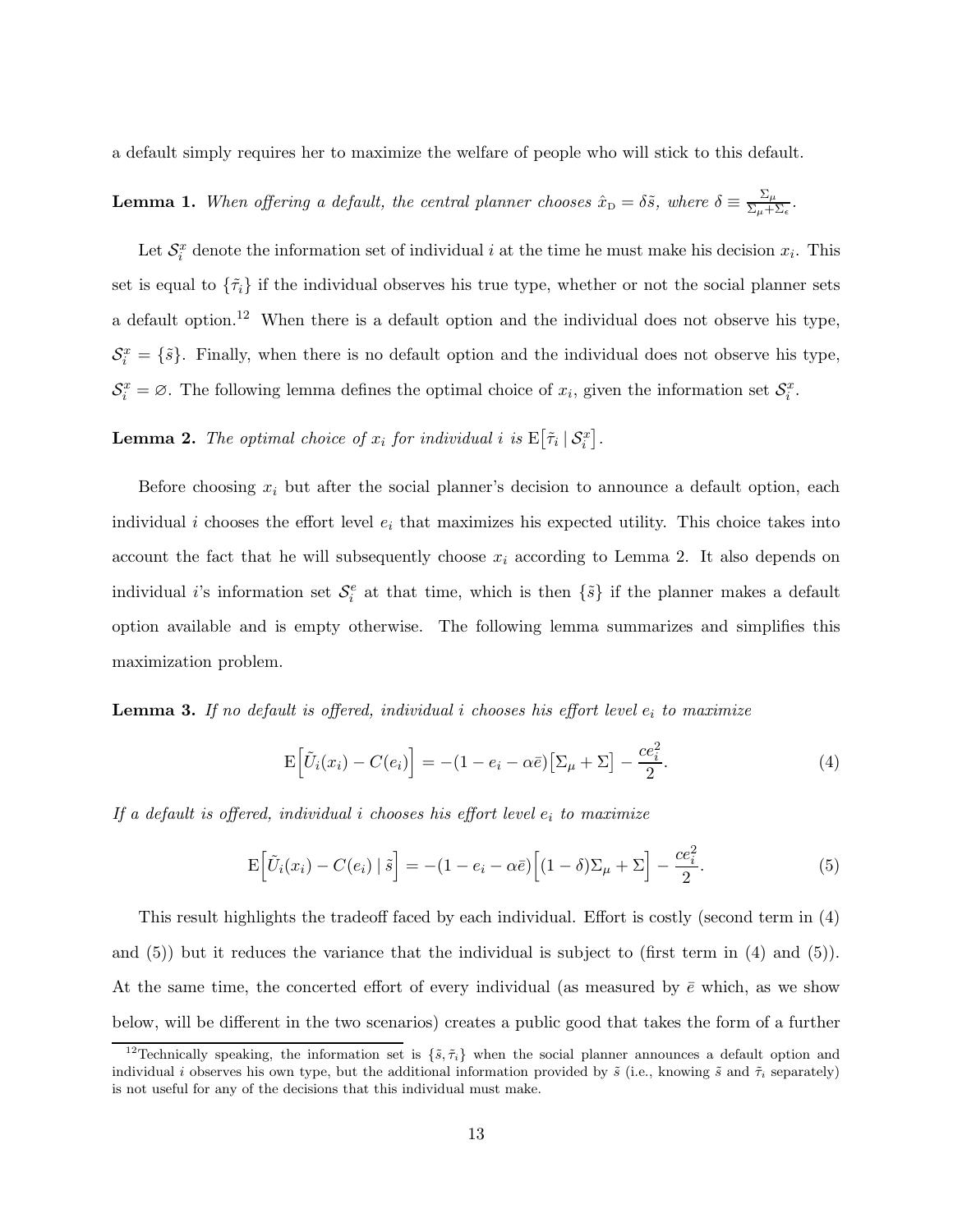variance reduction. Importantly, in both scenarios, individual  $i$  fails to internalize the externality that his effort creates. That is, because  $e_i$  is infinitesimally small in  $\bar{e}$ , the size of  $\alpha$  does not affect individual i's choice of effort, leaving equilibrium effort levels below their first-best value for all  $\alpha > 0$ . As such, the social planner's decision to offer a default depends on how important these deviations are in the two scenarios.

The first term in (4) and (5) also highlights the informational role of the default option. When individual *i* fails to learn  $\tilde{\tau}_i$  (this happens with probability  $1 - e_i - \alpha \bar{e}$ ), the information contained in  $\tilde{s}$  allows him to make a better uninformed choice of  $x_i$  (it is then optimal to stick with  $x_i = \hat{x}_{\text{D}}$ , in fact) than without a default. This is why the term in square brackets is smaller in (5) than in (4). Of course, this smaller residual variance in the presence of a default has an incentive effect. The following proposition characterizes each individual's effort choice, with and without a default option.

**Proposition 1.** If the social planner does not adopt a default option, each individual chooses effort

$$
e_i = \frac{\Sigma_\mu + \Sigma}{c} \equiv e^N,\tag{6}
$$

and the average effort level of the population is  $\bar{e} = e^N$ . An individual i who observes a fully informative signal opts out of the default option and chooses  $x_i = \tilde{\tau}_i$ . An individual i who does not become informed chooses  $x_i = 0$ .

If the social planner implements a default option, each individual chooses effort

$$
e_i = \frac{(1 - \delta)\Sigma_\mu + \Sigma}{c} \equiv e^{\mathcal{D}},\tag{7}
$$

where  $\delta = \sum_{\mu}/(\sum_{\mu} + \sum_{\epsilon})$ , and the average effort level of the population is  $\bar{e} = e^{D}$ . An individual i who observes a fully informative signal opts out of the default option and chooses  $x_i = \tilde{\tau}_i$ . All other individuals choose  $x_i = \hat{x}_D = \delta \tilde{s}$ .

Inspection of (6) and (7) shows that individuals exert more effort with higher  $\Sigma$ , higher  $\Sigma_{\mu}$ , higher  $\Sigma_{\epsilon}$ , and lower c. That is, the more variance about an individual's type that the acquisition of an informative signal  $(\tilde{s}_i = \tilde{\tau}_i)$  resolves and the lower the cost of acquisition, the more effort each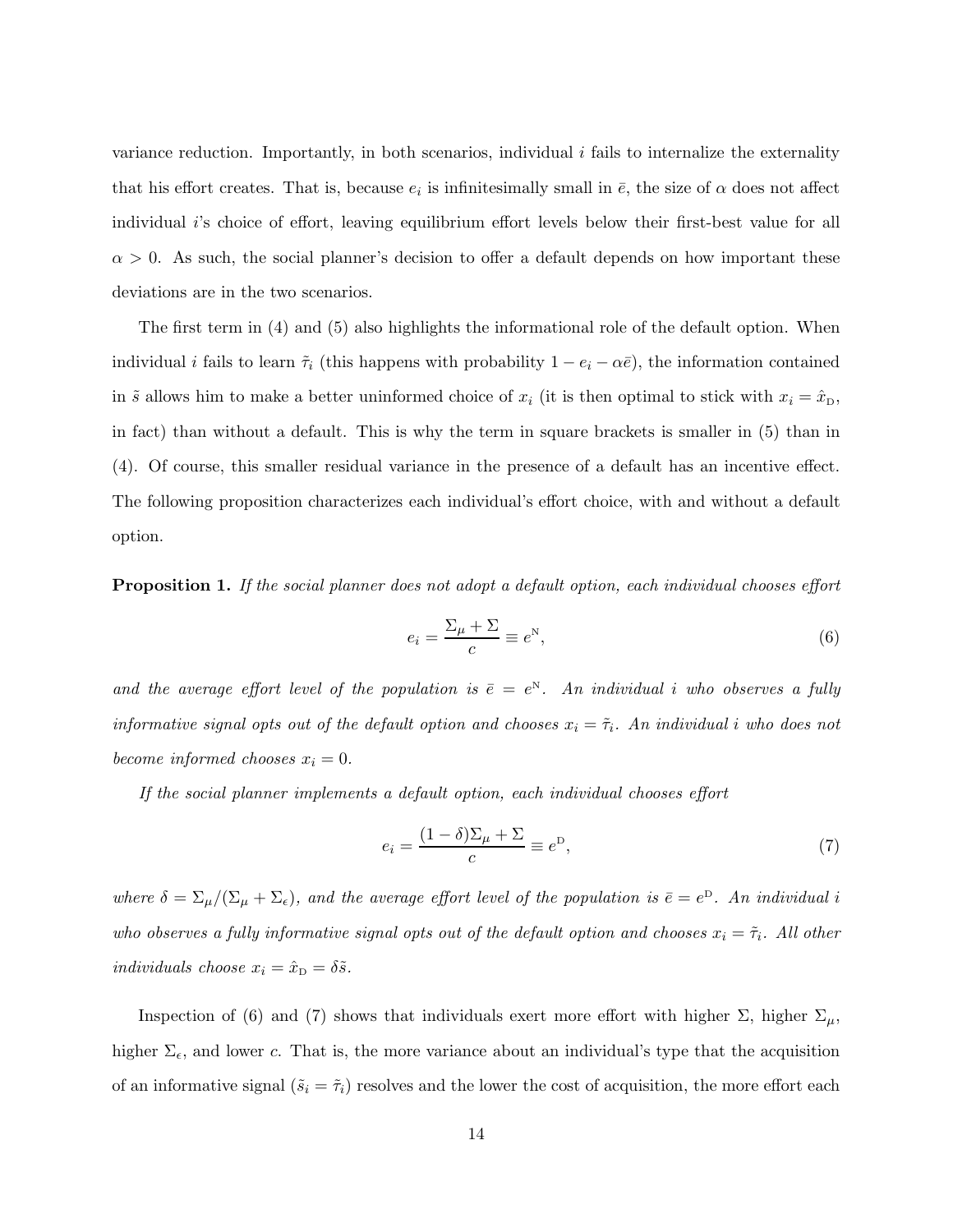individual is willing to employ. Importantly, it is also the case that

$$
e^{\mathbf{N}} = e^{\mathbf{D}} + \frac{\delta \Sigma_{\mu}}{c}.
$$

This implies that people exert more effort without a default option, and that the difference between  $e^N$  and  $e^D$  increases as the social planner's information becomes more useful (i.e., as  $\Sigma_\mu$  gets larger, and as  $\Sigma_{\epsilon}$  gets smaller), and as information gathering becomes easier (i.e., as c gets smaller).

The social learning externality  $\bar{e}$  comes from the average effort of individuals in the economy. Because all individuals exert the same effort,  $\bar{e}$  is equal to  $e^N$  without a default and to  $e^D$  with a default. It therefore also follows that there are greater opportunities for people to learn from each other when default options are not provided by the social planner. In this sense, whether a default option is welfare improving depends on the strength of the learning externality relative to the value of the information that the social planner has in her possession.

The essence of this tradeoff is captured in Table 1, which shows the frequency of each possible information set  $S_i^x$  for each individual i at the time he makes his choice of  $x_i$ . The first two lines of this table show how default options effectively limit the potential downside of individuals in the economy: individuals never have to make completely uninformed decisions when a default guides their choices. As the third line of the table shows, however, the drawback of default options comes in the form of a lower frequency of fully informed decisions. This is particularly important when social learning is potent (i.e., when  $\alpha$  is large). As seen in Table 1, the fact that  $e^D$  is smaller than  $e^N$  also implies that individuals herd into the default when one is available, as documented by Choi et al. (2002), and Johnson and Goldstein (2003). This effect is also consistent with the work of Brown et al. (2011) who document that participants in a retirement plan who adopt the plan's defaults do so in part because they lack the information necessary to do otherwise.

Table 1 abstracts from one additional force that makes the availability of a default option advantageous, namely the fact that the overall cost of information production is greater without a default option, as individuals exert greater effort to produce it. The following proposition takes this additional tradeoff into account to derive and compare the total welfare with and without a default option.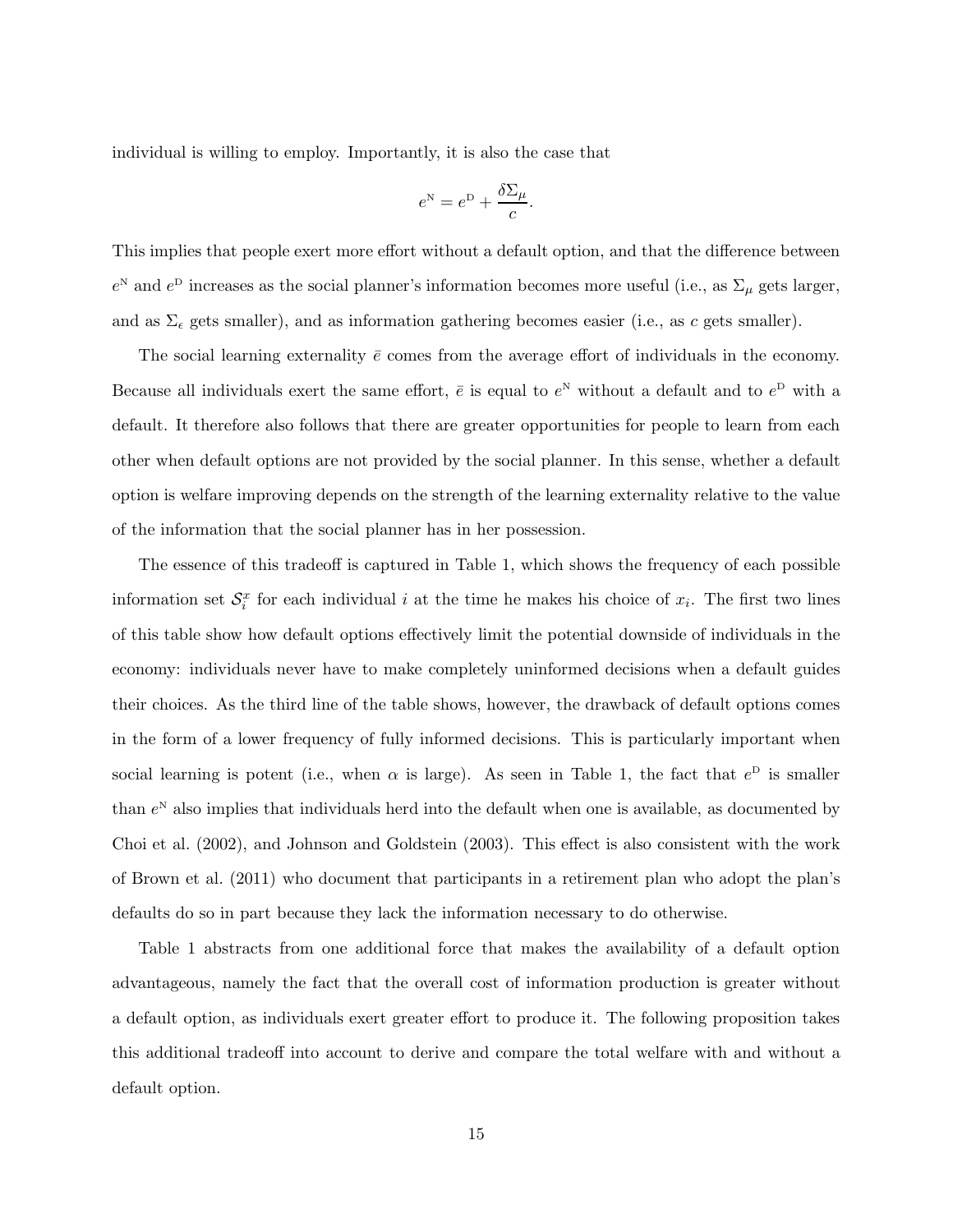| Information             | With                |         | Without                     |
|-------------------------|---------------------|---------|-----------------------------|
| set $S_i^x$             | default             |         | default                     |
| $\varnothing$ (bad)     | $^{(1)}$            |         | $\langle 1-(1+\alpha)e^{N}$ |
| $\tilde{s}$ (better)    | $1-(1+\alpha)e^{D}$ | $\geq$  |                             |
| $\tilde{\tau}_i$ (best) | $(1+\alpha)e^{D}$   | $\,<\,$ | $(1+\alpha)e^{N}$           |

**Table 1.** This table shows the frequency of all the possible information sets  $\mathcal{S}_i^x$  that individual i will have at the time he makes his financial decision,  $x_i$ .

Proposition 2. The total welfare without a default option is higher than the total welfare with a default option if the cost parameter c is in the following region:

$$
2(\Sigma_{\mu} + \Sigma) < c < \left(\frac{1}{2} + \alpha\right) \left[ (2 - \delta)\Sigma_{\mu} + 2\Sigma \right].\tag{8}
$$

This region is non-empty if and only if

$$
\frac{\delta \Sigma_{\mu}}{\Sigma_{\mu} + \Sigma} < 2 - \frac{2}{\left(\frac{1}{2} + \alpha\right)}.\tag{9}
$$

According to Proposition 2, welfare without a default option can be higher than welfare with a default option when the cost of information acquisition is sufficiently low (i.e., when  $c$  is sufficiently small).<sup>13</sup> This arises because the presence of a default option reduces people's incentives to learn about the problem they face, which in turn makes information-sharing less effective in the economy. Specifically, since the right-hand sides of (8) and (9) are increasing in  $\alpha$ , it is better for the social planner to leave the production of knowledge to individuals when information is easy to communicate to others ( $\alpha$  greater than  $\frac{1}{2}$  and large). In other words, the very presence of a default option creates an incentive for the population to herd into it, a damaging effect when people can easily learn a lot from each other.

The left-hand side of (9),  $\frac{\delta \Sigma_{\mu}}{\Sigma_{\mu} + \Sigma}$ , represents the fraction of risk in  $\tilde{\tau}_i$  that is eliminated by the planner's default. When this ratio is small, the welfare benefit from the planner's guidance is more than offset by the welfare lost from the reduced efficiency with which information is produced at the individual level. Contributing to this ratio being small is a large value of Σ. An interpretation of this

<sup>&</sup>lt;sup>13</sup>Recall that c is restricted to be above  $2(\Sigma_{\mu} + \Sigma)$  by assumption in order to avoid corner solutions.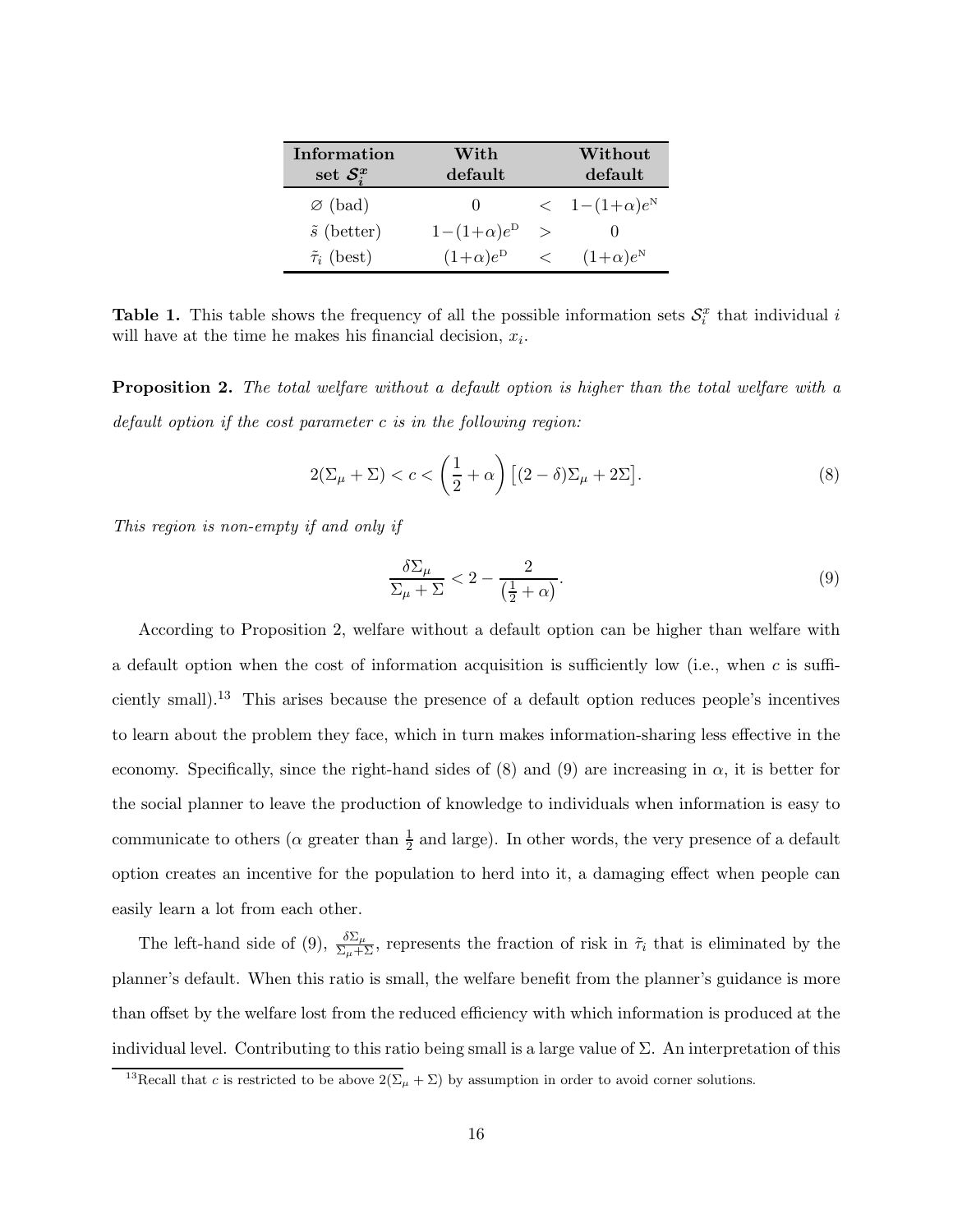result is that  $\Sigma$  is a proxy for the amount of heterogeneity in the population: when people's needs or attributes differ a lot, default options are more likely to be suboptimal. Indeed, when the optimal economic choices of individuals are dispersed, it may be preferable to increase their incentives to gather and exchange information about these choices than to provide a default that makes them content and limit the overall production of knowledge in the economy. Another interpretation is that  $\Sigma$  proxies for the value at risk in each individual's decision: when decisions are more important, the social planner should refrain from issuing a default in order to promote learning and information sharing by individuals.

In short, the absence of a default leads to more cross-sectional variance in choices, but such variance is useful if people's needs vary a lot and social learning is powerful enough for them to jointly produce the information that is necessary to reach optimal economic allocations.

# 4 Information Sales

So far, our model shows that the information content of default options makes their adoption costly and potentially suboptimal when individuals in the economy can help each other learn about their decisions. In this section, we show that the externality need not be of the form specified in Section 3. In particular, we show that allowing a subset of skilled individuals to sell their information to unskilled individuals can generate similar results. That is, the presence of default options reduces the incentive for individuals to gather and resell their information, potentially leading to a decrease in the overall production of knowledge in the economy and to lower welfare.

To establish our results, we adapt the basic model of Section 3 to a context in which some individuals can (and will) seek the advice of other individuals in the economy. More specifically, we assume that the population consists of skilled individuals (fraction  $\lambda$ ) and unskilled individuals (fraction  $1 - \lambda$ ). The set of skilled individuals, which we denote by  $I_{\lambda} \in I$  with  $\gamma(I_{\lambda}) = \lambda$ , can gather information about their type with the same technology as before, except that we set  $\alpha = 0$ in (3) to emphasize the fact that externalities derive purely from information sales. That is, for a cost of  $C(e_i) = \frac{ce_i^2}{2}$ , individual  $i \in I_\lambda$  receives a signal that reveals his type  $\tilde{\tau}_i$  with probability  $e_i$ .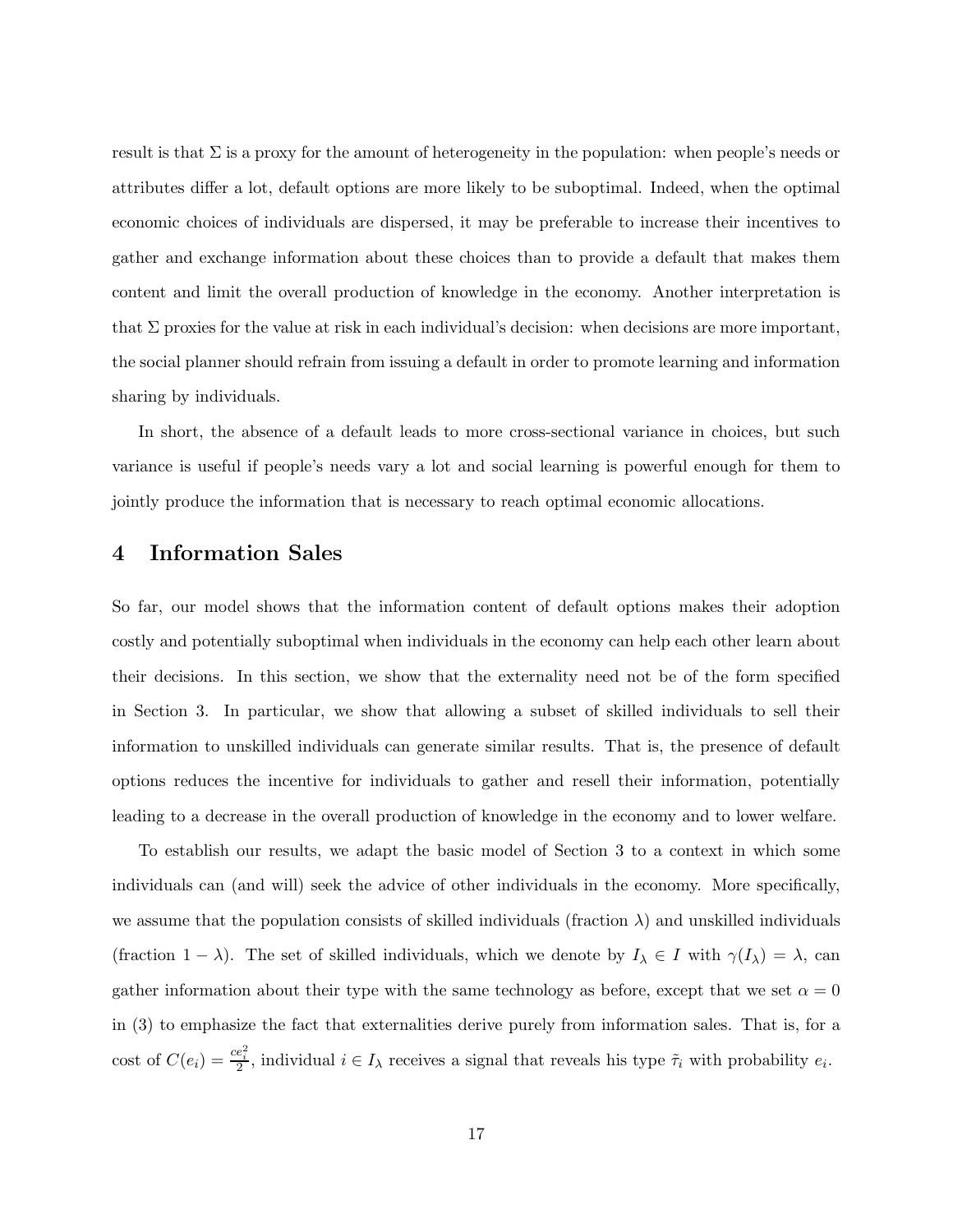The other individuals  $j \in I \backslash I_\lambda$  are unskilled in that gathering information about their own type is prohibitively costly. However, these unskilled individuals are allowed to purchase information from one randomly-picked skilled individual and to rationally use this information to make their financial decision  $x_j$ .<sup>14</sup> Although everyone's skill is publicly observable, the private information of any one skilled individual is not. That is, no one can tell if individual i learned  $\tilde{\tau}_i$  or not. Thus, for a price p (to be determined shortly), an unskilled individual j can purchase a signal from a skilled individual i, but does not know if he learns  $\tilde{\tau}_i$  (which is correlated with his own type  $\tilde{\tau}_j$ ) or noise (which is not) in the process.  $^{15}$ 

Because all information sales happen at the same time and because skilled individuals are identified as such, we implicitly assume that unskilled individuals cannot resell their purchased signal. This makes sense as our main intention is to capture the idea that some individuals are seen to have the ability and technology to learn about the problem at hand and this innately turns them into advisors.<sup>16</sup>

For clarity, we assume throughout this section that the social planner's signal is perfect (i.e.,  $\Sigma_{\epsilon} = 0$  so that  $\tilde{s} = \tilde{\mu}$ , and so the default fully reveals  $\tilde{\mu}$  when it is made available. The following lemma characterizes the value derived by an unskilled individual who consults a randomly selected skilled individual for information.

Lemma 4. If the social planner does not adopt a default option, the maximum amount that an unskilled individual is willing to pay for the information sold by a randomly selected skilled individual is

$$
v_{\rm N} = \frac{(\Sigma_{\mu} + \rho \Sigma)^2}{\Sigma_{\mu} + \Sigma} \bar{e}_{\lambda}^2,\tag{10}
$$

 $14$ Note that a skilled individual may end up getting picked by several unskilled individuals. That is, the random selection is done with replacement.

<sup>&</sup>lt;sup>15</sup>We assume that skilled individuals who do not learn their own type sell an uninformative signal that is randomly drawn from a normal distribution with a mean of zero and a variance of  $\Sigma_{\mu} + \Sigma$ , which makes it impossible for information buyers to tell noise from real information. The skilled individuals have nothing to gain from doing anything else. Note also that our setup is equivalent to one in which a skilled individual  $i$  sells advice to an unskilled individual j in the form of a decision  $x_j$  that optimally incorporates his information; that is our results are unaffected by who does the updating of  $\tilde{\tau}_i$  given i's information set.

<sup>&</sup>lt;sup>16</sup>Note also that this implicit assumption would arise endogenously even if we assumed that the information gathered by skilled individuals percolates across the population through multiple rounds of trading. Indeed, if individuals can only meet one peer, they always prefer consulting one known to be skilled, as in our model, since unskilled individuals may have yet to meet an informed counter-party and so are more likely to be selling noise.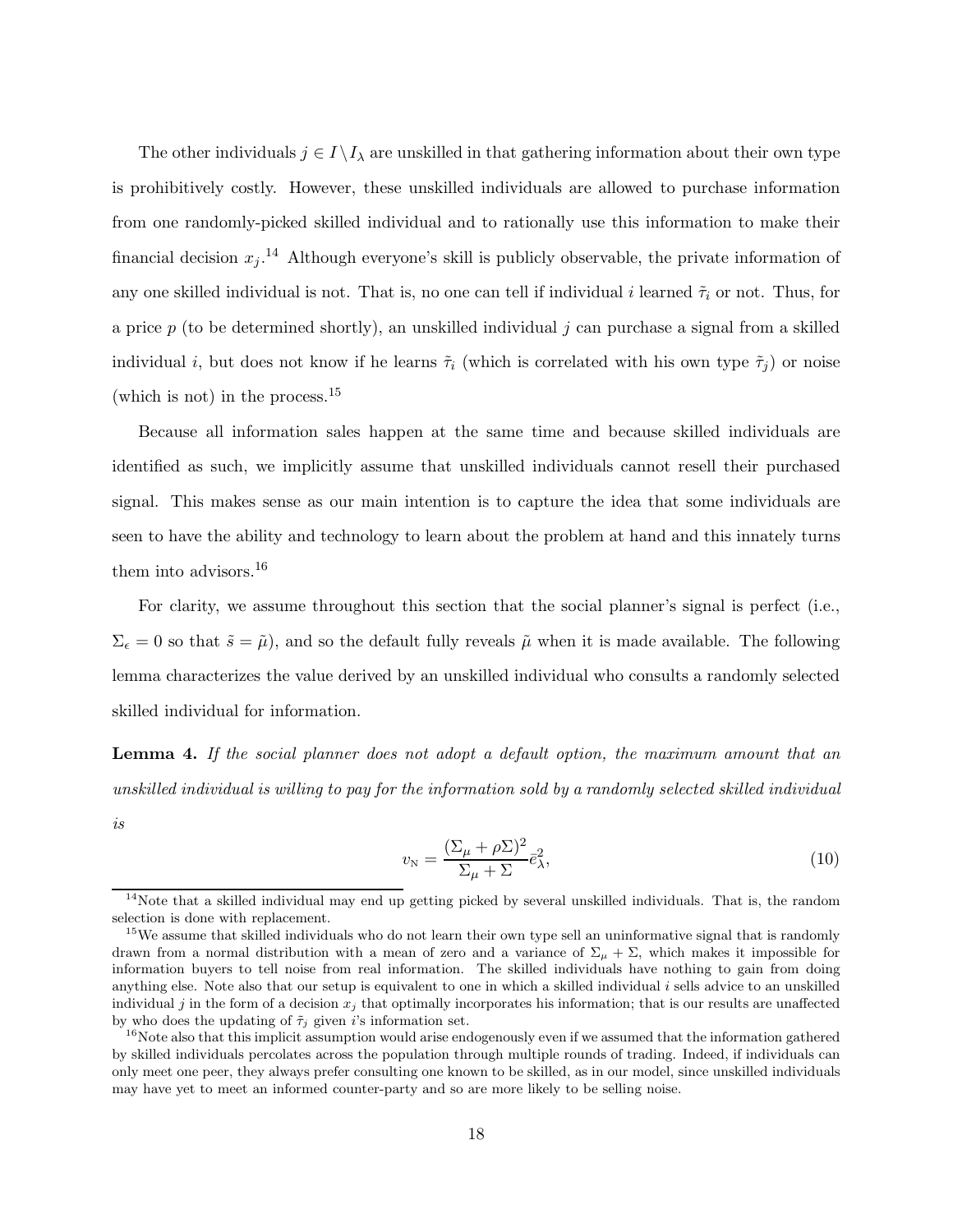where  $\bar{e}_{\lambda} \equiv \frac{1}{\lambda} \int_{I_{\lambda}} e_i d\gamma$ . If the social planner adopts a default option, the maximum amount that an unskilled individual is willing to pay for the information sold by a randomly selected skilled individual is

$$
v_{\rm D} = \rho^2 \Sigma \bar{e}_{\lambda}^2. \tag{11}
$$

Unskilled individuals are willing to pay more to learn a skilled individual's information when they know that skilled individuals exert a lot of effort to learn their own type, i.e.,  $v_N$  and  $v_D$  are both increasing in  $\bar{e}_{\lambda}$ . This makes sense as a fraction  $\bar{e}_{\lambda}$  of the  $\lambda$  skilled individuals will be informed in equilibrium, while the other  $(1 - \bar{e}_{\lambda})\lambda$  skilled individuals sell useless noise. From (10) and (11), we can also see that unskilled individuals are willing to pay a higher price for a skilled individual's information when their type is more highly correlated with that of other individuals (large  $\rho$ ); that is, they learn more from others when their financial situation is similar.

For further insight into Lemma 4, let us denote the total variance of  $\tilde{\tau}_i$  by  $\Sigma_{\tau} \equiv \Sigma_{\mu} + \Sigma$  and define  $\Gamma = \frac{\Sigma_{\mu}}{\Sigma_{\mu} + \Sigma}$ . Since the social planner's information about  $\tilde{\mu}$  is perfect,  $\Gamma$  represents the fraction of the total variance of an individual's type that the default eliminates. Using this notation, it is straightforward to verify that  $v_N = \left[\Gamma + \rho(1-\Gamma)\right]^2 \Sigma_\tau \bar{e}^2_\lambda$  and  $v_D = \rho^2 (1-\Gamma) \Sigma_\tau \bar{e}^2_\lambda$ . Keeping the social planner's relative ability to curb risk constant (i.e., keeping  $\Gamma$  fixed), unskilled individuals are willing to pay a higher price for a skilled individual's information when their type is highly variable (large  $\Sigma_{\tau}$ ).

This last result is consistent with the fact that, keeping  $\Sigma_{\tau}$  fixed,  $v_N$  is increasing in Γ, as types are more correlated when the common mean  $\tilde{\mu}$  accounts for a larger portion of each individual's type. This is also consistent with  $v_D$  being decreasing in  $\Gamma$  as, when the social planner announces  $\tilde{\mu}$ , the unknown portion of an individual's type correlates with someone else's type only to the extent that the default option leaves residual uncertainty. In fact, using (10) and (11), it is straightforward to verify that  $v_N > v_D$  for a given total variance  $\Sigma_{\tau}$  and aggregate level of effort  $\bar{e}_{\lambda}$ . Indeed, because types are more correlated across individuals when  $\tilde{\mu}$  is unknown, it is the case that unskilled individuals are willing to pay more to learn a skilled individual's type when there is no default option offered. As we shall see below, this difference between  $v_N$  and  $v_D$  is exacerbated by the fact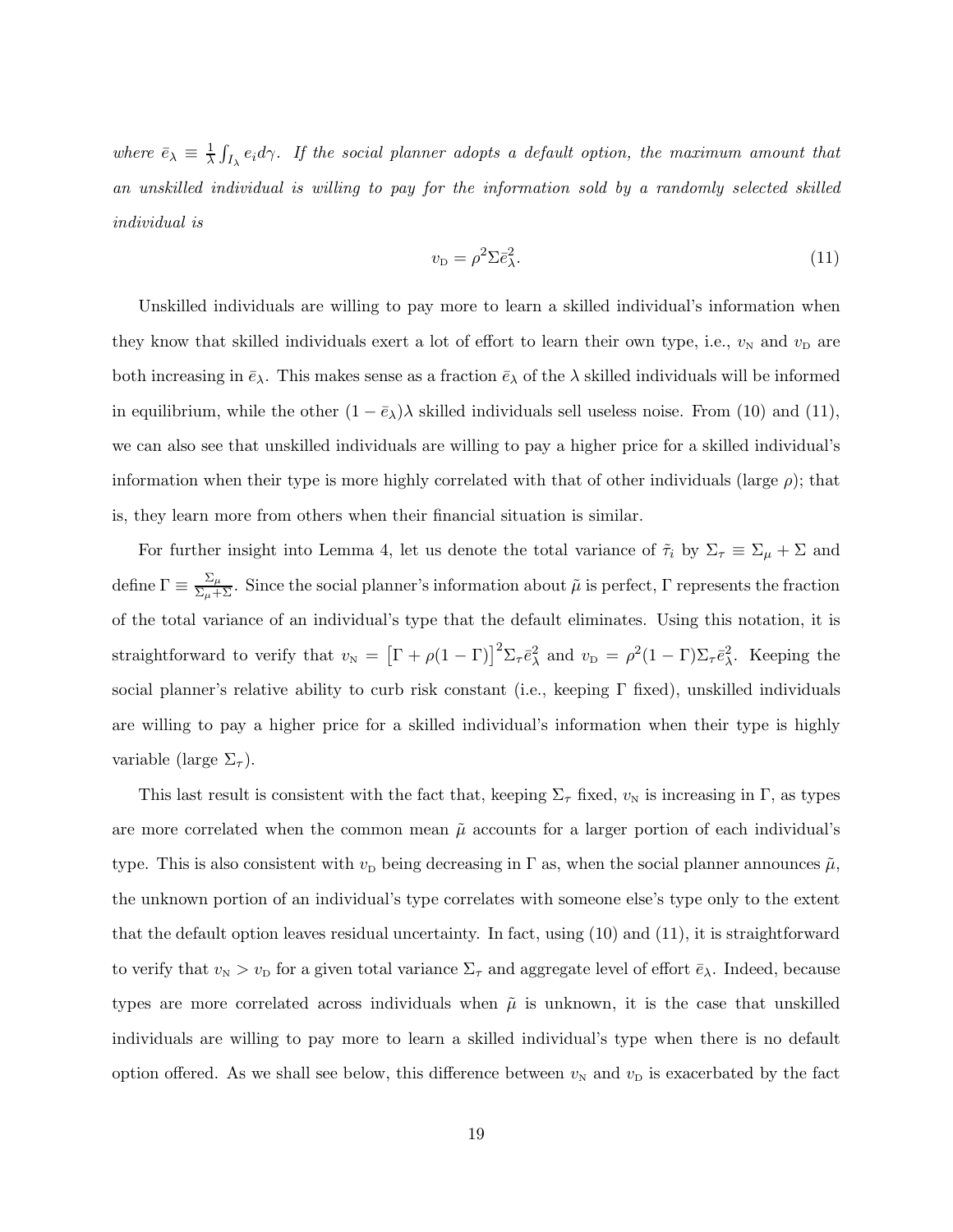that the equilibrium effort level of skilled individuals is greater in the absence of a default option.

The price that a skilled individual will end up charging for his information will in general depend on how much competition he faces from other information sellers or, alternatively, on how easy it is for unskilled individuals to consult another skilled individual. To capture these possibilities in a tractable manner, we assume that the economic surplus from a transaction between a skilled individual and an unskilled individual is split as a Nash bargaining outcome. More specifically, we assume that a skilled individual charges  $p = \theta \nu_{\sigma}$  for the information he sells to an unskilled individual, where  $\theta \in [0, 1]$  and  $\sigma = D$  if a default option is made available (and  $\sigma = N$  otherwise). When  $\theta = 1$  ( $\theta = 0$ ), the skilled (unskilled) individual extracts all the surplus from the transaction.<sup>17</sup> Setting  $\theta \in (0,1)$  allows us to capture any intermediate market power scenario. Our results are unaffected by the size of  $\theta$ , as money exchanges between individuals cancel out in the total welfare function that the social planner seeks to maximize.<sup>18</sup> We start with the following result, which describes the equilibrium in the absence of a default option.

## Proposition 3. Suppose that the social planner does not adopt a default option.

(i) Then each skilled individual  $i \in I_\lambda$  chooses an effort level  $e_i = \frac{\sum_{\mu} + \sum_{\tau}}{c} = \frac{\sum_{\tau}}{c}$ , and chooses  $x_i = \tilde{\tau}_i$ or  $x_i = 0$ , depending on whether or not his own information allowed him to learn his type  $\tilde{\tau}_i$ . (ii) Also, each unskilled individual  $j \in I \setminus I_\lambda$  purchases a signal  $\tilde{s}_j$  (which is  $\tilde{\tau}_i$  or noise) from a randomly selected skilled individual  $\tilde{\imath} \in I_{\lambda}$  for a price  $p = \theta v_{\text{N}}$ , with  $v_{\text{N}}$  given by (10), and makes an economic decision  $x_j$  that weighs this signal using Bayes' rule (factor  $\frac{\sum_{\mu}+\rho\sum_{\mu}}{\sum_{\mu}+\sum_{\mu}}$ ) and the probability  $\bar{e}_{\lambda}$  that his skilled counter-party was informed:

$$
x_j = \frac{\Sigma_\mu + \rho \Sigma}{\Sigma_\mu + \Sigma} \bar{e}_\lambda \tilde{s}_j = \left[\Gamma + \rho (1 - \Gamma)\right] \bar{e}_\lambda \tilde{s}_j. \tag{12}
$$

The skilled individuals' behavior is the same as in Section 3. In particular, their behavior is not affected by the possibility of reselling their information to unskilled individuals. This is due to the fact that unskilled individuals cannot distinguish between skilled individuals who learn their

<sup>&</sup>lt;sup>17</sup>Note that when  $\theta = 0$ , the transaction can be interpreted as a free information exchange between two individuals with different skills. For example, this captures the situation in which a new employee asks an existing employee of the same firm about his choices in the company's 401(k) plan.

<sup>&</sup>lt;sup>18</sup>Of course, any welfare improvement from adding or removing a default will be Pareto-dominant for an interior range of  $\theta$  that appropriately splits the surplus between skilled and unskilled.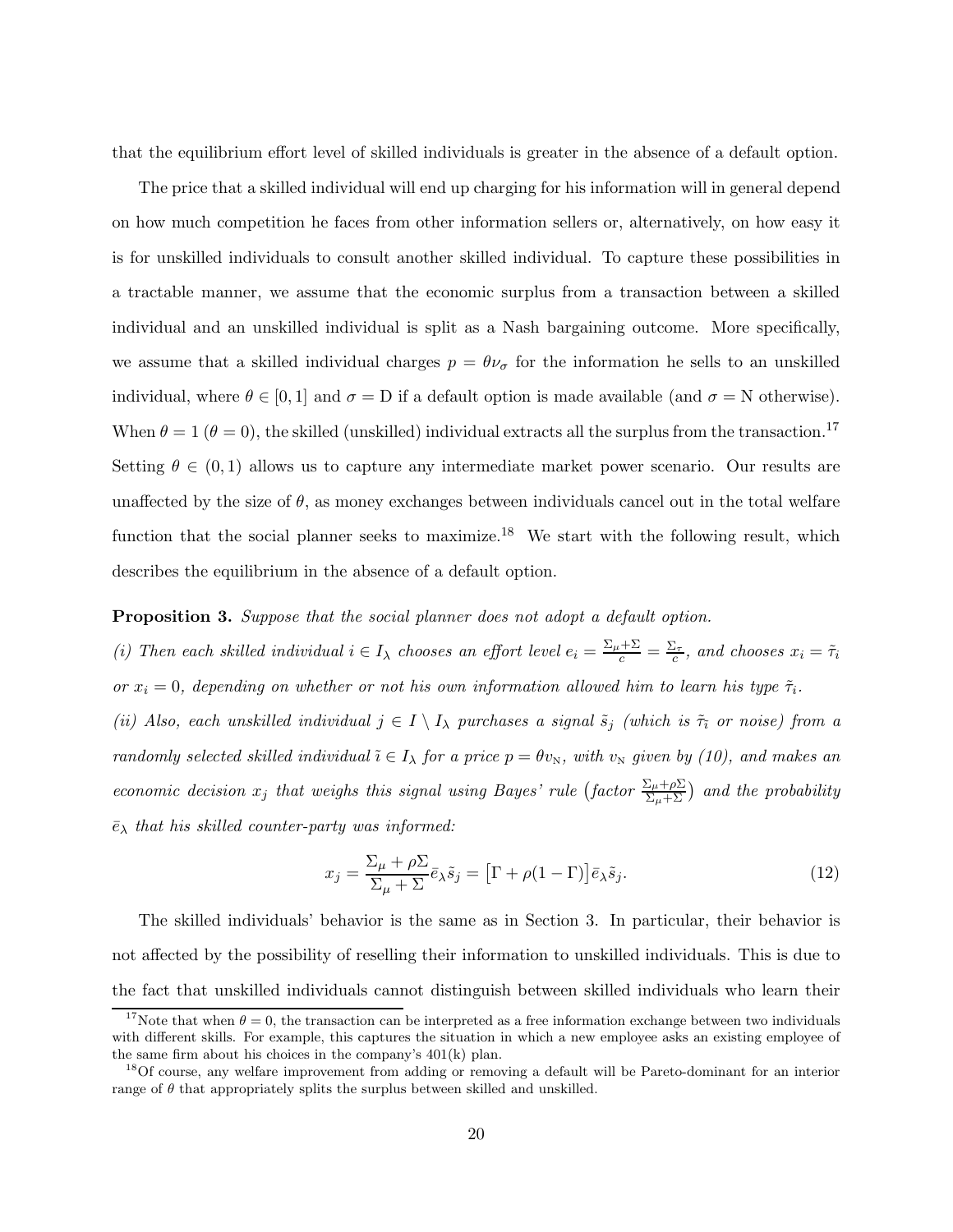type and skilled individuals who do not. That is, they pay  $\theta v_N$  to the one skilled individual they encounter, informed or not. As we see from (12), the extent to which unskilled individuals rely on the information they purchase depends on its correlation with their type, as increases in  $\rho$ , Γ and  $\bar{e}_{\lambda}$  all ultimately lead to a higher correlation between  $\tilde{s}_j$  and  $\tilde{\tau}_j$ . The following result is the analogue of Proposition 3 when the social planner makes a default option  $\hat{x}_D = \tilde{\mu}$  available.

### Proposition 4. Suppose that the social planner adopts a default option.

(i) Then each skilled individual  $i \in I_\lambda$  chooses an effort level  $e_i = \frac{\Sigma}{c} = \frac{(1-\Gamma)\Sigma_\tau}{c}$  $\frac{d}{c}$ , and chooses  $x_i = \tilde{\tau}_i$ or  $x_i = \tilde{\mu}$ , depending on whether or not his own information allowed him to learn his type  $\tilde{\tau}_i$ .

(ii) Also, each unskilled individual  $j \in I \setminus I_\lambda$  purchases a signal  $\tilde{s}_j$  (which is  $\tilde{\tau}_i$  or noise) from a randomly selected skilled individual  $\tilde{\imath} \in I_{\lambda}$  for a price  $p = \theta v_{\text{D}}$ , with  $v_{\text{D}}$  given by (11), and adjusts his economic decision  $x_j$  away from the default ( $\tilde{\mu}$ ) according to the correlation across types ( $\rho$ ) and the probability  $\bar{e}_{\lambda}$  that his skilled counter-party was informed:

$$
x_j = \tilde{\mu} + \rho \bar{e}_{\lambda} (\tilde{s}_j - \tilde{\mu}). \tag{13}
$$

As in Proposition 3, more risk (large  $\Sigma$ , or large  $\Sigma_{\tau}$  keeping  $\Gamma$  fixed) leads to more effort, and more correlation (large  $\rho$  and  $\bar{e}_{\lambda}$ ) leads to heavier reliance on purchased information. When  $\Gamma$  is large, skilled individuals do not gain much from learning their type perfectly, as the default option already reveals a large portion of their type. As such, they work less. Although  $\Gamma$  affects the price of information (as discussed earlier), it does not affect the weight that unskilled individuals put on the information they acquire from skilled individuals. Instead, they use the default option to remove the common mean component  $\tilde{\mu}$  included in the signal and place weight on  $(\tilde{s}_j - \tilde{\mu})$  only to the extent that it is correlated with  $(\tilde{\tau}_j - \tilde{\mu})$ .

Finally, note that as in Proposition 1, the skilled individuals exert a higher level of effort in the absence of a default option since the incentive to gather information is stronger when they do not have a default option to fall back on. This in turn causes the quality of their advice to decrease, and further amplifies the previously discussed difference between  $v_N$  and  $v_D$ . That is, unskilled individuals do not benefit as much from a skilled individual's information, and are thus inclined to pay less for it.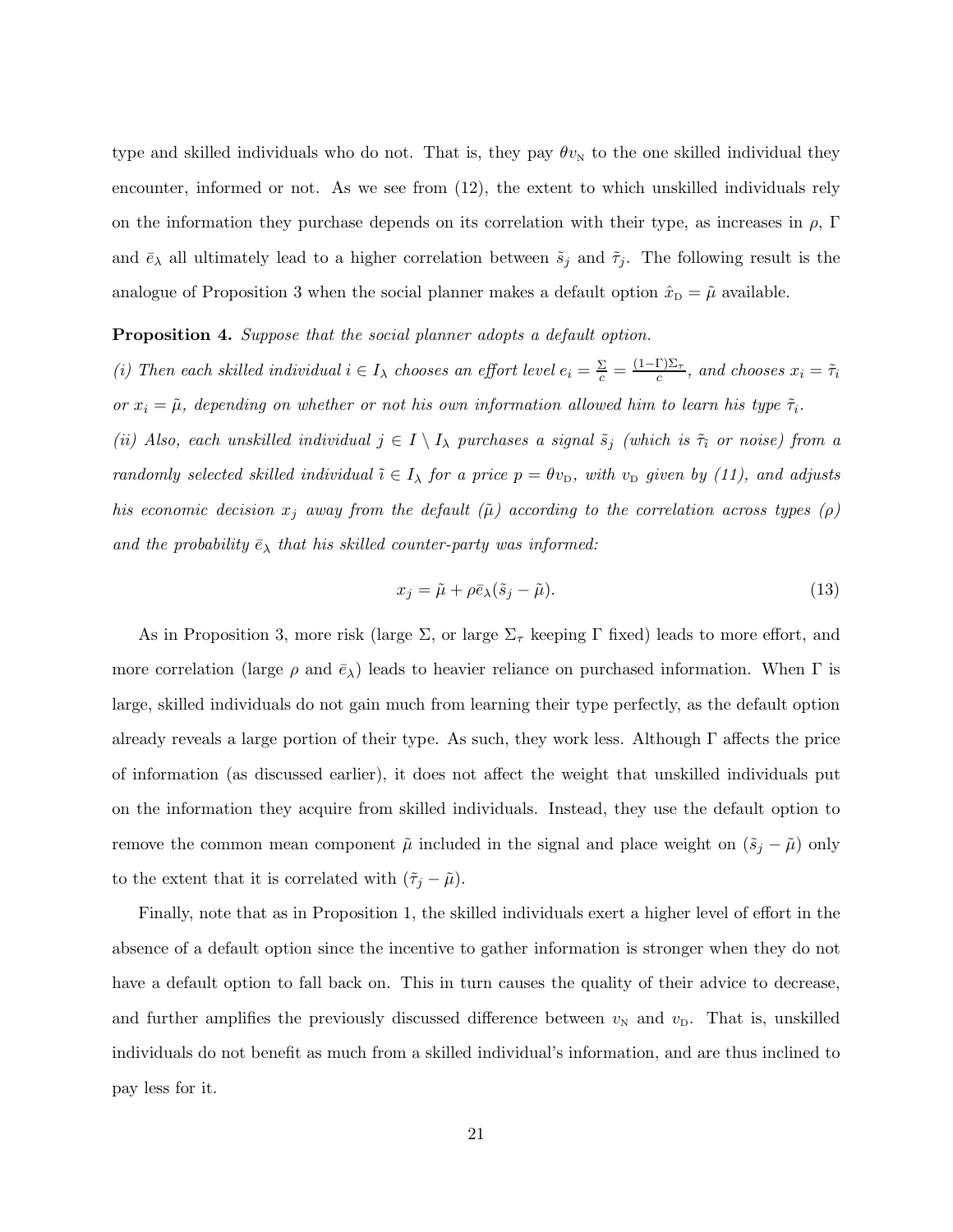As in Section 3, to assess the pros and cons of the planner's default option, we compare total welfare with and without this option. In this case, welfare must be aggregated over skilled and unskilled individuals. This is done in the following lemma.

Lemma 5. The total welfare without a default option is

$$
W_{\rm N} = -(\Sigma_{\mu} + \Sigma) + \frac{\lambda}{2c}(\Sigma_{\mu} + \Sigma)^2 + \frac{1-\lambda}{c^2}(\Sigma_{\mu} + \Sigma)(\Sigma_{\mu} + \rho\Sigma)^2.
$$
 (14)

The total welfare with a default option is

$$
W_{\rm D} = -\Sigma + \frac{\lambda}{2c} \Sigma^2 + \frac{1-\lambda}{c^2} \rho^2 \Sigma^3.
$$
\n(15)

In Section 3, an increase in  $\alpha$  enhances overall welfare through the larger information gathering externalities that individuals have on each other. We can now see from (14) and (15) that increases in  $\rho$  have a similar effect in the presence of information sales. More precisely, straightforward differentiation of these two expressions with respect to  $\rho$  lead to

$$
\frac{\partial W_{\rm N}}{\partial \rho} = \frac{2(1-\lambda)}{c^2} (\Sigma_{\mu} + \Sigma)(\Sigma_{\mu} + \rho \Sigma) \Sigma > 0
$$
\n(16)

and

$$
\frac{\partial W_{\rm D}}{\partial \rho} = \frac{2(1-\lambda)}{c^2} \rho \Sigma^3 > 0. \tag{17}
$$

That is, a larger correlation across individuals' types leads to more welfare when a formal advice channel, like information sales, is incorporated. We can also see that the increase in welfare accommodated by this advice channel is more important when a sizeable fraction of the population is unskilled (i.e.,  $1 - \lambda$  is large). Finally, it is clear that (16) is greater than (17): the advice channel is more crucial and the role of  $\rho$  greater when the social planner refrains from making a default option available, as unskilled individuals can then rely only on the skilled individuals' information for their decisions.

The next proposition is the analogue of Proposition 2 when we allow for information sales.

**Proposition 5.** The total welfare  $W_N$  without a default option is higher than the total welfare  $W_D$ with a default option if the cost parameter c is sufficiently small (the bound is shown in the proof)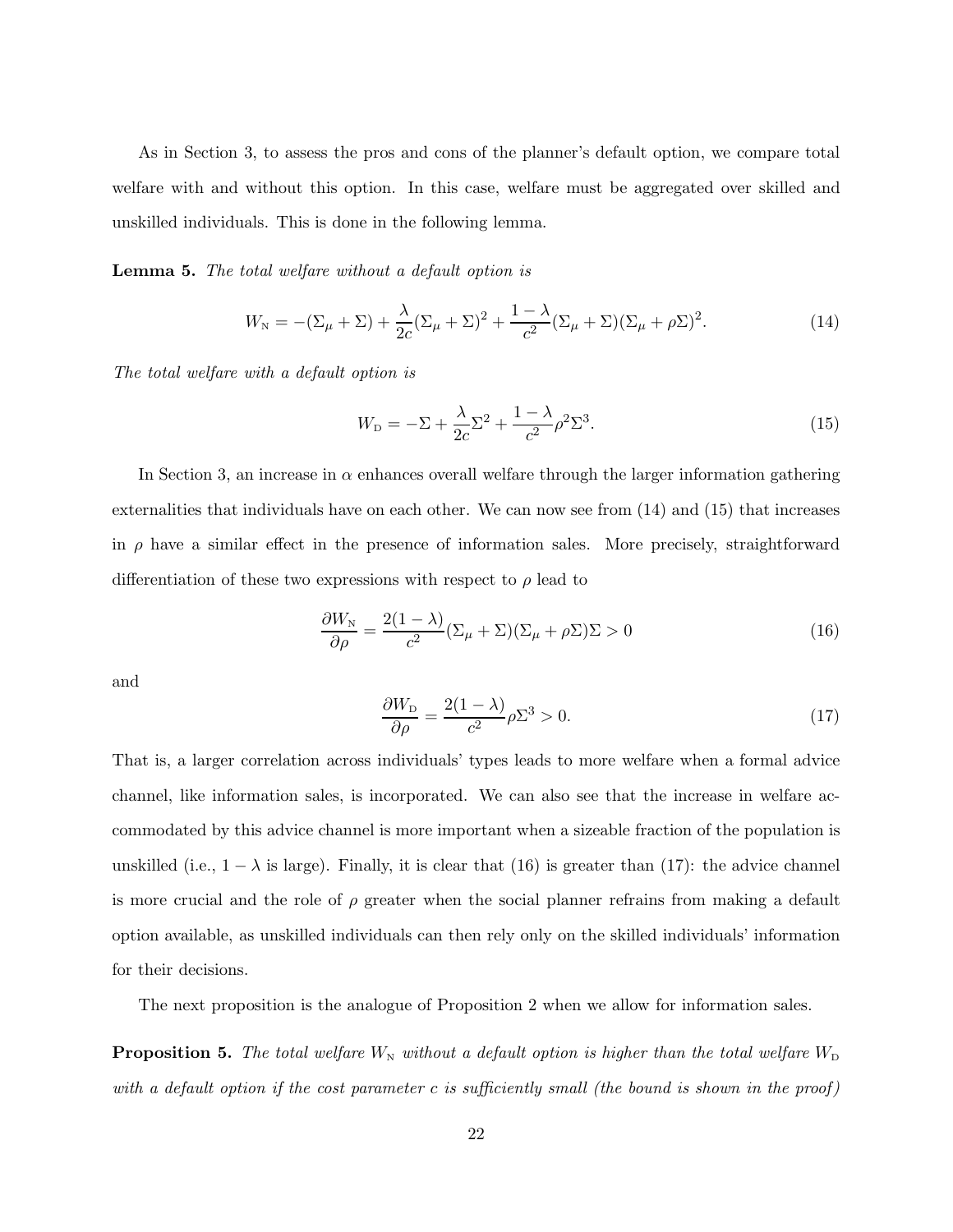and

$$
\frac{\Sigma}{\Sigma_{\mu}(\Sigma_{\mu} + \Sigma)} \left[ (2\rho - 1)\Sigma_{\mu} + (\rho^2 + 2\rho - 1)\Sigma \right] > \frac{\lambda}{2(1 - \lambda)}.
$$
\n(18)

As mentioned above,  $\rho$  plays an especially important welfare role in information sales when the social planner does not make a default option available. Proposition 5 formalizes this by showing that the availability of a default option is always optimal when  $\rho^2 + 2\rho - 1 < 0$  (i.e., when  $\rho \lesssim 0.414$ ), as this always makes the left-hand side of (18) negative.<sup>19</sup> That is, unskilled individuals are better off learning the common component of their type perfectly from the social planner when the information that can be acquired from other individuals is not all that useful. This implies that default options are especially valuable when the needs of an individual are unlikely to be similar to those of his peers, including the ones who can advise him.

Since (18) can be rewritten as

$$
(2\rho-1)\frac{1}{\frac{\Sigma_{\mu}}{\Sigma}+1}+(\rho^2+2\rho-1)\frac{1}{\frac{\Sigma_{\mu}}{\Sigma}\left(\frac{\Sigma_{\mu}}{\Sigma}+1\right)}>\frac{\lambda}{2(1-\lambda)},
$$

we can also see from Proposition 5 that default options are less valuable when  $\Sigma$  is large and  $\Sigma_{\mu}$ is small, which is similar to our findings in Section 3. The extent to which the social planner can resolve the uncertainty faced by the population is still an important determinant of the usefulness of the default option. Interestingly, however, default options are more valuable when a larger fraction of the population is skilled (large  $\lambda$ ), even when  $\rho$  is large. This arises because the information externalities that skilled individuals bring to the market through information sales is limited: the small number of unskilled individuals leads to a small number of information sales, and so the effort choices of skilled individuals with and without a default option (as derived in Proposition 4) do not lead to significantly different externalities.<sup>20</sup>

In sum, because the nudges that come with libertarian paternalism contain useful information, they affect the incentives of those individuals who have other means to learn about their financial

<sup>&</sup>lt;sup>19</sup>When  $\rho^2 + 2\rho - 1 < 0$ , we also have  $2\rho - 1 < \rho^2 + 2\rho - 1 < 0$ , and so both terms in the square brackets in (18) are negative.

<sup>&</sup>lt;sup>20</sup>Note that this section's assumption that skilled individuals do not learn from each other (i.e.,  $\alpha = 0$ ) directly contributes to this result. More generally, a large number  $\lambda$  of skilled individuals leads to better information production when the externalities across the set of skilled individuals are larger than those across skilled and unskilled (and vice versa for a small  $\lambda$ ).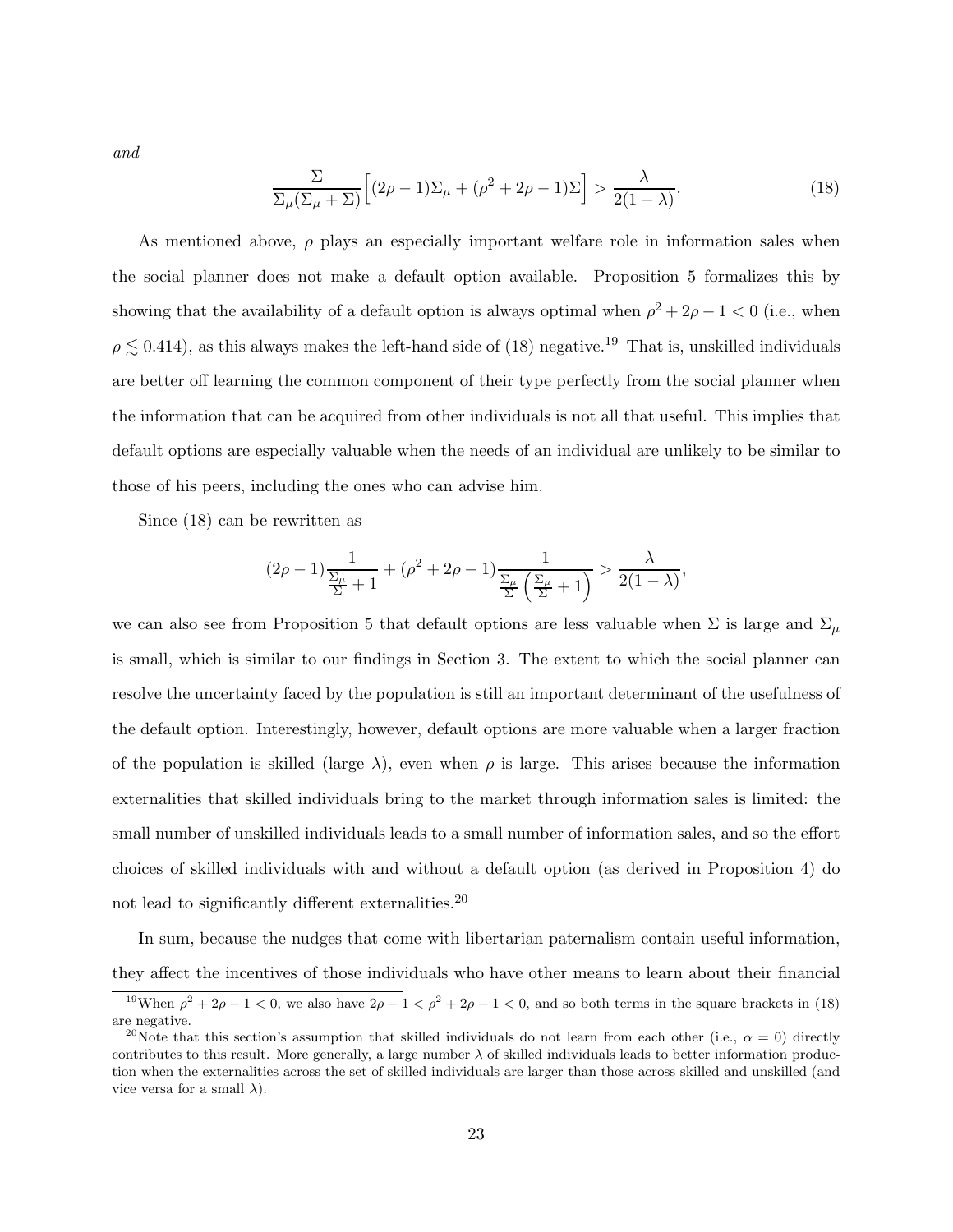decisions. When, as suggested by Hayek (1945), individuals can and do organize to maximize their joint production and use of knowledge through social networks or formal advice channels, these nudges can have negative welfare consequences. Ultimately therefore, every application of libertarian paternalism must come with a careful assessment of the implicit information/incentive tradeoff.

# 5 Concluding Remarks

Libertarian paternalism is an alluring idea because it allows knowledge to be used by a central planner without explicitly preventing concurrent decentralized uses. However, as we show in this paper, one needs to be cautious when implementing the ideals of such a policy because libertarian paternalism may alter the production of information in the economy. Moreover, it is not necessarily the paternalistic partner in this union that causes problems in the relationship, but the freedom that participants exercise that may lead to welfare-decreasing side-effects. Indeed, as its name suggests, libertarian paternalism preserves the rights of individuals to act in their own best interest, benefit from each other's effort provision, and shirk in their own responsibilities. In the face of noncooperative incentives, libertarian paternalism may induce or worsen externalities that decrease welfare, even though it does not explicitly force people to act in a prescribed manner.

In the paper, we analyze a theoretical model to characterize one such distortion: information acquisition and social learning. As documented by Madrian and Shea (2001) in the context of 401(k) plan choices, default options have information content, which participants may take into consideration when making key financial decisions. Importantly, this affects their incentives to gather further information and in turn may alter the success of information aggregation which, as suggested by Duflo and Saez (2003), is often facilitated by social learning or formal information exchanges.

We characterize the situations in which libertarian paternalism is more likely to add or reduce value given this externality. We show that default options tend to improve social welfare when acquiring information is costly, information is not easily shared across individuals, and people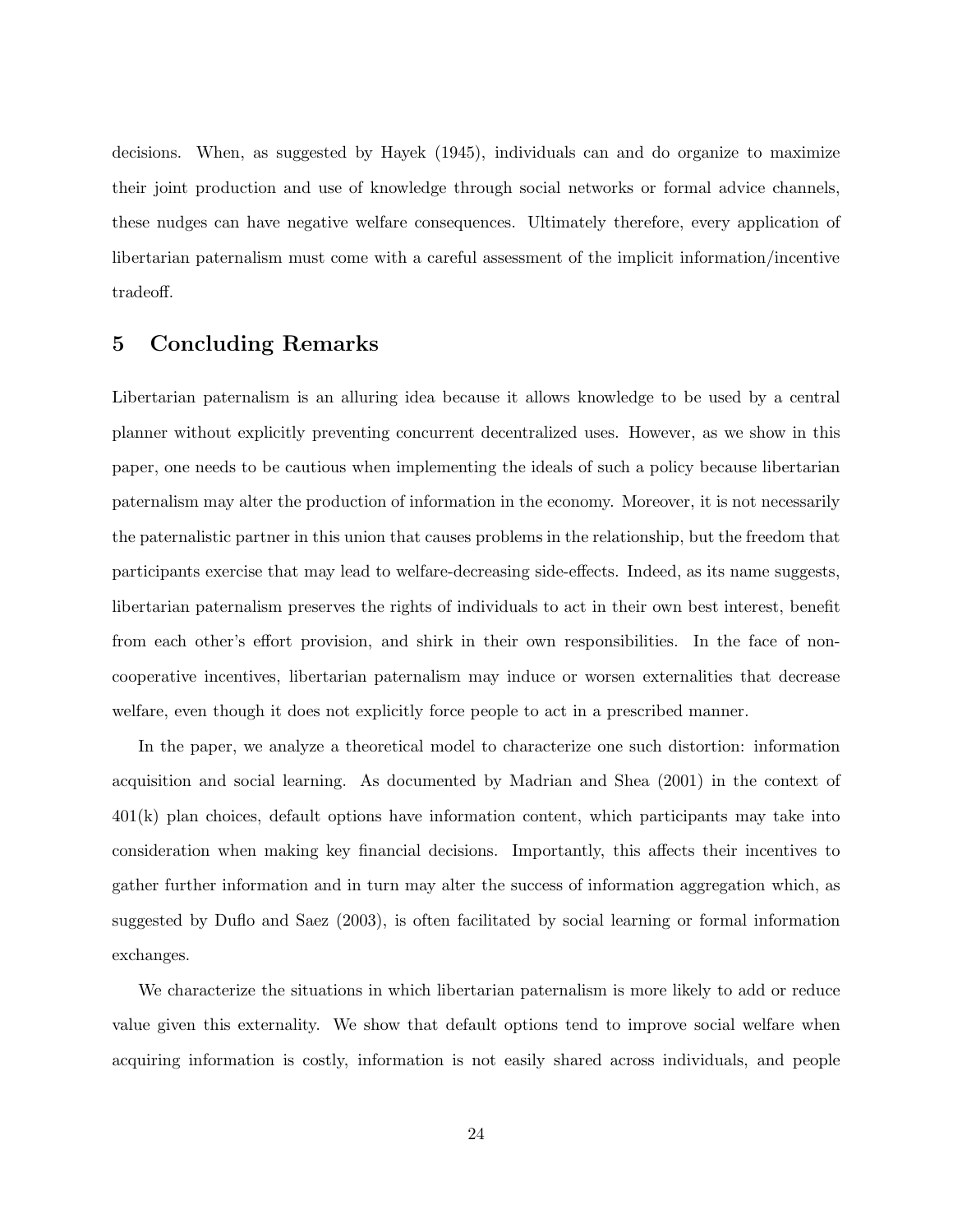are more heterogeneous in their attributes or needs. Based on our model, default options will likely decrease welfare when the social planner knows less about its constituents, when people are heterogeneous, and when the value at stake in the decision is large.

Thaler and Sunstein (2008) write that a nudge is "any aspect of the choice architecture that alters people's behavior in a predictable way without forbidding any options or significantly changing their economic incentives" (page 6). As we show, however, informative defaults do change people's economic incentives to gather information, and this can be socially costly. In this way, our theory adds an important tradeoff in the optimal implementation of libertarian paternalism through public recommendations and advice. Further study of the externalities induced by libertarian paternalism are the subject of future research, which appears warranted given the potential welfare import of this policy.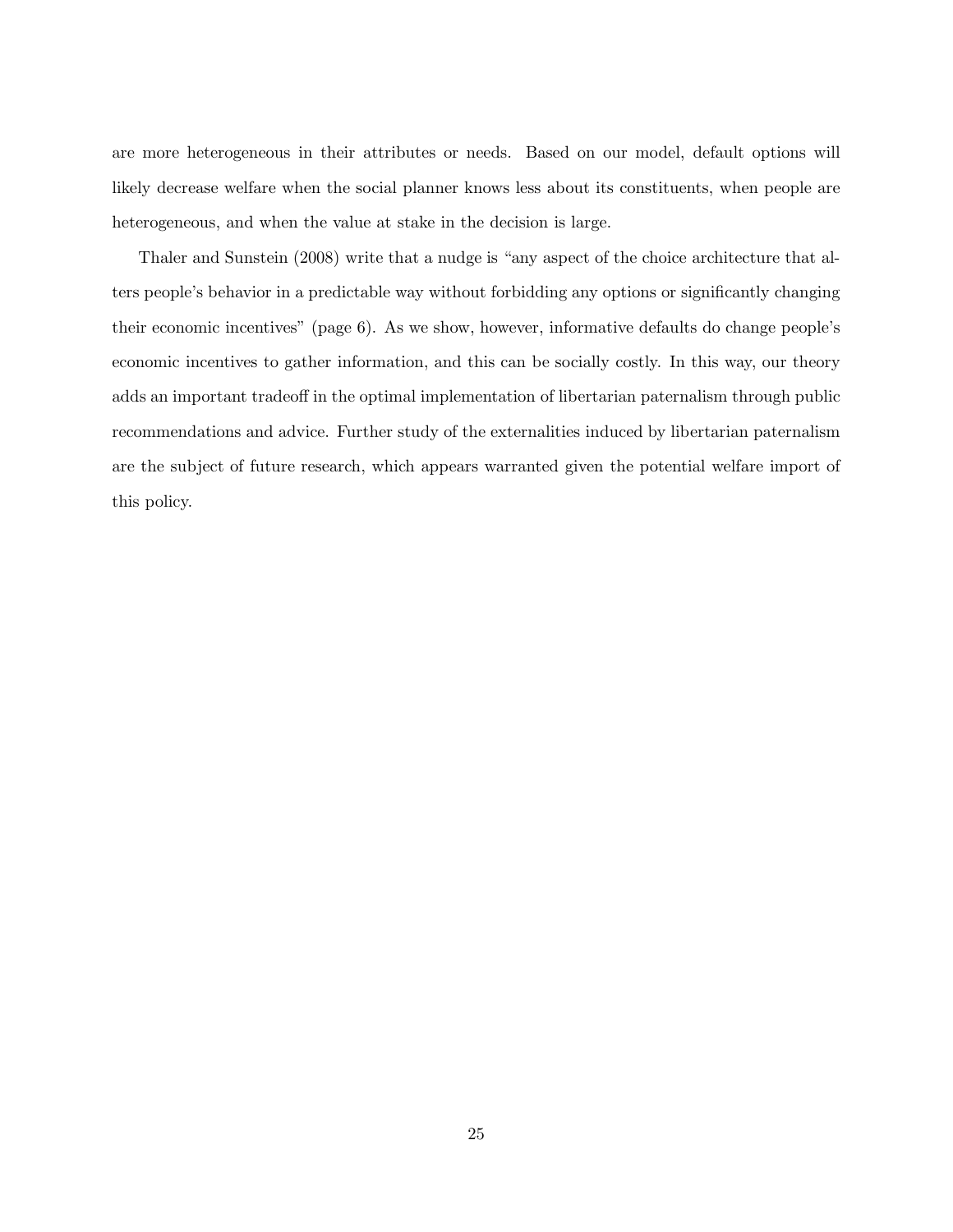# Appendix A. Proofs

### Proof of Lemma 1

When choosing  $\hat{x}_{\text{D}}$ , the social planner seeks to maximize

$$
E[\tilde{U}_i(\hat{x}_D) | \tilde{s}] = E[-(\tilde{\tau}_i - \hat{x}_D)^2 | \tilde{s}] = -E[\tilde{\tau}_i^2 | \tilde{s}] + 2\hat{x}_D E[\tilde{\tau}_i | \tilde{s}] - \hat{x}_D^2.
$$

Straightforward differentiation with respect to  $\hat{x}_{\text{D}}$  yields the first-order condition for this problem,  $2\mathbf{E}[\tilde{\tau}_i | \tilde{s}] - 2\hat{x}_{\text{D}} = 0$ . This in turn yields  $\hat{x}_{\text{D}} = \mathbf{E}[\tilde{\tau}_i | \tilde{s}] = \frac{\Sigma_{\mu}}{\Sigma_{\mu} + \Sigma_{\mu}}$  $\frac{2\mu}{\Sigma_{\mu}+\Sigma_{\epsilon}}\tilde{s}$ , after a simple application of the projection theorem. It is straightforward to verify that the second-order condition is satisfied.  $\blacksquare$ 

# Proof of Lemma 2

Individual  $i$  must choose  $x_i$  in order to maximize

$$
\mathbf{E}\big[\tilde{U}_i(x_i) \mid \mathcal{S}_i^x\big] = \mathbf{E}\big[-(\tilde{\tau}_i - x_i)^2 \mid \mathcal{S}_i^x\big] = -\mathbf{E}\big[\tilde{\tau}_i^2 \mid \mathcal{S}_i^x\big] + 2x_i \mathbf{E}\big[\tilde{\tau}_i \mid \mathcal{S}_i^x\big] - x_i^2.
$$

By differentiating this expression with respect to  $x_i$ , we obtain the first-order condition for this problem,  $2E[\tilde{\tau}_i | \mathcal{S}_i^x] - 2x_i = 0$ , which yields  $x_i = E[\tilde{\tau}_i | \mathcal{S}_i^x]$ . It is straightforward to verify that the second-order condition is satisfied.  $\blacksquare$ 

### Proof of Lemma 3

First, let us consider the case without a default option. Using Lemma 2 and the fact that  $\mathcal{S}_i^e = \emptyset$ , individual *i*'s expected utility is given by

$$
\begin{aligned} \mathcal{E}\Big[\tilde{U}_i(x_i) \mid \mathcal{S}_i^e\Big] &= \mathcal{E}\Big[-(\tilde{\tau}_i - x_i)^2\Big] = \mathcal{E}\Big\{\mathcal{E}\big[-(\tilde{\tau}_i - x_i)^2 \mid \mathcal{S}_i^x\big]\Big\} \\ &= \Pr\big\{\mathcal{S}_i^x = \{\tilde{\tau}_i\}\big\}\mathcal{E}\big[-(\tilde{\tau}_i - x_i)^2 \mid \tilde{\tau}_i\big] + \Pr\big\{\mathcal{S}_i^x = \varnothing\}\mathcal{E}\big[-(\tilde{\tau}_i - x_i)^2\big] \\ &= (e_i + \alpha\bar{e})\mathcal{E}\big[-(\tilde{\tau}_i - \tilde{\tau}_i)^2\big] + (1 - e_i - \alpha\bar{e})\mathcal{E}\big[-(\tilde{\tau}_i - 0)^2\big] \\ &= -(1 - e_i - \alpha\bar{e})(\Sigma_\mu + \Sigma). \end{aligned}
$$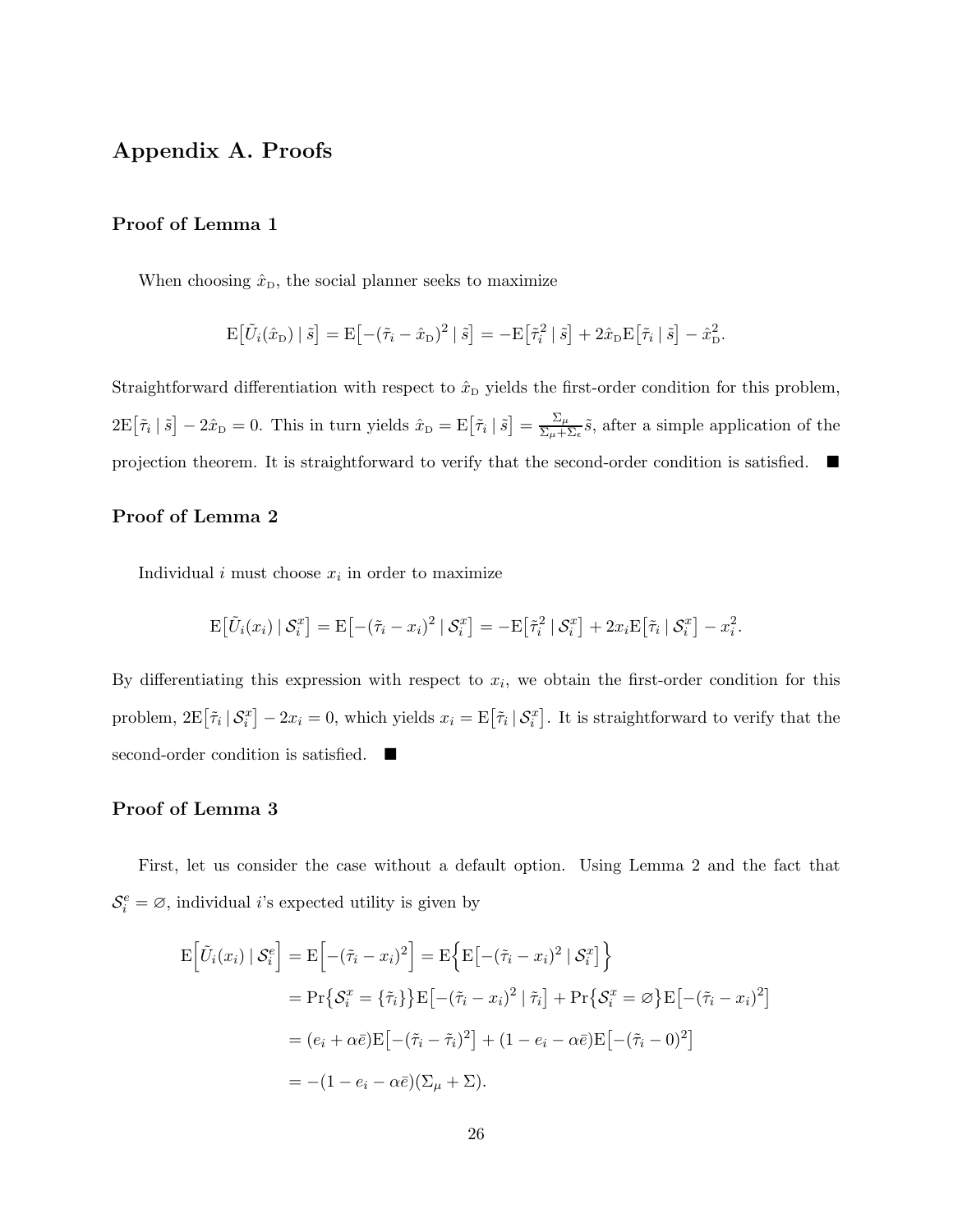The result obtains after we subtract the cost of effort  $C(e_i)$  for individual i, as given in (2).

Now, let us consider the case with a default option. Using the projection theorem for normal variables, it is straightforward to show that  $E[\tilde{\tau}_i | \tilde{s}] = \frac{\Sigma_{\mu}}{\Sigma_{\mu} + \Sigma_{\mu}}$  $\frac{\Sigma_{\mu}}{\Sigma_{\mu}+\Sigma_{\epsilon}}\tilde{s} = \delta\tilde{s} \text{ and } \text{Var}\big[\tilde{\tau}_i \mid \tilde{s}\big] =$  $\left(1-\frac{\Sigma_{\mu}}{\Sigma_{\mu}+1}\right)$  $\Sigma_{\mu}+\Sigma_{\epsilon}$  $\sum_{\mu}$  +  $\Sigma = (1 - \delta)\Sigma_{\mu} + \Sigma$ , where  $\delta = \frac{\Sigma_{\mu}}{\Sigma_{\mu} + \Sigma_{\mu}}$  $\frac{\Sigma_{\mu}}{\Sigma_{\mu}+\Sigma_{\epsilon}}$ . Thus, when individual *i*'s information set is  $S_i^x = \{\tilde{s}\}\$ at the time of his decision about  $x_i$ , Lemma 2 implies that  $x_i = \delta \tilde{s}$ . When individual *i* observes his type and  $S_i^x = {\tilde{\tau}_i}$ , then he chooses  $x_i = \tilde{\tau}_i$ , as before. At the time of his effort decision, individual *i*'s information set is  $S_i^e = \{\tilde{s}\}\$ , and thus

$$
\begin{split} \mathcal{E}\Big[\tilde{U}_{i}(x_{i})\,|\,\mathcal{S}_{i}^{e}\Big] &= \mathcal{E}\Big[-\left(\tilde{\tau}_{i}-x_{i}\right)^{2}\,|\,\tilde{s}\Big] = \mathcal{E}\Big\{\mathcal{E}\big[-\left(\tilde{\tau}_{i}-x_{i}\right)^{2}\,|\,\mathcal{S}_{i}^{x}\big]\,\big|\,\tilde{s}\Big\} \\ &= \Pr\big\{\mathcal{S}_{i}^{x} = \{\tilde{\tau}_{i}\}\,\big|\,\tilde{s}\big\}\mathcal{E}\big[-\left(\tilde{\tau}_{i}-x_{i}\right)^{2}\,|\,\tilde{\tau}_{i}\big] + \Pr\big\{\mathcal{S}_{i}^{x} = \{\tilde{s}\}\,\big|\,\tilde{s}\big\}\mathcal{E}\big[-\left(\tilde{\tau}_{i}-x_{i}\right)^{2}\,|\,\tilde{s}\big] \\ &= (e_{i} + \alpha\bar{e})\mathcal{E}\big[-\left(\tilde{\tau}_{i}-\tilde{\tau}_{i}\right)^{2}\big] + (1 - e_{i} - \alpha\bar{e})\mathcal{E}\big[-\left(\tilde{\tau}_{i}-\delta\tilde{s}\right)^{2}\,|\,\tilde{s}\big] \\ &= -(1 - e_{i} - \alpha\bar{e})\text{Var}\big[\tilde{\tau}_{i}\,\big|\,\tilde{s}\big] = -(1 - e_{i} - \alpha\bar{e})\big[(1 - \delta)\Sigma_{\mu} + \Sigma\big]. \end{split}
$$

Therefore, each individual i chooses  $e_i$  to maximize

$$
\mathbf{E}\Big[\tilde{U}_i(x_i) - C(e_i) \mid \tilde{s}\Big] = -(1 - e_i - \alpha \bar{e})\Big[(1 - \delta)\Sigma_\mu + \Sigma\Big] - \frac{ce_i^2}{2}.
$$

This completes the proof. ■

### Proof of Proposition 1

The optimal economic decisions of each individual all follow from Lemma 2. In the absence of a default option, Lemma 3 shows that each individual  $i$  chooses  $e_i$  to maximize

$$
E\left[\tilde{U}_i(x_i) - C(e_i)\right] = -(1 - e_i - \alpha \bar{e})\left[\Sigma_\mu + \Sigma\right] - \frac{ce_i^2}{2}.
$$

The first-order condition for this problem is

$$
\Sigma_{\mu} + \Sigma - ce_i = 0,
$$

which implies (6) and  $\bar{e} \equiv \int_I e_i d\gamma = e^N$ . It is easy to see that the second order condition is satisfied.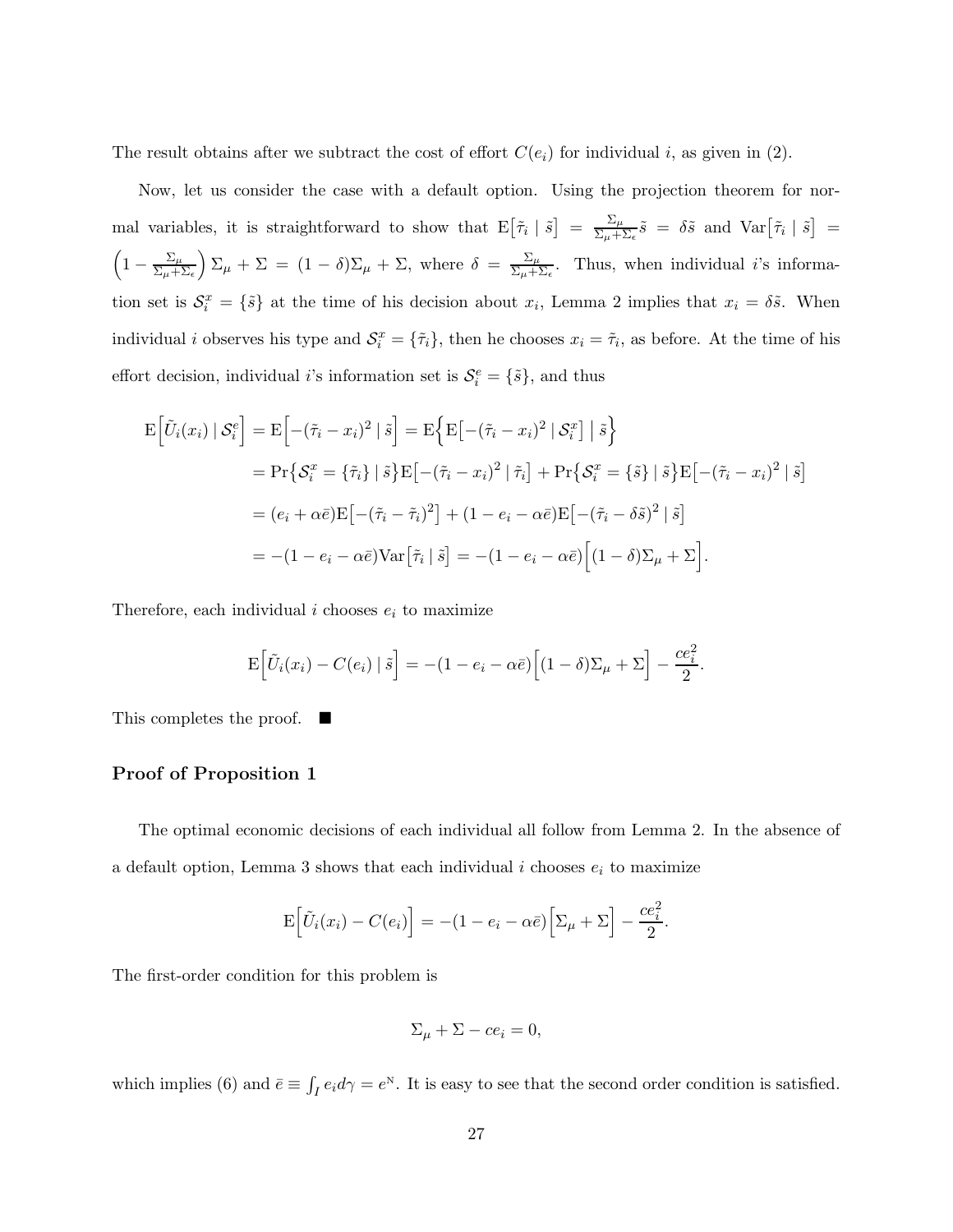Similarly, if a default is provided, Lemma 3 shows that each individual  $i$  chooses  $e_i$  to maximize

$$
\mathcal{E}\left[\tilde{U}_i(x_i) - C(e_i) | \tilde{s}\right] = -(1 - e_i - \alpha \bar{e})\left[(1 - \delta)\Sigma_\mu + \Sigma\right] - \frac{ce_i^2}{2}
$$

The first-order condition for this problem is

$$
(1 - \delta)\Sigma_{\mu} + \Sigma - ce_i = 0,
$$

which leads to (7) and to  $\bar{e} \equiv \int_I e_i d\gamma = e^D$ . Again, it is easy to verify that the second-order condition is satisfied.  $\blacksquare$ 

### Proof of Proposition 2

We can use the effort choices from Proposition 1 in Lemma 3 to compute the welfare of individuals without a default option,

$$
W_{\rm N} = -(\Sigma_{\mu} + \Sigma) + \frac{(1+2\alpha)}{2c}(\Sigma_{\mu} + \Sigma)^2,
$$
\n(A1)

.

and with a default option,

$$
W_{\mathcal{D}} = -\left[ (1-\delta)\Sigma_{\mu} + \Sigma \right] + \frac{(1+2\alpha)}{2c} \left[ (1-\delta)\Sigma_{\mu} + \Sigma \right]^2. \tag{A2}
$$

A simple comparison of (A1) and (A2) yields the second inequality in (8). The first inequality in (8) is by assumption. The region is non-empty if and only if

$$
2(\Sigma_{\mu} + \Sigma) < \left(\frac{1}{2} + \alpha\right) \left[ (2 - \delta)\Sigma_{\mu} + 2\Sigma \right],
$$

which simplifies to the condition in  $(9)$ .

### Proof of Lemma 4

Let  $\tilde{s}_j$  denote the information purchased by unskilled individual j from skilled individual i, and let us first consider the case in which the social planner does not make a default option available. After individual j receives  $\tilde{s}_j$ , we know from Lemma 2 that he chooses

$$
x_j = \mathbf{E} \big[ \tilde{\tau}_j \mid \tilde{s}_j \big] = \bar{e}_{\lambda} \mathbf{E} \big[ \tilde{\tau}_j \mid \tilde{s}_j = \tilde{\tau}_i \big] + (1 - \bar{e}_{\lambda}) \underbrace{\mathbf{E} \big[ \tilde{\tau}_j \big]}_{=0} = \bar{e}_{\lambda} \beta_j \tilde{s}_j,
$$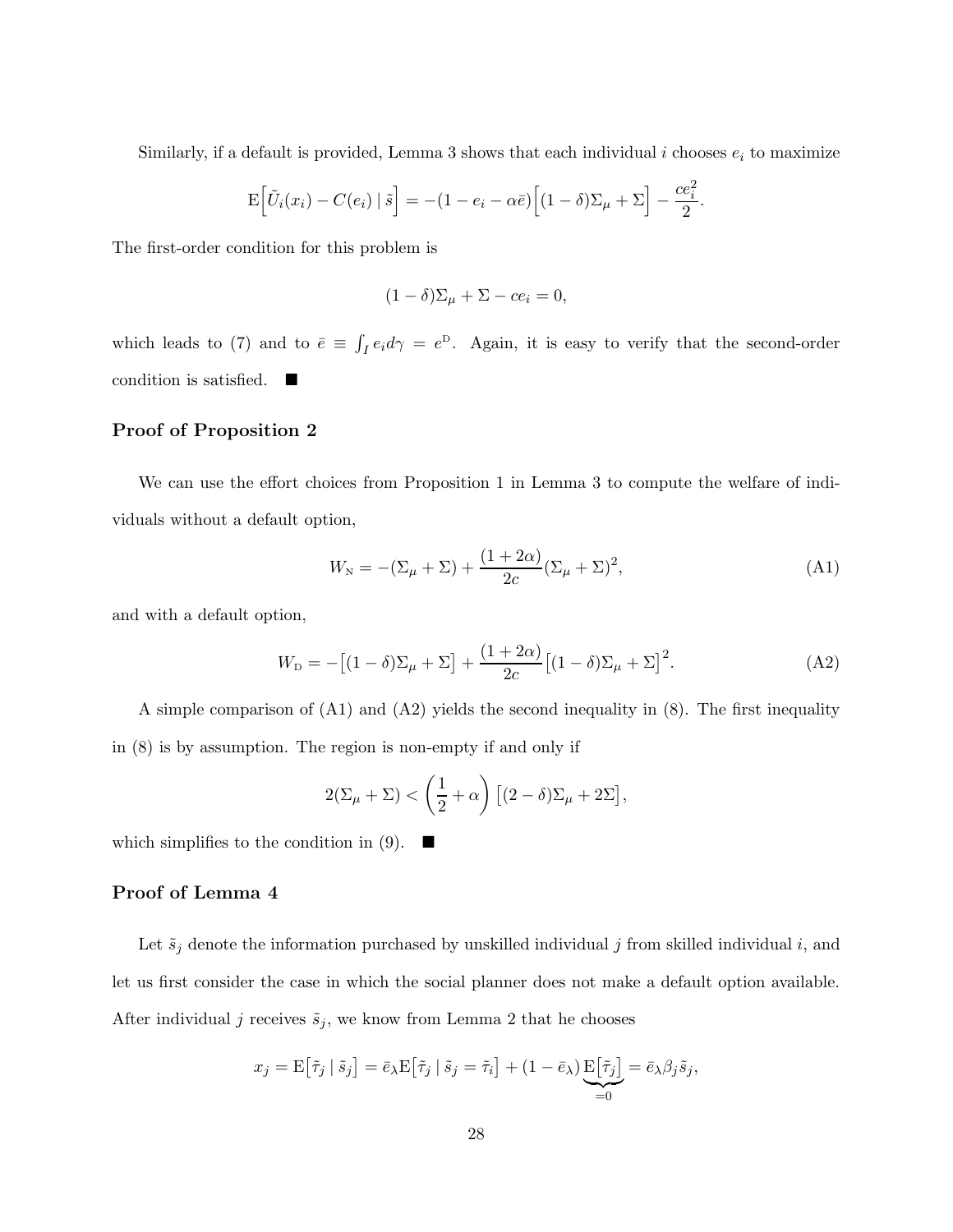where  $\beta_j \equiv \frac{\sum_{\mu} + \rho \sum_{\mu} + \sum_{\nu} }{\sum_{\mu} + \sum_{\nu} }$  is obtained from the normal projection theorem. Thus, before learning  $\tilde{s}_j$  but knowing that purchasing it for a price p will lead to an economic decision  $x_j$ , individual j's expected utility is

$$
\mathcal{E}\left[\tilde{U}_{i}(x_{j}) - p\right] = \mathcal{E}\left[\left(\tilde{\tau}_{j} - \bar{e}_{\lambda}\beta_{j}\tilde{s}_{j}\right)^{2}\right] - p
$$
\n
$$
= \bar{e}_{\lambda}\mathcal{E}\left[\left(\tilde{\tau}_{j} - \bar{e}_{\lambda}\beta_{j}\tilde{\tau}_{i}\right)^{2}\right] + (1 - \bar{e}_{\lambda})\mathcal{E}\left[\left(\tilde{\tau}_{j} - \bar{e}_{\lambda}\beta_{j}\tilde{\eta}_{i}\right)^{2}\right] - p,
$$
\n(A3)

where  $\tilde{\eta}_i$  has the same distribution as  $\tilde{\tau}_i$  but is independent from it (and from  $\tilde{\tau}_j$ ). Since

$$
\mathbf{E}\Big[(\tilde{\tau}_j - \bar{e}_{\lambda}\beta_j\tilde{\tau}_i)^2\Big] = (\Sigma_{\mu} + \Sigma) - 2\bar{e}_{\lambda}\beta_j(\Sigma_{\mu} + \rho\Sigma) + \bar{e}_{\lambda}^2\beta_j^2(\Sigma_{\mu} + \Sigma)
$$

and

$$
E[(\tilde{\tau}_j - \bar{e}_{\lambda} \beta_j \tilde{\eta}_i)^2] = (\Sigma_{\mu} + \Sigma) + \bar{e}_{\lambda}^2 \beta_j^2 (\Sigma_{\mu} + \Sigma),
$$

we can rewrite (A3) as

$$
E\Big[\tilde{U}_i(x_j)-p\Big]=(\Sigma_\mu+\Sigma)-2\bar{e}^2_\lambda\beta_j(\Sigma_\mu+\rho\Sigma)+\bar{e}^2_\lambda\beta_j^2(\Sigma_\mu+\Sigma)-p.
$$

Finally, after we replace  $\beta_j$  by  $\frac{\Sigma_{\mu} + \rho \Sigma}{\Sigma_{\mu} + \Sigma}$ , this simplifies to

$$
\mathcal{E}\left[\tilde{U}_i(x_j) - p\right] = \Sigma_{\mu} + \Sigma - \bar{e}_{\lambda}^2 \frac{(\Sigma_{\mu} + \rho \Sigma)^2}{\Sigma_{\mu} + \Sigma} - p.
$$
 (A4)

If instead individual  $j$  decides not to purchase any information, his optimal economic choice is  $x_j = 0$  and his expected utility is

$$
E\left[\tilde{U}_i(x_j)\right] = E\left[\tilde{\tau}_j^2\right] = \Sigma_\mu + \Sigma.
$$
\n(A5)

Thus the largest price  $p$  that makes individual  $j$  indifferent between purchasing and not purchasing  $\tilde{s}_j$  is that which makes (A4) and (A5) equal, as shown in (10). The case in which the social planner makes a default option available is similarly derived.  $\blacksquare$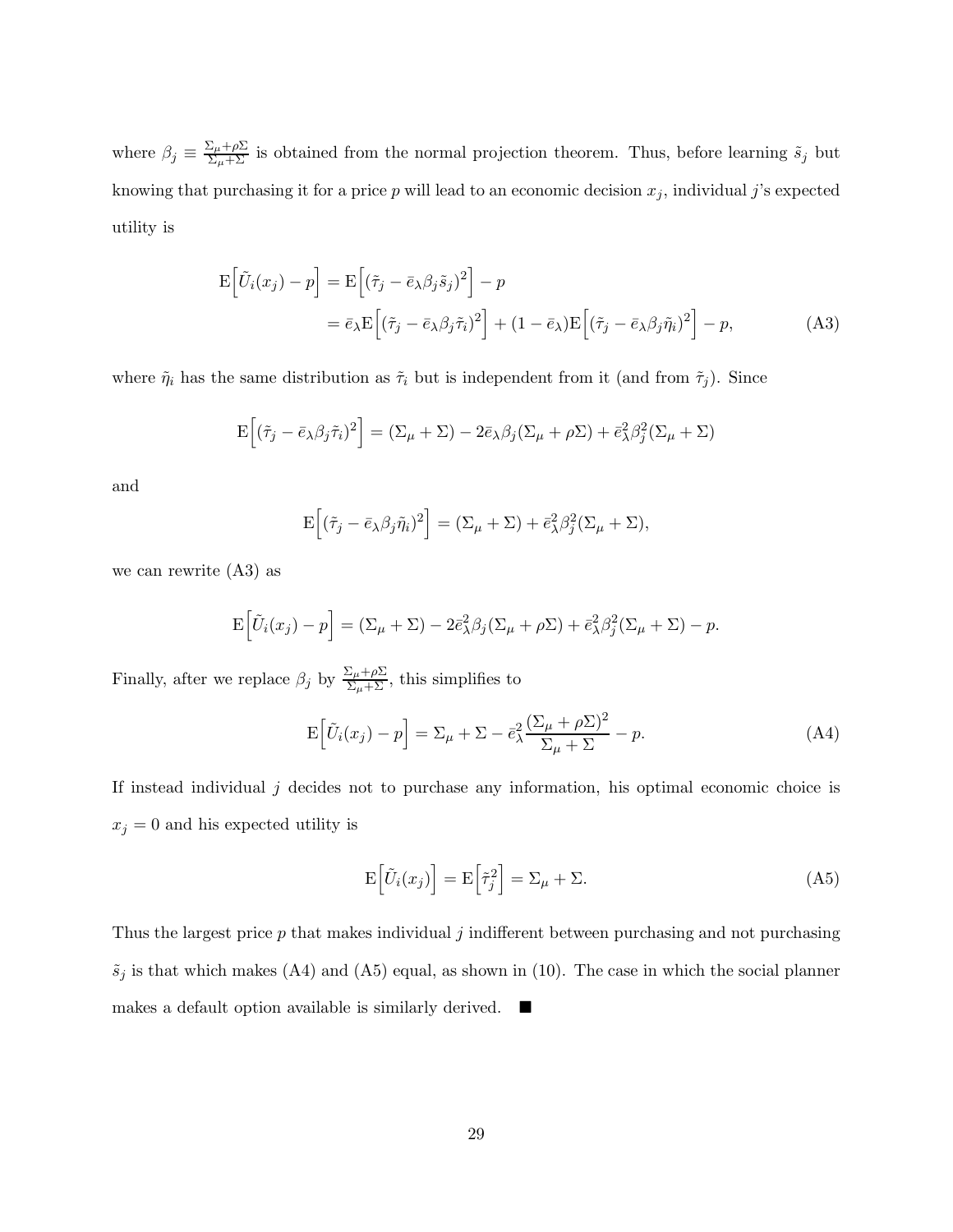## Proof of Proposition 3

Let  $\tilde{\pi}_i$  denote the profits that a skilled individual  $i \in I_\lambda$  generates from selling information to unskilled individuals. With an information price  $p = \theta v_N$ , the  $1 - \lambda$  unskilled individuals will pay a total sum of  $(1 - \lambda)p = (1 - \lambda)\theta v_N$  to acquire signals from the  $\lambda$  skilled individuals. Since these skilled individuals are randomly selected, the expected profits from information sales of any one skilled individual i are

$$
E\big[\tilde{\pi}_i\big] = \frac{(1-\lambda)\theta v_N}{\lambda}.
$$

Thus, using the same notation and reasoning as in Lemma 3, this skilled individual i must choose  $e_i$  in order to maximize

$$
\mathbb{E}\Big[\tilde{U}_i(x_i)-C(e_i)+\tilde{\pi}_i\Big] = -(1-e_i)(\Sigma_{\mu}+\Sigma)-\frac{ce_i^2}{2}+\frac{(1-\lambda)\theta v_{\rm N}}{\lambda}.
$$

Because the last term in this expression is not affected by this individual's choice of  $e_i$ , the firstorder and second-order conditions for this maximization problem are identical to those in the proof of Proposition 1, and so lead to  $e_i = \frac{\sum_{\mu} + \sum_{\mu} }{c_i}$  $\frac{+2}{c}$ . After purchasing  $\tilde{s}_j$  from a skilled individual, unskilled individual j must choose  $x_j$  in order to maximize  $\mathbb{E}\big[-(\tilde{\tau}_j - x_j)^2 \,|\, \tilde{s}_j\big]$ . By Lemma 2, this individual chooses

$$
x_j = \mathbb{E}\big[\tilde{\tau}_j \mid \tilde{s}_j\big] = \bar{e}_{\lambda} \mathbb{E}\big[\tilde{\tau}_j \mid \tilde{s}_j = \tilde{\tau}_i\big] + (1 - \bar{e}_{\lambda}) \underbrace{\mathbb{E}\big[\tilde{\tau}_j\big]}_{=0} = \bar{e}_{\lambda} \frac{\Sigma_{\mu} + \rho \Sigma}{\Sigma_{\mu} + \Sigma} \tilde{s}_j,
$$

where the last equality is obtained using the projection theorem. Using the fact that  $\Sigma_{\mu} = \Gamma \Sigma_{\tau}$ and  $\Sigma = (1 - \Gamma) \Sigma_{\tau}$ , we can rewrite this last expression as  $x_j = [\Gamma + \rho(1 - \Gamma)] \bar{e}_{\lambda} \tilde{s}_j$ .

### Proof of Proposition 4

Let  $\tilde{\pi}_i$  denote the profits that a skilled individual  $i \in I_\lambda$  generates from selling information to unskilled individuals. With an information price  $p = \theta v_{\text{D}}$ , the  $1 - \lambda$  unskilled individuals will pay a total sum of  $(1 - \lambda)p = (1 - \lambda)\theta v_{\text{D}}$  to acquire signals from the  $\lambda$  skilled individuals. Since these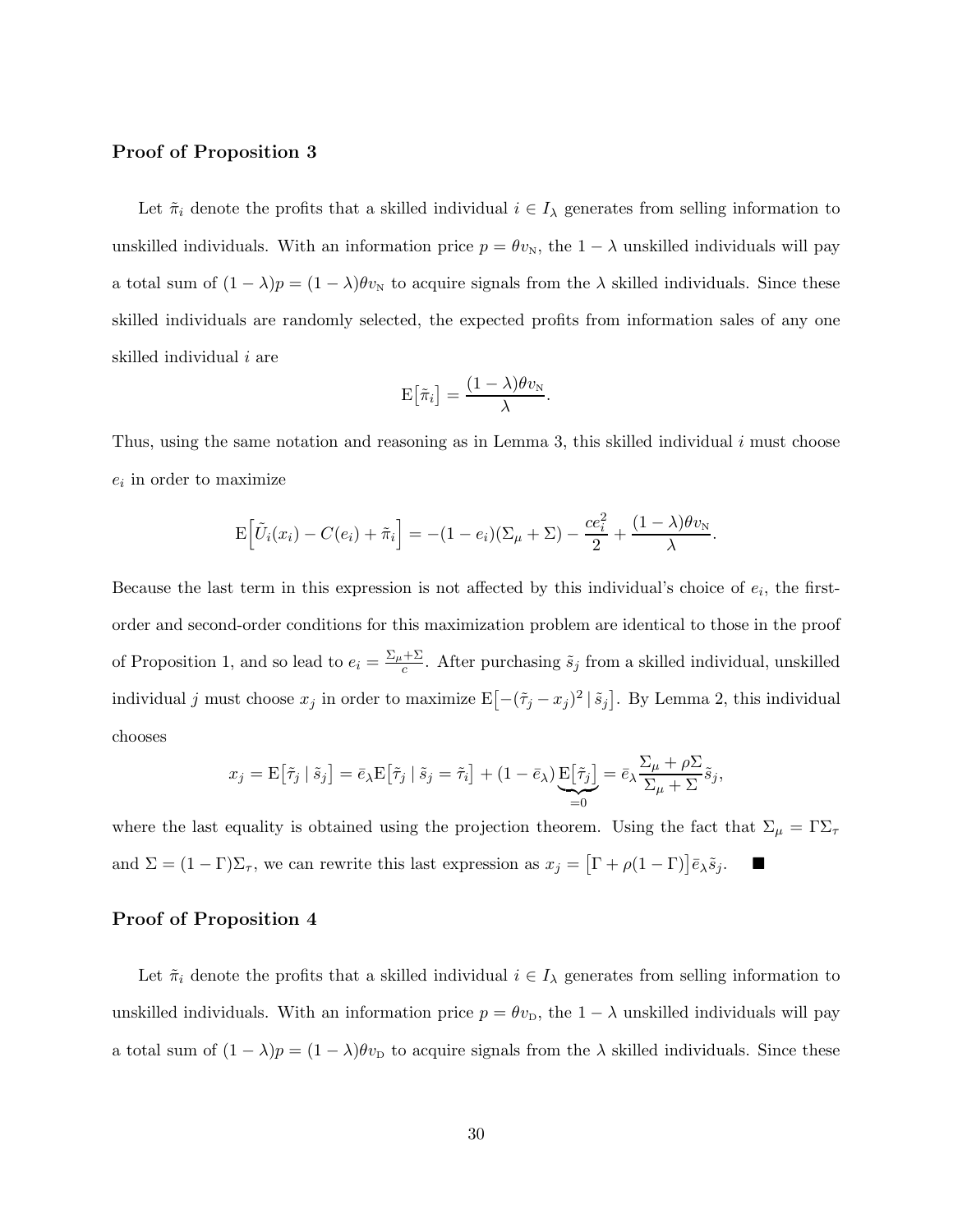skilled individuals are randomly selected, the expected profits from information sales of any one skilled individual i are

$$
E[\tilde{\pi}_i] = \frac{(1-\lambda)\theta v_D}{\lambda}.
$$

Thus, using the same notation and reasoning as in Lemma 3, this skilled individual i must choose  $e_i$  in order to maximize

$$
E\left[\tilde{U}_i(x_i) - C(e_i) + \tilde{\pi}_i \mid \tilde{\mu}\right] = -(1 - e_i)\Sigma - \frac{ce_i^2}{2} + \frac{(1 - \lambda)\theta v_{\text{D}}}{\lambda}.
$$

Because the last term in this expression is not affected by this individual's choice of  $e_i$ , the firstorder and second-order conditions for this maximization problem are identical to those in the proof of Proposition 1, and so lead to  $e_i = \frac{\Sigma}{c}$ . After purchasing  $\tilde{s}_j$  from a skilled individual, unskilled individual j must choose  $x_j$  in order to maximize  $\mathbb{E}\big[-(\tilde{\tau}_j - x_j)^2\vert\tilde{\mu}, \tilde{s}_j\big]$ . By Lemma 2, this individual chooses

$$
x_j = \mathbb{E}\big[\tilde{\tau}_j \mid \tilde{\mu}, \tilde{s}_j\big] = \tilde{\mu} + \bar{e}_{\lambda} \mathbb{E}\big[\tilde{\tau}_j - \tilde{\mu} \mid \tilde{\mu}, \tilde{s}_j = \tilde{\tau}_i\big] + (1 - \bar{e}_{\lambda}) \underbrace{\mathbb{E}\big[\tilde{\tau}_j - \tilde{\mu} \mid \tilde{\mu}\big]}_{=0} = \tilde{\mu} + \bar{e}_{\lambda} \rho(\tilde{s}_j - \tilde{\mu}),
$$

where the last equality is obtained using the projection theorem.  $\blacksquare$ 

### Proof of Lemma 5

Suppose first that there is no default option. From the proof of Proposition 3, we know that the welfare of any one skilled individual  $i \in I_\lambda$  is given by

$$
W_{N,i} = -(1 - e_i)(\Sigma_{\mu} + \Sigma) - \frac{ce_i^2}{2} + \frac{(1 - \lambda)p}{\lambda}.
$$

The welfare of any one unskilled individual  $i \in I \setminus I_\lambda$  is given by

$$
W_{N,i} = -(\Sigma_{\mu} + \Sigma) + v_N - p,
$$

and so total welfare is

$$
W_{\rm N} \equiv \int_I W_{\rm N,i} d\gamma = \int_{I_{\lambda}} \left[ -(1 - e_i)(\Sigma_{\mu} + \Sigma) - \frac{ce_i^2}{2} \right] d\gamma + \int_{I \setminus I_{\lambda}} \left[ -( \Sigma_{\mu} + \Sigma) + v_{\rm N} \right] d\gamma
$$
  
=  $-(\Sigma_{\mu} + \Sigma) + \int_{I_{\lambda}} \left[ e_i(\Sigma_{\mu} + \Sigma) - \frac{ce_i^2}{2} \right] d\gamma + (1 - \lambda)v_{\rm N}.$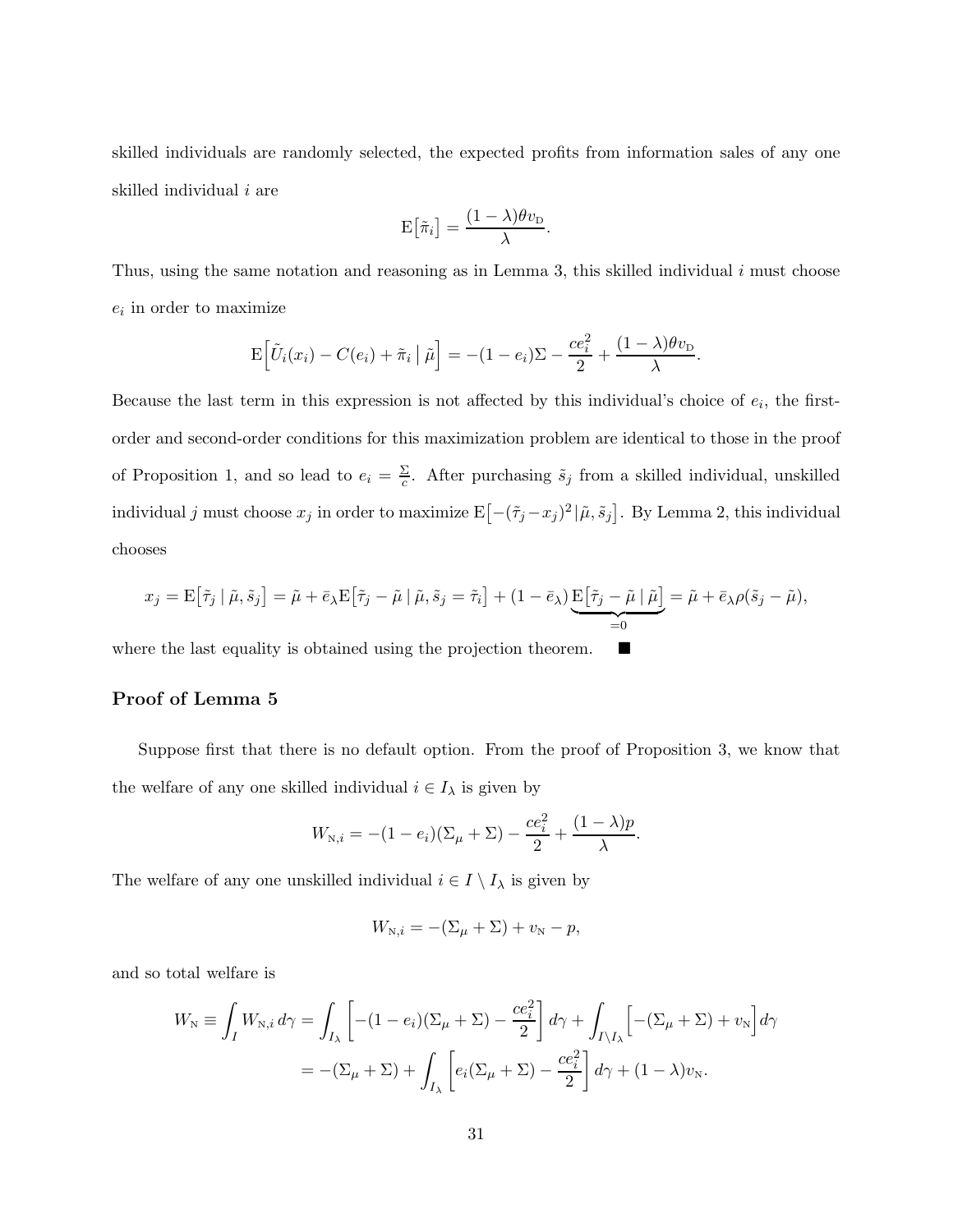In equilibrium, we know from Proposition 3 that  $e_i = \bar{e}_{\lambda} = \frac{\sum_{\mu} + \sum_{\mu} - \sum_{\mu} - \sum_{\mu} - \sum_{\mu} - \sum_{\mu} - \sum_{\mu} - \sum_{\mu} - \sum_{\mu} - \sum_{\mu} - \sum_{\mu} - \sum_{\mu} - \sum_{\mu} - \sum_{\mu} - \sum_{\mu} - \sum_{\mu} - \sum_{\mu} - \sum_{\mu} - \sum_{\mu} - \sum_{\mu} - \sum_{\mu} - \sum_{\mu} - \sum_{\$  $\frac{d+2}{c}, p = \theta v_N$ , and  $v_N = \frac{(\Sigma_\mu + \rho \Sigma)^2}{\Sigma_\mu + \Sigma} \bar{e}_\lambda^2$ . After using these expressions in the total welfare function above, we get

$$
W_{\rm N} = -(\Sigma_{\mu} + \Sigma) + \lambda \Big[ \bar{e}_{\lambda} (\Sigma_{\mu} + \Sigma) - \frac{c}{2} \bar{e}_{\lambda}^2 \Big] + (1 - \lambda) \frac{(\Sigma_{\mu} + \rho \Sigma)^2}{\Sigma_{\mu} + \Sigma} \bar{e}_{\lambda}^2,
$$

which simplifies to (14). The calculations are similar with the default option.  $\blacksquare$ 

# Proof of Proposition 5

Manipulations of (14) and (15) show that  $W_N > W_D$  if and only if

$$
-c^2 \Sigma_{\mu} + c \frac{\lambda}{2} \Sigma_{\mu} (\Sigma_{\mu} + 2\Sigma) + (1 - \lambda) \Big[ (\Sigma_{\mu} + \rho \Sigma)^2 (\Sigma_{\mu} + 2\Sigma) - \rho^2 \Sigma^3 \Big] > 0.
$$
 (A6)

Since the left-hand-side of this inequality is quadratic in c, positive at  $c = 0$ , and negative for large c, the inequality holds if and only if

$$
c<\frac{\lambda}{4}(\Sigma_{\mu}+2\Sigma)+\frac{1}{2\Sigma_{\mu}}\sqrt{\frac{\lambda^2}{4}(\Sigma_{\mu}+2\Sigma)^2+4(1-\lambda)\Sigma_{\mu}\Big[(\Sigma_{\mu}+\rho\Sigma)^2(\Sigma_{\mu}+2\Sigma)-\rho^2\Sigma^3\Big]}.
$$

Since c must be larger than  $\Sigma_{\mu} + \Sigma$  by assumption, it must be the case that this upper bound for c is larger than  $\Sigma_{\mu} + \Sigma$  for  $W_{\rm N} > W_{\rm D}$  to ever be possible. Equivalently, this will be the case when (A6) evaluated at  $c = \Sigma_{\mu} + \Sigma$  is greater than zero. Straightforward calculations show that this inequality simplifies to  $(18)$ .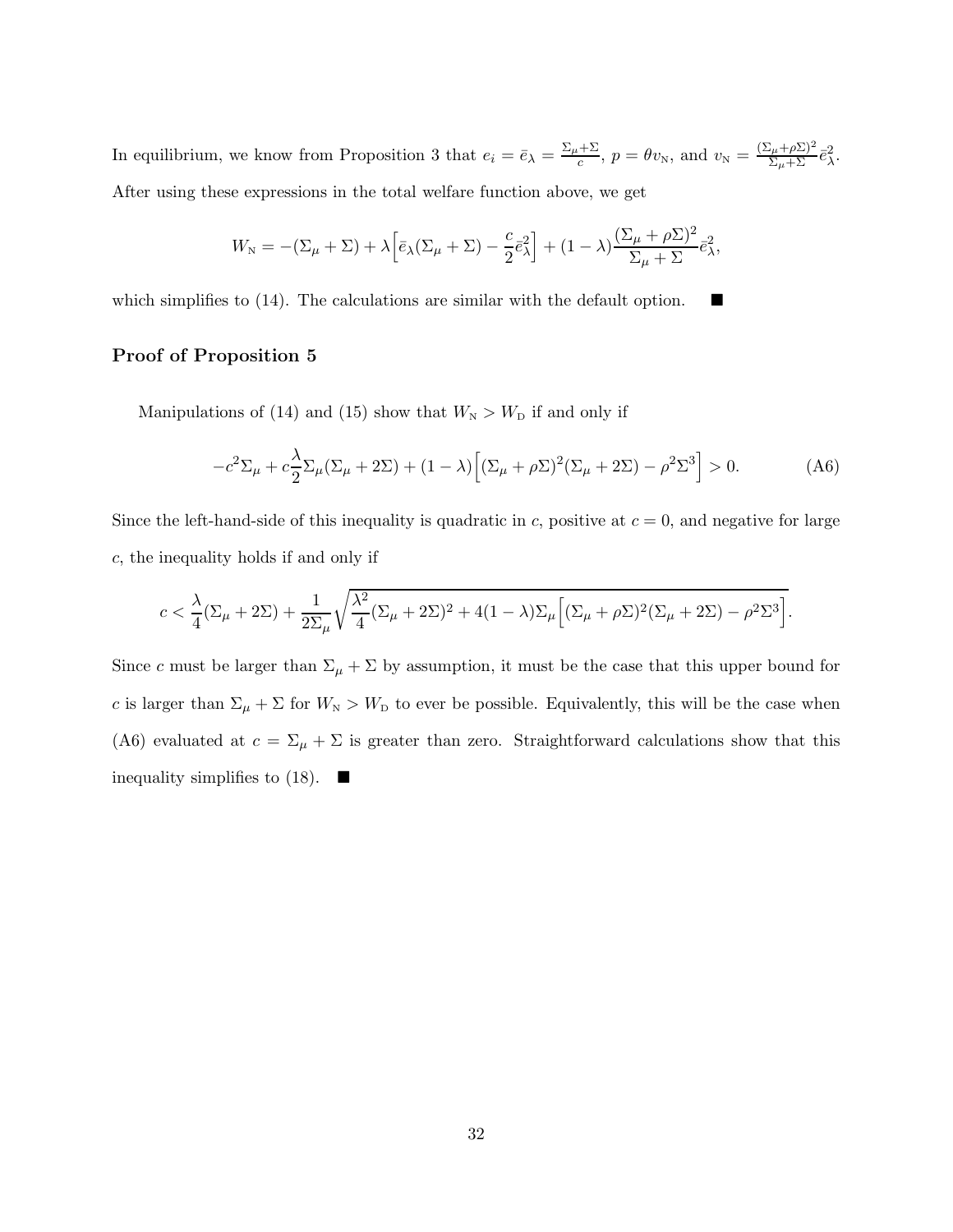# References

Ahdieh, Robert. 2011. "Beyond Individualism in Law and Economics." Boston University Law Review, 91: 43-85.

Amador, Manuel, and Pierre-Olivier Weill. 2012. "Learning from Private and Public Observations of Others' Actions." Journal of Economic Theory, 147: 910-940.

Angeletos, George-Marios, and Alessandro Pavan. 2007. "Efficient Use of Information and Social Value of Information." Econometrica, 75: 1103-1142.

Baker, Tom, and Timothy Lytton. 2010. "Allowing Patients to Waive the Right to Sue for Medical Malpractice: A Response to Thaler and Sunstein." Northwestern University Law Review, 104: 233-252.

Bar-Gill, Oren, and Elizabeth Warren. 2008. "Making Credit Safer." University of Pennsylvania Law Review, 157: 1-101.

Barr, Michael, Sendhil Mullainathan, and Eldar Shafir. 2008a. "An Opt-Out Home Mortgage System." The Brookings Institution, Hamilton Project Discussion Paper 2008-14.

Barr, Michael, Sendhil Mullainathan, and Eldar Shafir. 2008b. "Behaviorally Informed Financial Services Regulation." New America Foundation, White Paper.

Beshears, John, James Choi, David Laibson, Brigitte Madrian, and Katherine Milkman. 2012. "The Effect of Providing Peer Information on Retirement Savings Decisions." Stanford University, Working Paper.

Bikhchandani, Sushil, David Hirshleifer, and Ivo Welch. 1992. "A Theory of Fads, Fashion, Custom, and Cultural Change as Informational Cascades." Journal of Political Economy, 100: 992-1026.

Brown, Christina, and Aradhna Krishna. 2004. "The Skeptical Shopper: A Metacognitive Account for the Effects of Default Options on Choice." Journal of Consumer Research, 31: 529-539.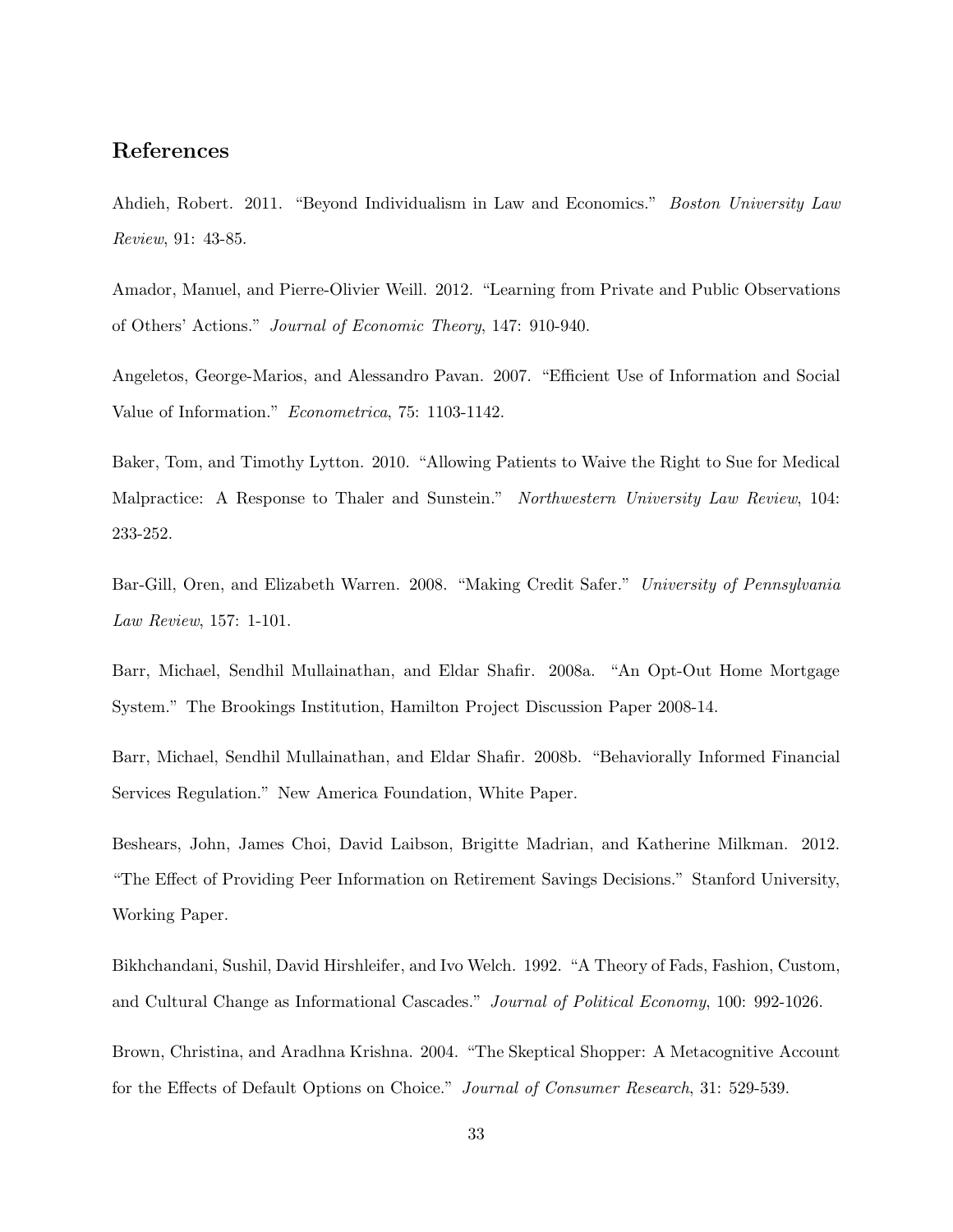Brown, Jeffrey, Anne Farrell, and Scott Weisbenner. 2011. "The Downside of Defaults." University of Illinois at Urbana-Champaign, Working Paper.

Brown, Jeffrey, Zoran Ivković, Paul Smith, and Scott Weisbenner. 2008. "Neighbors Matter: Causal Community Effects and Stock Market Participation." Journal of Finance, 63: 1509-1531.

Burguet, Roberto, and Xavier Vives. 2000. "Social Learning and Costly Information Acquisition." Economic Theory, 15: 185-205.

Camerer, Colin, Samuel Issacharoff, George Loewenstein, Ted O'Donoghue, and Matthew Rabin. 2003. "Regulation for Conservatives: Behavioral Economics and the Case for 'Asymmetric Paternalism'." University of Pennsylvania Law Review, 151: 1211-1254.

Caplin, Andrew, and Daniel Martin. 2012. "Defaults and Attention: The Drop Out Effect." New York University, Working Paper.

Carlin, Bruce. 2009. Strategic Price Complexity in Retail Financial Markets. Journal of Financial Economics, 91: 278-287.

Carlin, Bruce, and Gustavo Manso. 2011. Obfuscation, Learning, and the Evolution of Investor Sophistication. Review of Financial Studies, 24: 754-785.

Carroll, Gabriel, James Choi, David Laibson, Brigitte Madrian, and Andrew Metrick. 2009. "Optimal Defaults and Active Decisions." Quarterly Journal of Economics, 124: 1639-1674.

Choi, James, David Laibson, Brigitte Madrian, and Andrew Metrick. 2002. "Defined Contribution Pensions: Plan Rules, Participant Choices, and the Path of Least Resistance." Tax Policy and the Economy Volume, 16: 67-113.

Choi, James, David Laibson, Brigitte Madrian, and Andrew Metrick. 2003. "Optimal Defaults." American Economic Review, 93: 180-185.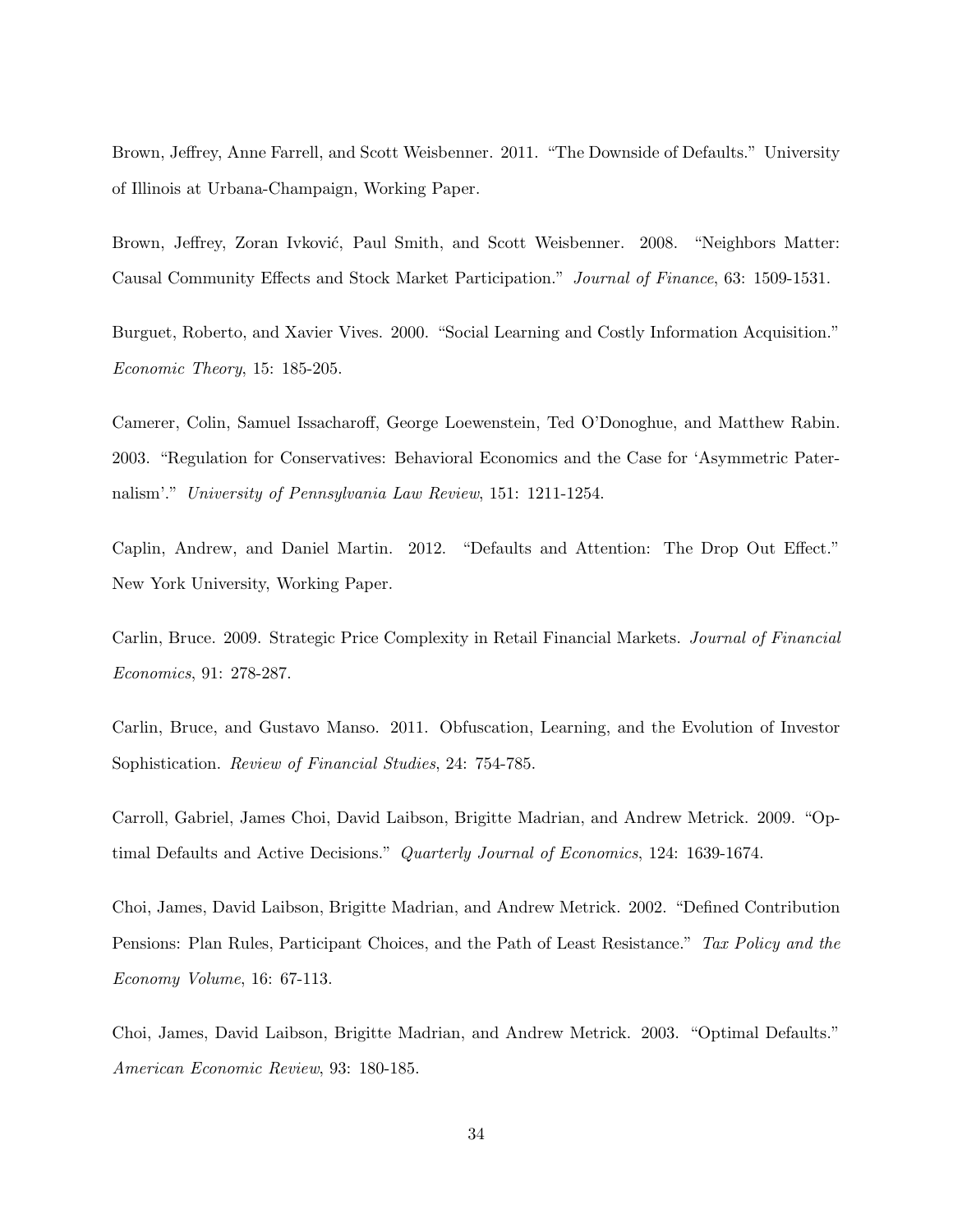Choi, James, David Laibson, Brigitte Madrian, and Andrew Metrick. 2004. "For Better or for Worse Default Effects and  $401(K)$  Savings Behavior." In Perspectives on the Economics of Aging, D. A. Wise (Ed.), 81-125. University of Chicago Press, Chicago.

Cronqvist, Henrik, and Richard Thaler. 2004. "Design Choices in Privatized Social-Security Systems: Learning from the Swedish Experience." American Economic Review, 94: 424-428.

Duffie, Darrell, and Gustavo Manso. 2007. "Information Percolation in Large Markets." American Economic Review, 97: 203-209.

Duflo, Esther, and Emmanuel Saez. 2002. "Participation and Investment Decisions in a Retirement Plan: The Influence of Colleagues' Choices." Journal of Public Economics, 85: 121-148.

Duflo, Esther, and Emmanuel Saez. 2003. "The Role of Information and Social Interactions in Retirement Plan Decisions: Evidence from a Randomized Experiment." Quarterly Journal of Economics, 118: 815-842.

Ellison, Glenn, and Drew Fudenberg. 1993. "Rules of Thumb for Social Learning." Journal of Political Economy, 101: 612-643.

Ellison, Glenn, and Drew Fudenberg. 1995. "Word-of-Mouth Communication and Social Learning." Quarterly Journal of Economics, 110: 93-125.

Glaeser, Edward. 1999. "Learning in Cities." Journal of Urban Economics, 46: 254-277.

Glaeser, Edward. 2006. "Paternalism and Psychology." University of Chicago Law Review, 73: 133-156.

Glaeser, Edward, and David Maré. 2001. "Cities and Skills." Journal of Labor Economics, 19: 316-342.

Glaeser, Edward, Bruce Sacerdote, and José Scheinkman. 2003. "The Social Multiplier." Journal of the European Economic Association, 1: 345-353.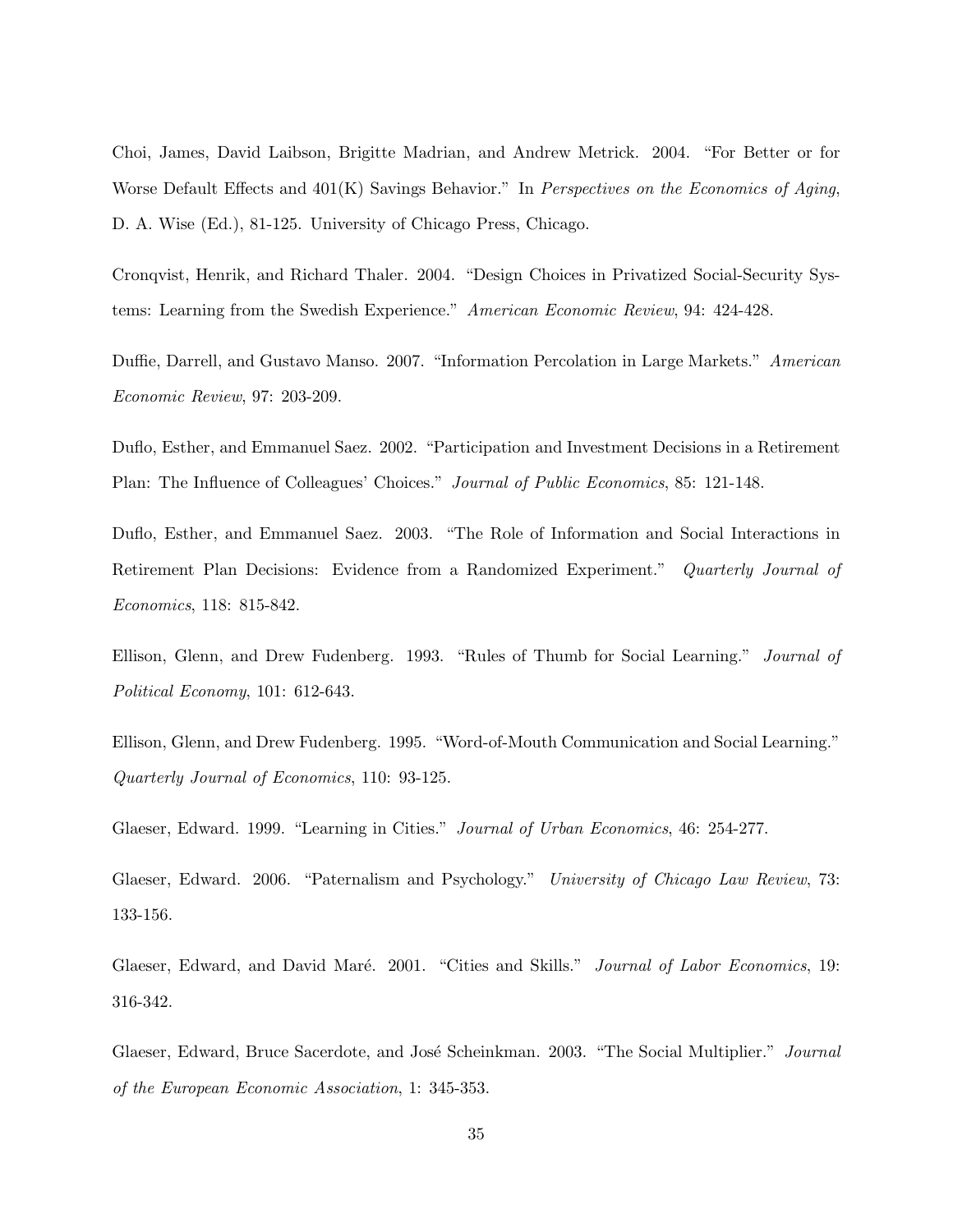Hayek, Friedrich. 1945. "The Use of Knowledge in Society." American Economic Review, 35: 519-530.

Hirshleifer, Jack. 1971. "The Private and Social Value of Information and the Reward to Inventive Activity." American Economic Review, 61: 561-574.

Hirshleifer, Jack. 1973. "Where Are We in the Theory of Information?" American Economic Review, 63: 31-39.

Hong, Harrison, Jeffrey Kubik, and Jeremy Stein. 2004. "Social Interaction and Stock-Market Participation." Journal of Finance, 59: 137-163.

Johnson, Eric, and Daniel Goldstein. 2003. "Do Defaults Save Lives?" Science, 302: 1338-1339.

Jolls, Christine, Cass Sunstein, and Richard Thaler. 1998. "A Behavioral Approach to Law and Economics." Stanford Law Review, 50: 1471-1550.

Kaustia, Markku, and Samuli Knüpfer. 2012. "Peer Performance and Stock Market Entry." Journal of Financial Economics, 104: 321-338.

Korobkin, Russell. 2009. "Libertarian Welfarism." California Law Review, 97: 1651-1685.

Loewenstein, George, Troyen Brennan, and Kevin Volpp. 2007. "Asymmetric Paternalism to Improve Health Behaviors." Journal of the American Medical Association, 298: 2415-2417.

Lusardi, Annamaria, and Olivia Mitchell. 2007. "Baby Boomer Retirement Security: The Roles of Planning, Financial Literacy, and Housing Wealth." Journal of Monetary Economics, 54: 205-224.

Madrian, Brigitte, and Dennis Shea. 2001. "The Power of Suggestion: Inertia in 401(k) Participation and Savings Behavior." Quarterly Journal of Economics, 116: 1149-1187.

Manski, Charles. 2000. "Economic Analysis of Social Interactions." Journal of Economic Perspectives, 14: 115-136.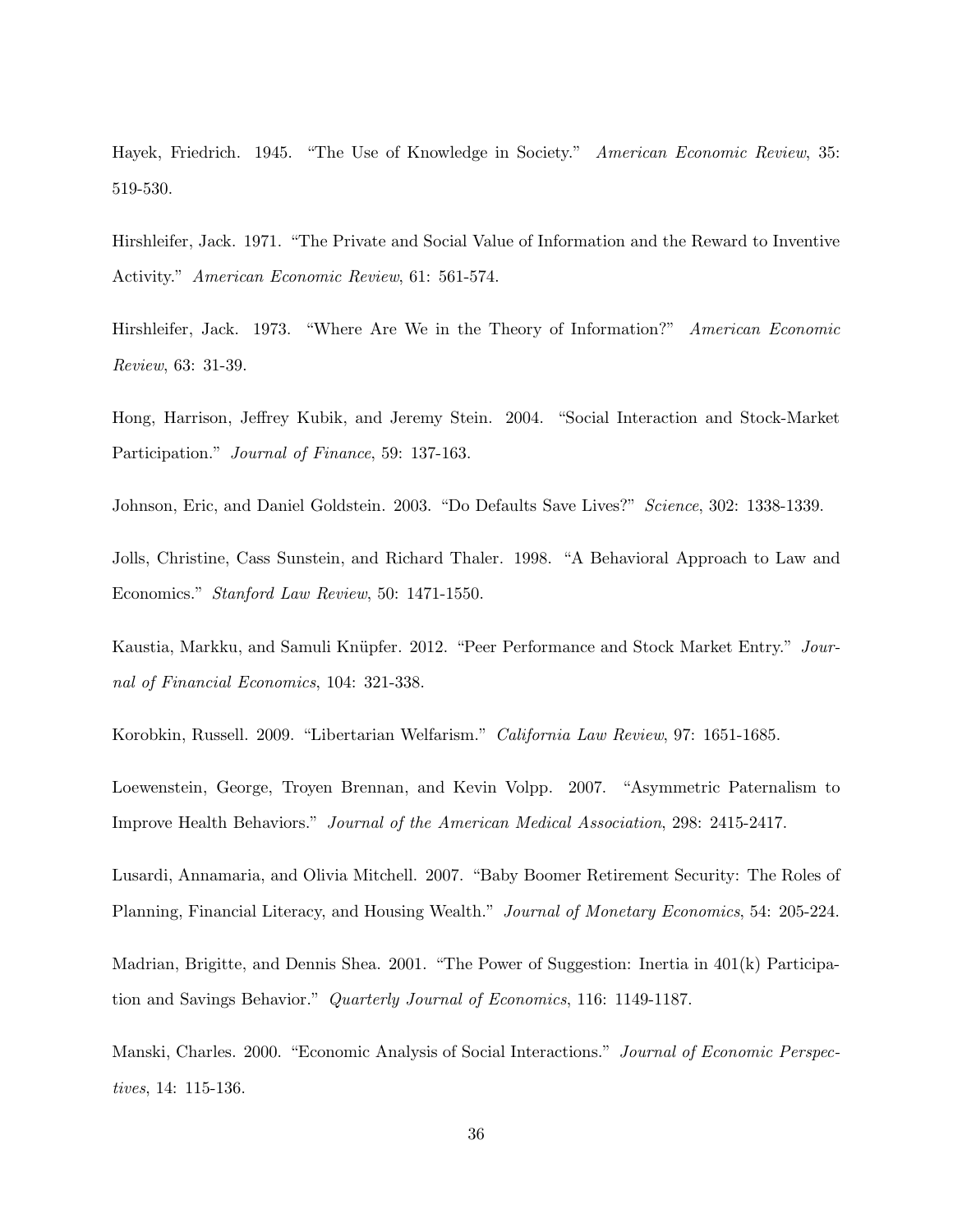Manski, Charles. 2004. "Social Learning from Private Experiences: The Dynamics of the Selection Problem." Review of Economic Studies, 71: 443-458.

McKenzie, Craig, Michael Liersch, and Stacey Finkelstein. 2006. "Recommendations Implicit in Policy Defaults." Psychological Science, 17: 414-420.

Mitchell, Gregory. 2005. "Libertarian Paternalism Is an Oxymoron." Northwestern Law Review, 99: 1245-1277.

Morris, Stephen, and Hyun Song Shin. 2002. "Social Value of Public Information." American Economic Review, 92: 1521-1534.

Phatak, Narahari. 2012. "Menu-Based Complexity: Experiments on Choice Over Lotteries." University of California at Berkeley, Working Paper.

Rachlinski, Jeffrey. 2006. "Cognitive Errors, Individual Differences, and Paternalism." University of Chicago Law Review, 73: 207-229.

Rizzo, Mario, and Douglas Whitman. 2009. "The Knowledge Problem of New Paternalism." BYU Law Review, 2009: 906-968.

Rostbøll, Christian. 2005. "Preferences and Paternalism on Freedom and Deliberative Democracy." Political Theory, 33: 370-396.

Shiller, Robert, and John Pound. 1989. "Survey Evidence on Diffusion of Interest and Information Among Investors." Journal of Economic Behavior and Organization, 121: 47-66.

Sorensen, Alan. 2006. "Social Learning and Health Plan Choice." RAND Journal of Economics, 37: 929-945.

Stiglitz, Joseph. 1994. Whither Socialism? MIT Press, Cambridge.